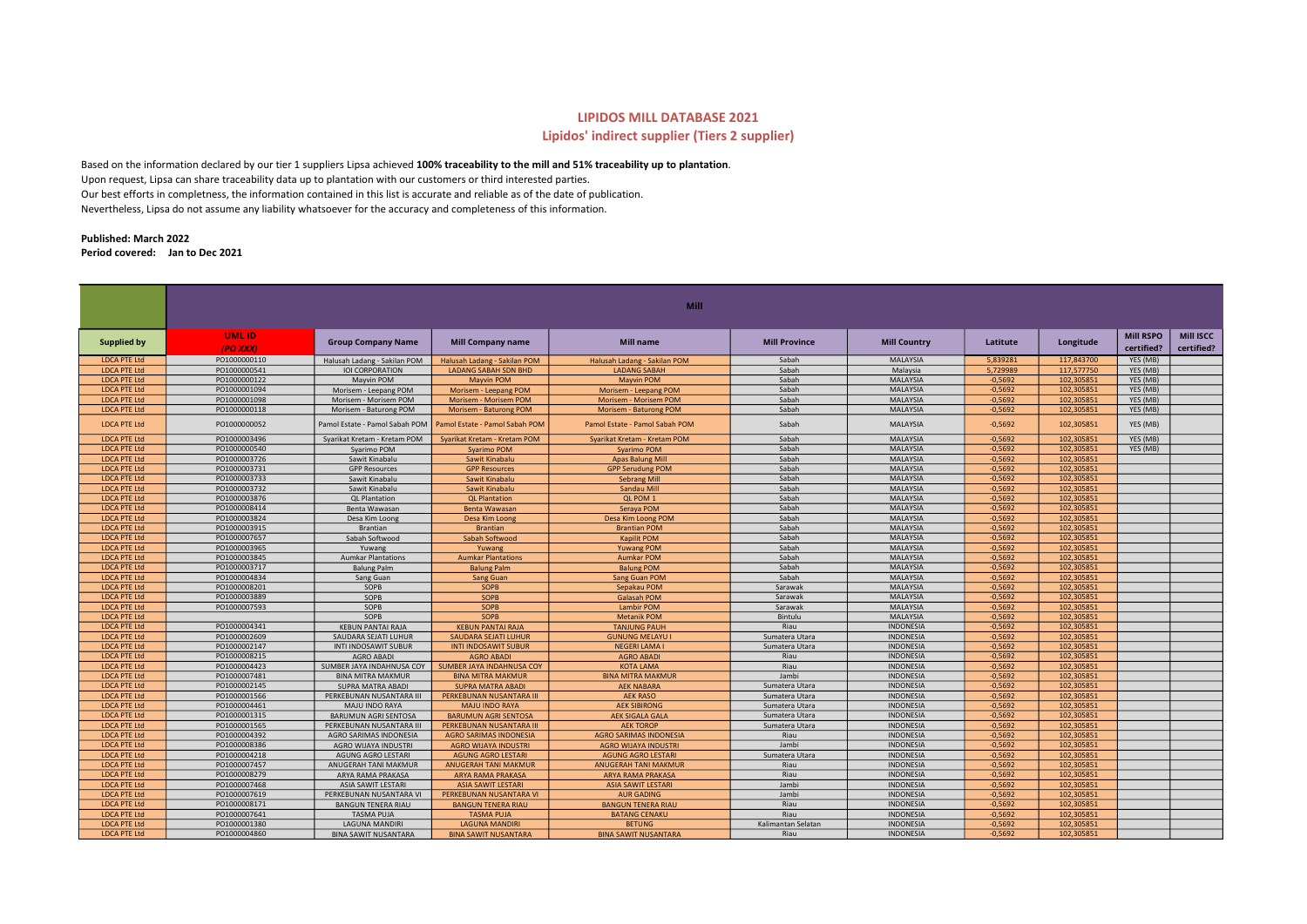| <b>IDCA PTF Itd</b>                        | PO1000004360                 | SWASTISIDDHI AMAGRA                 | <b>SWASTISIDDHI AMAGRA</b>                        | <b>BINABARU</b>                                  | Riau                     | <b>INDONESIA</b>                    | $-0,5692$            | 102,305851              |                             |                |
|--------------------------------------------|------------------------------|-------------------------------------|---------------------------------------------------|--------------------------------------------------|--------------------------|-------------------------------------|----------------------|-------------------------|-----------------------------|----------------|
| <b>LDCA PTE Ltd</b>                        | PO1000007628                 | <b>BINAKARYA ERAMANDIRI</b>         | <b>BINAKARYA ERAMANDIRI</b>                       | <b>MANGSANG</b>                                  | Sumatera Selatan         | INDONESIA                           | $-0,5692$            | 102,305851              |                             |                |
| <b>LDCA PTE Ltd</b>                        | PO1000000021                 | ROYAL GOLDEN EAGLE                  | <b>INTI INDOSAWIT SUBUR</b>                       | <b>BUATAN I</b>                                  | Riau                     | INDONESIA                           | $-0,5692$            | 102,305851              |                             |                |
| <b>LDCA PTE Ltd</b>                        | PO1000004119                 | TRI BAKTI SARIMAS                   | <b>TRI BAKTI SARIMAS</b>                          | <b>BUKIT PAYUNG</b>                              | Riau                     | <b>INDONESIA</b>                    | $-0,5692$            | 102,305851              |                             |                |
| <b>LDCA PTE Ltd</b>                        | PO1000006144                 | TEGUH KARSA WANALESTARI             | <b>TEGUH KARSA WANALESTARI</b>                    | <b>BUNGA RAYA</b>                                | Riau                     | <b>INDONESIA</b>                    | $-0,5692$            | 102,305851              |                             |                |
| <b>LDCA PTE Ltd</b>                        | PO1000002913                 | ROYAL GOLDEN EAGLE                  | <b>RIGUNAS AGRI UTAMA</b>                         | <b>BUNGO TEBO</b>                                | Jambi                    | <b>INDONESIA</b>                    | $-0,5692$            | 102,305851              |                             |                |
| <b>LDCA PTE Ltd</b>                        | PO1000008216                 | <b>BUNGO LIMBUR</b>                 | <b>BUNGO LIMBUR</b>                               | <b>BUNGO LIMBUR</b>                              | Jambi                    | <b>INDONESIA</b>                    | $-0,5692$            | 102,305851              |                             |                |
| <b>LDCA PTE Ltd</b>                        | PO1000009558                 | <b>BUNGO SUKO MENANTI</b>           | <b>BUNGO SUKO MENANTI</b>                         | <b>BUNGO SUKO MENANTI</b>                        | Jambi                    | <b>INDONESIA</b>                    | $-0,5692$            | 102,305851              |                             |                |
| <b>LDCA PTE Ltd</b>                        | PO1000008199                 | PERKEBUNAN NUSANTARA VI             | PERKEBUNAN NUSANTARA VI                           | <b>BUNUT</b>                                     | Jambi                    | <b>INDONESIA</b>                    | $-0,5692$            | 102,305851              |                             |                |
| <b>LDCA PTE Ltd</b>                        | PO1000007537                 | CAHAYA INTI SAWIT                   | <b>CAHAYA INTI SAWIT</b>                          | <b>CAHAYA INTI SAWIT</b>                         | Sumatera Utara           | <b>INDONESIA</b>                    | $-0,5692$            | 102,305851              |                             |                |
| <b>LDCA PTE Ltd</b>                        | PO1000008412                 | CAKRA ALAM SEJATI                   | <b>CAKRA ALAM SEJATI</b>                          | <b>CAKRA ALAM SEJATI</b>                         | Riau                     | <b>INDONESIA</b>                    | $-0,5692$            | 102.305851              |                             |                |
| <b>LDCA PTE Ltd</b>                        | PO1000004313                 | CIPTA AGRO SEJATI                   | <b>CIPTA AGRO SEJATI</b>                          | <b>CIPTA AGRO SEJATI</b>                         | Riau                     | <b>INDONESIA</b>                    | $-0,5692$            | 102,305851              |                             |                |
| <b>LDCA PTE Ltd</b>                        | PO1000004153                 | <b>CISADANE RAYA</b>                | <b>CISADANE SAWIT RAYA</b>                        | <b>CISADANE SAWIT RAYA</b>                       | Sumatera Utara           | <b>INDONESIA</b>                    | $-0,5692$            | 102,305851              |                             |                |
| <b>LDCA PTE Ltd</b>                        | PO1000004425                 | CITRA BUMI AGRO                     | <b>CITRA BUMI AGRO</b>                            | <b>CITRA BUMI AGRO</b>                           | Riau                     | INDONESIA                           | $-0,5692$            | 102,305851              |                             |                |
| <b>LDCA PTE Ltd</b>                        | PO1000004111                 | CITRAKOPRASINDO TANI                | <b>CITRAKOPRASINDO TANI</b>                       | CITRAKOPRASINDO TANI                             | Jambi                    | <b>INDONESIA</b>                    | $-0,5692$            | 102,305851              |                             |                |
| <b>LDCA PTE Ltd</b>                        | PO1000006208                 | CITRA SAWIT HARUM                   | <b>CITRA SAWIT HARUM</b>                          | <b>CITRA SAWIT HARUM</b>                         | Jambi                    | <b>INDONESIA</b>                    | $-0,5692$            | 102,305851              |                             |                |
| <b>LDCA PTE Ltd</b>                        | PO1000004175                 | DAYA SEMESTA AGRO PERSADA           | DAYA SEMESTA AGRO PERSADA                         | DAYA SEMESTA AGRO PERSADA                        | Sumatera Selatan         | <b>INDONESIA</b>                    | $-0,5692$            | 102,305851              |                             |                |
| <b>LDCA PTE Ltd</b>                        | PO1000004434                 | DHARMASRAYA LESTARINDO              | DHARMASRAYA LESTARINDO                            | DHARMASRAYA LESTARINDO                           | Sumatera Barat           | <b>INDONESIA</b>                    | $-0,5692$            | 102,305851              |                             |                |
| <b>LDCA PTE Ltd</b>                        | PO1000010013                 | DHARMASRAYA PALMA                   | DHARMASRAYA PALMA                                 |                                                  | Jambi                    | INDONESIA                           | $-0,5692$            | 102,305851              |                             |                |
|                                            |                              | SEJAHTERA                           | <b>SEJAHTERA</b>                                  | DHARMASRAYA PALMA SEJAHTERA                      |                          |                                     |                      |                         |                             |                |
| <b>LDCA PTE Ltd</b>                        | PO1000008273                 | <b>DIAN ANGGARA PERSADA</b>         | <b>DIAN ANGGARA PERSADA</b>                       | MUTIARA SAM-SAM KANDIS                           | Riau                     | <b>INDONESIA</b>                    | $-0,5692$            | 102,305851              |                             |                |
| <b>LDCA PTE Ltd</b>                        | PO1000004190                 | <b>FORTIUS AGRO ASIA</b>            | <b>FORTIUS AGRO ASIA</b>                          | <b>FORTIUS AGRO ASIA</b>                         | Riau                     | <b>INDONESIA</b>                    | $-0.5692$            | 102.305851              |                             |                |
| <b>LDCA PTE Ltd</b>                        | PO1000008601                 | FORTIUS WAJO PERKEBUNAN             | <b>FORTIUS WAJO PERKEBUNAN</b>                    | <b>FORTIUS WAJO PERKEBUNAN</b>                   | Jambi                    | <b>INDONESIA</b>                    | $-0,5692$            | 102,305851              |                             |                |
| <b>LDCA PTE Ltd</b>                        | PO1000004138                 | <b>GANDAERAH HENDANA</b>            | <b>GANDAERAH HENDANA</b>                          | <b>GANDAERAH HENDANA</b>                         | Riau                     | INDONESIA                           | $-0,5692$            | 102,305851              |                             |                |
| <b>LDCA PTE Ltd</b>                        | PO1000007508                 | <b>GEMILANG SAWIT LESTARI</b>       | <b>GEMILANG SAWIT LESTARI</b>                     | <b>GEMILANG SAWIT LESTARI</b>                    | Riau                     | <b>INDONESIA</b>                    | $-0,5692$            | 102,305851              |                             |                |
| <b>LDCA PTE Ltd</b>                        |                              | Graha Permata Hijau                 | Graha Permata Hijau                               | <b>SUNGAI LEKO</b>                               |                          | INDONESIA                           | $-0,5692$            | 102,305851              |                             |                |
| <b>LDCA PTE Ltd</b>                        |                              | <b>FINCA YALCOBE</b>                | <b>FINCA YALCOBE</b>                              | <b>FINCA YALCOBE</b>                             |                          | <b>GUATEMALA</b>                    | $-0,5692$            | 102,305851              |                             |                |
| <b>LDCA PTE Ltd</b>                        | PO1000008336                 | ASOCIACION AGROINDUSTRIAL DE        |                                                   |                                                  | Colón                    | HONDURAS                            | $-0,5692$            | 102,305851              |                             |                |
|                                            |                              | PALMICULTORES DE SABA               | <b>ASAPALSA</b>                                   | <b>ASAPALSA</b>                                  |                          |                                     |                      |                         |                             |                |
| <b>LDCA PTE Ltd</b>                        | PO1000004011                 | LEAN POM                            | <b>LEAN POM</b>                                   | <b>LEAN POM</b>                                  | Atlántida                | <b>HONDURAS</b>                     | $-0,5692$            | 102,305851              |                             |                |
| <b>LDCA PTE Ltd</b>                        | PO1000002872                 | PATAXTE                             | <b>PATAXTE</b>                                    | <b>PATAXTE</b>                                   | Izabal                   | <b>GUATEMALA</b>                    | $-0,5692$            | 102,305851              |                             |                |
| <b>LDCA PTE Ltd</b>                        | PO1000005560                 | PANACTE                             | <b>PANACTE</b>                                    | <b>PANACTE</b>                                   | Izabal                   | <b>GUATEMALA</b>                    | $-0,5692$            | 102,305851              |                             |                |
| <b>LDCA PTE Ltd</b>                        | PO1000001431                 | EXTRACTORA DEL ATLANTICO            | <b>EXTRACTORA DEL ATLANTICO</b>                   | <b>EXTRACTORA DEL ATLANTICO</b>                  | Izabal                   | <b>GUATEMALA</b>                    | $-0,5692$            | 102,305851              |                             |                |
| <b>LDCA PTE Ltd</b>                        | PO1000003997                 | EXTRACTORA LA FRANCIA               | <b>EXTRACTORA LA FRANCIA</b>                      | <b>EXTRACTORA LA FRANCIA</b>                     | Izabal                   | <b>GUATEMALA</b>                    | $-0,5692$            | 102.305851              |                             |                |
| <b>LDCA PTE Ltd</b>                        | PO1000008338                 | UNISOURCE HOLDING INC.              | <b>INDUSTRIA CHIQUIBUL S,A,</b>                   | <b>INDUSTRIA CHIQUIBUL S,A,</b>                  | Alta Verapaz             | <b>GUATEMALA</b>                    | $-0,5692$            | 102,305851              |                             |                |
| <b>LDCA PTE Ltd</b>                        | PO1000008568                 | Palmas del Machaquila               | Palmas del Machaquila                             | Palmas del Machaquila                            | Petén                    | <b>GUATEMALA</b>                    | $-0,5692$            | 102,305851              |                             |                |
| <b>LDCA PTE Ltd</b>                        | PO1000008337                 | COOPERATIVA AGROPECUARIA            | <b>CCOP SALAMA</b>                                | <b>COOP SALAMA</b>                               | Colón                    | <b>HONDURAS</b>                     | $-0,5692$            | 102,305851              |                             |                |
|                                            |                              | SALAM LIMITADA                      |                                                   |                                                  |                          |                                     |                      |                         |                             |                |
|                                            |                              |                                     |                                                   |                                                  |                          |                                     |                      |                         |                             |                |
| <b>LDCA PTE Ltd</b>                        | PO1000004768                 | COAPALMA ECARA                      | <b>COAPALMA ECARA</b>                             | <b>COAPALMA ECARA</b>                            | Colón                    | <b>HONDURAS</b>                     | $-0,5692$            | 102,305851              |                             |                |
| <b>LDCA PTE Ltd</b>                        |                              | Aceites del Vichada                 | Aceites del Vichada                               | Aceites del Vichada                              | Vichada                  | COLOMBIA                            | $-0,5692$            | 102,305851              | <b>NO</b>                   | No             |
| <b>LDCA PTE Ltd</b>                        | PO1000008385                 | C,I BIOCOSTA S,A                    | <b>Aceites SA</b>                                 | <b>Aceites SA</b>                                | Meta                     | COLOMBIA                            | $-0,5692$            | 102,3059                | YES (MB)                    | Yes            |
|                                            |                              | EXTRACTORA SAN SEBASTIANO           | EXTRACTORA SAN SEBASTIANO                         |                                                  |                          |                                     |                      |                         |                             |                |
| <b>LDCA PTE Ltd</b>                        | PO1000007639                 |                                     |                                                   | EXTRACTORA SAN SEBASTIANO SAS                    | Meta                     | COLOMBIA                            | $-0,5692000$         | 102,305851              | N <sub>O</sub>              | <b>No</b>      |
| <b>LDCA PTE Ltd</b>                        | PO1000004010                 | EXTRACTORA CENTRAL S.A.             | <b>EXTRACTORA CENTRAL S.A.</b>                    | <b>EXTRACTORA CENTRAL S.A.</b>                   | Santander                | COLOMBIA                            | $-0,5692$            | 102,305851              | N <sub>O</sub>              | Yes            |
| <b>LDCA PTE Ltd</b>                        | PO1000004026                 | <b>EXTRACTORA SICARARE S.A.S.</b>   | <b>EXTRACTORA SICARARE S.A.S.</b>                 | <b>EXTRACTORA SICARARE S.A.S.</b>                | Cesar                    | COLOMBIA                            | $-0,5692$            | 102,305851              | YES (MB)                    | N <sub>0</sub> |
|                                            |                              | Grupo Agroindustrial Rio Paila      | Grupo Agroindustrial Rio Paila                    |                                                  |                          |                                     |                      |                         |                             |                |
| <b>LDCA PTE Ltd</b>                        | PO1000010035                 | Castilla                            | Castilla                                          | <b>Extractora Rio Paila Castilla</b>             | Vichada                  | COLOMBIA                            | $-0,5692$            | 102,305851              | N <sub>O</sub>              | N <sub>0</sub> |
|                                            |                              | Oleaginosas Del Norte De            | Oleaginosas Del Norte De                          |                                                  |                          |                                     |                      |                         |                             |                |
| <b>LDCA PTE Ltd</b>                        |                              | Santander S A S                     | Santander S A S                                   | Oleaginosas Del Norte De Santander S A S         |                          | COLOMBIA                            | $-0,5692$            | 102,305851              | <b>NO</b>                   | <b>No</b>      |
| <b>LDCA PTE Ltd</b>                        | PO1000004029                 | PALMACEITE S.A.                     | PALMACEITE S.A.                                   | PALMACEITE S.A.                                  | Magdalena                | COLOMBIA                            | $-0,5692$            | 102,305851              | YES (MB)                    | Yes            |
|                                            |                              |                                     |                                                   |                                                  |                          |                                     |                      |                         |                             |                |
| THIN OIL PRODUCTS LLC                      |                              | <b>Extractora Santafe SAS</b>       | <b>Extractora Santafe SAS</b>                     | <b>Extractora Santafe SAS</b>                    | Nariño                   | COLOMBIA                            | $-0,569200$          | 102,305851              | N <sub>O</sub>              | NO             |
|                                            |                              |                                     |                                                   |                                                  |                          |                                     |                      |                         |                             |                |
| THIN OIL PRODUCTS LLC                      |                              | Palmeiras Colombia S.A.             | Palmeiras Colombia S.A.                           | Palmeiras Colombia S.A.                          | Nariño                   | COLOMBIA                            | $-0,5692$            | 102,305851              | N <sub>O</sub>              | <b>YES</b>     |
|                                            |                              |                                     |                                                   |                                                  |                          |                                     |                      |                         |                             |                |
| THIN OIL PRODUCTS LLC                      |                              | Salamanca Oleaginosas S.A.          | Salamanca Oleaginosas S.A.                        | Salamanca Oleaginosas S.A.                       | Nariño                   | COLOMBIA                            | $-0,5692$            | 102,305851              | N <sub>O</sub>              | N <sub>O</sub> |
|                                            |                              |                                     |                                                   |                                                  |                          |                                     |                      |                         |                             |                |
| THIN OIL PRODUCTS LLC                      |                              | groince Ltda & Cia SCA              | Agroince Ltda & Cia SCA                           | Agroince Ltda & Cia SCA                          | CESAR                    | COLOMBIA                            | $-0,5692$            | 102.305851              | YES (MB)                    | yes (MB)       |
|                                            |                              |                                     |                                                   |                                                  |                          |                                     |                      |                         |                             |                |
| THIN OIL PRODUCTS LLC                      | PO1000004012                 | Extractora Monterrey S.A.           | <b>Extractora Monterrey S.A.</b>                  | <b>Extractora Monterrey S.A.</b>                 | Santander                | COLOMBIA                            | $-0,5692$            | 102,305851              | YES (MB)                    | yes (MB)       |
|                                            |                              |                                     |                                                   |                                                  |                          |                                     |                      |                         |                             |                |
| THIN OIL PRODUCTS LLO                      | PO1000004751                 | Guaicaramo SA                       | Guaicaramo SA                                     | Guaicaramo SA                                    | Meta                     | COLOMBIA                            | $-0,5692$            | 102,305851              | YES (MB)                    | yes (MB)       |
|                                            |                              |                                     |                                                   |                                                  |                          |                                     |                      |                         |                             |                |
| THIN OIL PRODUCTS LLO                      |                              | <b>Nutrimezclas y Aceites S.A.S</b> | Nutrimezclas y Aceites S.A.S                      | Nutrimezclas y Aceites S.A.S                     | SANTANDER                | COLOMBIA                            | $-0,5692$            | 102,305851              | YES (SG)                    | N <sub>0</sub> |
|                                            |                              |                                     |                                                   |                                                  |                          |                                     |                      |                         |                             |                |
| THIN OIL PRODUCTS LLC                      |                              |                                     | Oleaginosas del Ocoa S.A.                         | Oleaginosas del Ocoa S.A.                        | <b>META</b>              | COLOMBIA                            | $-0,5692$            | 102,305851              | N <sub>O</sub>              | <b>No</b>      |
|                                            |                              | Oleaginosas del Ocoa S.A.           |                                                   |                                                  |                          |                                     |                      |                         |                             |                |
| THIN OIL PRODUCTS LLC                      |                              | Oleaginosas Santana S.A.S           | Oleaginosas Santana S.A.S                         | Oleaginosas Santana S.A.S                        | <b>META</b>              | COLOMBIA                            | $-0,5692$            | 102,305851              | N <sub>O</sub>              | <b>No</b>      |
|                                            |                              |                                     |                                                   |                                                  |                          |                                     |                      |                         |                             |                |
| THIN OIL PRODUCTS LLO                      |                              | Proto S.A.                          | Proto S.A.                                        | Proto S.A.                                       | <b>META</b>              | COLOMBIA                            | $-0,5692$            | 102,305851              | YES (SG)                    | yes (MB)       |
| <b>LDCA PTE Ltd</b>                        | PO1000001065                 | <b>SINAR MAS</b>                    | <b>MEGANUSA INTISAWIT</b>                         | <b>INDRA SAKTI</b>                               | Riau                     | <b>INDONESIA</b>                    | $-0,5692$            | 102,305851              | YES (SG)                    | Yes            |
| <b>LDCA PTE Ltd</b>                        | PO1000001057                 | Ivo Mas Tunggal                     | Ivo Mas Tunggal                                   | Libo                                             | Riau                     | <b>INDONESIA</b>                    | 0,928611             | 101,206389              | YES (SG)                    | Yes            |
| <b>LDCA PTE Ltd</b>                        | PO1000001061                 | <b>SINAR MAS</b>                    | <b>BUANA WIRALESTARI MAS</b>                      | <b>NAGA SAKTI</b>                                | Riau                     | INDONESIA                           | 0,7827               | 101,049567              | YES (SG)                    | Yes            |
| <b>LDCA PTE Ltd</b>                        | PO1000003496                 | Kretam Holdings Berhad              | <b>Kretam Holdings Berhad</b>                     | Syarikat Kretam Mill Sdn. Bhd                    | Sabah                    | <b>MALAYSIA</b>                     | 6,066666             | 118,083300              | YES (SG)                    | Yes            |
| <b>LDCA PTE Ltd</b><br><b>LDCA PTE Ltd</b> | PO1000004483<br>PO1000003712 | STA RESOURCES GROUP<br>ACE OIL MILL | <b>STA RESOURCES GROUP</b><br><b>ACE OIL MILL</b> | PMKS PT Sumber Tani Agung- Bahal<br>ACE OIL MILL | Sumatera Utara<br>Pahang | <b>INDONESIA</b><br><b>MALAYSIA</b> | 1,7556085<br>2.90488 | 99,425478<br>102,889310 | <b>NO</b><br>N <sub>O</sub> | $\mathsf{No}$  |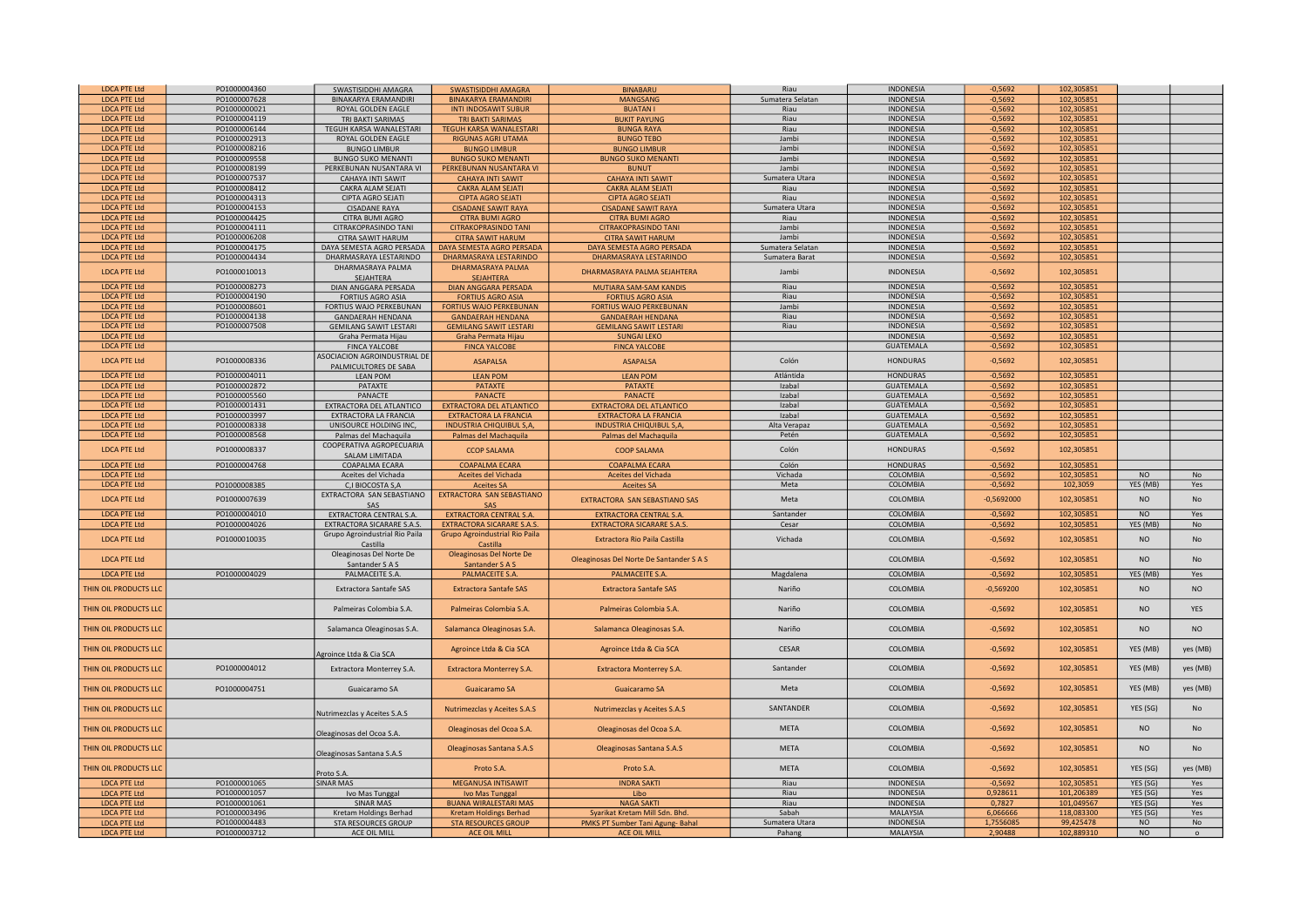| <b>LDCA PTE Ltd</b>                        | PO1000003718                 | BANDUNG PALM OIL INDUSTRIES<br><b>SDN BHD</b>           | <b>BANDUNG PALM OIL MILL</b>                                                         | <b>BANDUNG PALM OIL MILL</b>                        | Johor                            | <b>MALAYSIA</b>                      | 2,04900               | 102,880400               | <b>NO</b>                   | $\Omega$                    |
|--------------------------------------------|------------------------------|---------------------------------------------------------|--------------------------------------------------------------------------------------|-----------------------------------------------------|----------------------------------|--------------------------------------|-----------------------|--------------------------|-----------------------------|-----------------------------|
| <b>LDCA PTE Ltd</b>                        | PO1000003724                 | BELL GROUP SDN BHD                                      | <b>BELL GROUP</b>                                                                    | <b>BELL PALM INDUSTRIES</b>                         | Johor                            | MALAYSIA                             | 2,05573               | 102,978176               | <b>NO</b>                   | $\circ$                     |
| <b>LDCA PTE Ltd</b>                        | PO1000004786                 | CHIN TECK PLANTATIONS BERHAD                            | <b>CHIN TECK PLANTATIONS BERHAD</b>                                                  | <b>KERATONG ESTATE</b>                              | Pahang                           | <b>MALAYSIA</b>                      | 3,29414               | 102,821528               | N <sub>O</sub>              | $\circ$                     |
| <b>LDCA PTE Ltd</b>                        | PO1000003745                 | <b>DOMINION SQUARE</b>                                  | <b>DOMINION SQUARE</b>                                                               | <b>DOMINION SQUARE</b>                              | Pahang                           | <b>MALAYSIA</b>                      | 3,62075               | 103,161528               | NQ                          | $\Omega$                    |
| <b>LDCA PTE Ltd</b>                        | PO1000003820                 | KILANG SAWIT LEMBING                                    | <b>KILANG SAWIT LEMBING</b>                                                          | <b>KILANG SAWIT LEMBING</b>                         | Pahang                           | <b>MALAYSIA</b>                      | 3.89132               | 103.159046               | <b>NO</b>                   | $\Omega$                    |
| <b>LDCA PTE Ltd</b>                        | PO1000003822                 | KILANG SAWIT PANJI ALAM                                 | KILANG SAWIT PANJI ALAM                                                              | <b>KILANG SAWIT PANJI ALAM</b>                      | Trengganu                        | MALAYSIA                             | 4,37444               | 103,349167               | <b>NO</b>                   | $\circ$                     |
| <b>LDCA PTE Ltd</b>                        | PO1000003823                 | KILANG SAWIT UNITED BELL                                | <b>KILANG SAWIT UNITED BELL</b>                                                      | KILANG SAWIT UNITED BELI                            | Johor                            | <b>MALAYSIA</b>                      | 1,56539               | 103,467956               | <b>NO</b>                   | $\circ$                     |
| <b>LDCA PTE Ltd</b>                        | PO1000003821                 | KILANG SAWTT MUAR                                       | <b>KILANG SAWTT MUAR</b>                                                             | <b>KILANG SAWTT MUAR</b>                            | Johor                            | <b>MALAYSIA</b>                      | 2,00984               | 102,680197               | <b>NO</b>                   | $\Omega$                    |
| <b>LDCA PTE Ltd</b>                        | PO1000003825                 | KIM LOONG PALM OILS MILL SDN<br><b>BHD</b>              | KIM LOONG PALM OILS MILL SDN<br><b>BHD</b>                                           | KIM LOONG PALM OILS MILL SDN BHD                    | Johor                            | MALAYSIA                             | 1,80774               | 103,961586               | NO                          | $\circ$                     |
| <b>LDCA PTE Ltd</b>                        | PO1000003836                 | LENGA PALM OIL                                          | <b>LENGA PALM OIL</b>                                                                | <b>LENGA PALM OIL</b>                               | Johor                            | <b>MALAYSIA</b>                      | 2,26747               | 102,835806               | <b>NO</b>                   | $\circ$                     |
| <b>LDCA PTE Ltd</b>                        | PO1000003840                 | LKPP COPORATION SDN BHD                                 | <b>LKPP COPORATION SDN BHD</b>                                                       | LKPP COPORATION SDN BHD                             | Pahang                           | MALAYSIA                             | 3,714444              | 103,124389               | <b>NO</b>                   | No                          |
| <b>LDCA PTE Ltd</b>                        | PO1000003862                 | PERTUBUHA PELADAG EGERI<br><b>JOHOR</b>                 | PERTUBUHA PELADAG EGERI<br><b>JOHOR</b>                                              | PPJ KAHAG PALM OIL MILL                             | Johor                            | MALAYSIA                             | 2,30866               | 103,667191               | <b>NO</b>                   | No                          |
| <b>LDCA PTE Ltd</b>                        | PO1000003814                 | PH PALM EXPRESS                                         | PH PALM EXPRESS                                                                      | PH PALM EXPRESS                                     | Johor                            | <b>MALAYSIA</b>                      | 1,63335               | 104,219019               | <b>NO</b>                   | <b>No</b>                   |
| <b>LDCA PTE Ltd</b>                        | PO1000003890                 | <b>SEOG THYE PLATATIO</b>                               | <b>SEOG THYE PLATATIO</b>                                                            | <b>LDG PADAG</b>                                    | Johor                            | <b>MALAYSIA</b>                      | 2,30967               | 103,529000               | NO                          | <b>No</b>                   |
| <b>LDCA PTE Ltd</b>                        | PO1000004835<br>PO1000003901 | <b>SEOG THYE PLATATIO</b>                               | <b>SEOG THYE PLATATIO</b>                                                            | <b>LDG ROMPI</b>                                    | Pahang<br>Pahang                 | <b>MALAYSIA</b><br><b>MALAYSIA</b>   | 2,91158<br>2.31597    | 102,779417<br>102,989500 | <b>NO</b><br>N <sub>O</sub> | <b>No</b><br>N <sub>o</sub> |
| <b>LDCA PTE Ltd</b><br><b>LDCA PTE Ltd</b> | PO1000003888                 | <b>SUBURBA PROPERTIES</b>                               | <b>SUBURBA PROPERTIES</b><br>SUGAI KAHAG PALM OIL SD BHD SUGAI KAHAG PALM OIL SD BHD | <b>SUBURBA PROPERTIES</b><br><b>SUGAI KAHAG POM</b> | Johor                            | <b>MALAYSIA</b>                      | 2.23185               | 103.526014               | <b>NO</b>                   | <b>No</b>                   |
| <b>LDCA PTE Ltd</b>                        | PO1000003721                 | BELL GROUP SDN BHD                                      | <b>BELL GROUP</b>                                                                    | SYARIKAT PERUSAHAA KELAPA SAWIT                     | Johor                            | <b>MALAYSIA</b>                      | 2,16697               | 103,058453               | NO                          | No                          |
| <b>LDCA PTE Ltd</b>                        | PO1000003922                 | TEE THE                                                 | TEE THE                                                                              | <b>TFF THE</b>                                      | Pahang                           | <b>MALAYSIA</b>                      | 2,84119               | 102,865603               | NO                          | No                          |
| <b>LDCA PTE Ltd</b>                        | PO1000003953                 | <b>BELL GROUP SDN BHD</b>                               | <b>BELL GROUP</b>                                                                    | <b>VICTORY EGHOE</b>                                | Johor                            | <b>MALAYSIA</b>                      | 1,76724               | 103,376323               | <b>NO</b>                   | <b>No</b>                   |
| <b>LDCA PTE Ltd</b>                        | PO1000003954                 | <b>VILLA SUTERA</b>                                     | <b>VILLA SUTERA</b>                                                                  | <b>KILAG SAWIT BUKIT KAPAH</b>                      | Trengganu                        | MALAYSIA                             | 5,10935               | 102,897253               | <b>NO</b>                   | <b>No</b>                   |
| <b>LDCA PTE Ltd</b>                        | PO1000002631                 | PT Arindo Trisejahtera                                  | PT Arindo Trisejahtera                                                               | PT Arindo Trisejahtera                              | Riau                             | INDONESIA                            | 0,580833              | 100,924722               | YES (MB)                    | <b>No</b>                   |
| <b>LDCA PTE Ltd</b>                        | PO1000002637                 | PKS Meridan Sejatisurya<br>Plantation                   | PKS Meridan Sejatisurya<br>Plantation                                                | PKS Meridan Sejatisurya Plantation                  | Riau                             | INDONESIA                            | 0,5380278             | 101,729880               | YES (MB)                    | <b>No</b>                   |
| <b>LDCA PTE Ltd</b>                        | PO1000004231                 | PT Subur Arummakmur                                     | PT Subur Arummakmur                                                                  | PT Subur Arummakmur                                 | Riau                             | <b>INDONESIA</b>                     | 0,81933               | 100,887500               | YES (MB)                    | No                          |
| <b>LDCA PTE Ltd</b>                        | PO1000002631                 | Arindo Trisejahtera                                     | Arindo Trisejahtera                                                                  | Arindo Trisejahtera Mill                            | Riau                             | INDONESIA                            | 0,580944444           | 100,924694               | YES (MB)                    |                             |
| <b>LDCA PTE Ltd</b>                        | PO1000004160                 | Ciliandra Perkasa                                       | Ciliandra Perkasa                                                                    | Ciliandra Perkasa Mill                              | Riau                             | <b>INDONESIA</b>                     | 0,160861111           | 101,054250               | N <sub>O</sub>              |                             |
| <b>LDCA PTE Ltd</b>                        | PO1000004253                 | Perdana Intisawit Perkasa                               | Perdana Intisawit Perkasa                                                            | Perdana Intisawit Perkasa Mill                      | Riau                             | INDONESIA                            | 1,140611111           | 100,494417               | <b>NO</b>                   |                             |
| <b>LDCA PTE Ltd</b>                        | PO1000004231                 | Subur Arum Makmur                                       | Subur Arum Makmur                                                                    | Subur Arum Makmur Mill                              | Riau                             | <b>INDONESIA</b>                     | 0,817138889           | 100,888250               | N <sub>O</sub>              |                             |
| <b>LDCA PTE Ltd</b>                        | PO1000002637                 | Meridan Sejatisurya Plantation                          | Meridan Sejatisurya Plantation                                                       | Meridan Sejatisurya Plantation Mill                 | Riau                             | INDONESIA                            | 0,538027778           | 101,729889               | YES (MB)                    |                             |
| <b>LDCA PTE Ltd</b>                        | PO1000006268                 | Pancasurya Agrindo                                      | Pancasurya Agrindo                                                                   | Pancasurya Agrindo Mill                             | Riau                             | <b>INDONESIA</b>                     | 1,157                 | 100,507889               | <b>NO</b>                   |                             |
| <b>LDCA PTE Ltd</b>                        | PO1000004257                 | Muriniwood Indah Industry                               | Muriniwood Indah Industry                                                            | Muriniwood Indah Industry Mill                      | Riau                             | INDONESIA                            | 1,39225               | 101,301472               | <b>NO</b>                   |                             |
| <b>LDCA PTE Ltd</b>                        | PO1000004216                 | Surya Intisari Raya                                     | Surya Intisari Raya                                                                  | Surya Intisari Raya Mill                            | Riau                             | <b>INDONESIA</b>                     | 0,629583333           | 101,568500               |                             |                             |
| <b>LDCA PTE Ltd</b>                        | PO1000007052                 | Subur Arummakmur                                        | Subur Arummakmur                                                                     | Subur Arummakmur - 2 Mill                           | Riau                             | INDONESIA                            | 0,978388889           | 100,782611               |                             |                             |
| <b>LDCA PTE Ltd</b>                        | PO1000006259                 | Meridan Sejatisurya Plantation -<br><b>Bangsal Aceh</b> | Meridan Sejatisurya Plantation<br><b>Bangsal Aceh</b>                                | Meridan Sejatisurya Plantation - BA Mill            | Riau                             | INDONESIA                            | 1,7235                | 101,378944               |                             |                             |
| <b>LDCA PTE Ltd</b>                        | PO1000007630                 | Perdana Intisawit Perkasa                               | Perdana Intisawit Perkasa                                                            | Perdana Intisawit Perkasa - 2 Mill                  | Riau                             | <b>INDONESIA</b>                     | 1,1673333             | 100,704778               |                             |                             |
| <b>LDCA PTE Ltd</b>                        | PO1000007571                 | Limpah Sejahtera                                        | Limpah Sejahtera                                                                     | Limpah Sejahtera Mill                               | Kalimantan Barat                 | <b>INDONESIA</b>                     | $-1,716225$           | 110,354369               |                             |                             |
| <b>LDCA PTE Ltd</b>                        | PO1000004436                 | Swadaya Mukti Prakarsa                                  | Swadaya Mukti Prakarsa                                                               | Swadaya Mukti Prakarsa Mill                         | Kalimantan Barat                 | INDONESIA                            | $-1,0819278$          | 110,383369               |                             |                             |
| <b>LDCA PTE Ltd</b>                        | PO1000010072                 | Umekah Saripratama                                      | Umekah Saripratama                                                                   | Umekah Saripratama Mill                             | Kalimantan Barat                 | <b>INDONESIA</b>                     | $-2,1238326$          | 110,980916               |                             |                             |
| <b>LDCA PTE Ltd</b>                        | PO1000008567                 | Ketapang Agro Lestari                                   | Ketapang Agro Lestari                                                                | Ketapang Agro Lestari                               | Kalimantan Timur                 | INDONESIA                            | $-0,875776101$        | 115,891412               |                             |                             |
| <b>LDCA PTE Ltd</b><br><b>LDCA PTE Ltd</b> | PO1000001784                 | MITRA KARYA SENTOSA<br>PTPN III                         | MITRA KARYA SENTOSA<br>PTPN III                                                      | <b>MITRA KARYA SENTOSA</b><br><b>SEI BARUHUR</b>    | Lubuk Gaung<br>Sumatera Utara    | <b>INDONESIA</b><br><b>INDONESIA</b> | 0,764622<br>1.68848   | 110,668431<br>100.285770 |                             |                             |
| <b>LDCA PTE Ltd</b>                        | PO1000004477                 | PTPN III                                                | PTPN III                                                                             | <b>SEI DAUN</b>                                     | Sumatera Utara                   | <b>INDONESIA</b>                     | 1.67588               | 100.323250               |                             |                             |
| <b>LDCA PTE Ltd</b>                        | PO1000004927                 | PTPN III                                                | PTPN III                                                                             | <b>SEI MERANTI</b>                                  | Riau                             | INDONESIA                            | 1,64332               | 100,417620               |                             |                             |
| <b>LDCA PTE Ltd</b>                        | PO1000004929                 | PTPN III                                                | PTPN III                                                                             | <b>TORGAMBA</b>                                     | Sumatera Utara                   | INDONESIA                            | 1,70922               | 100,289070               |                             |                             |
| <b>LDCA PTE Ltd</b>                        | PO1000006264                 | PTPN III                                                | PTPN III                                                                             | <b>HAPESONG</b>                                     | Sumatera Utara                   | <b>INDONESIA</b>                     | 1,45198               | 99,068470                |                             |                             |
| <b>LDCA PTE Ltd</b>                        | PO1000004428                 | PTPN IV                                                 | PTPN IV                                                                              | SOSA                                                | Sumatera Utara                   | INDONESIA                            | 1,04892               | 100,012280               |                             |                             |
| <b>LDCA PTE Ltd</b>                        | PO1000004219                 | PTPN V                                                  | PTPN V                                                                               | <b>LUBUK DALAM</b>                                  | Riau                             | INDONESIA                            | 0,62994               | 101,779560               |                             |                             |
| <b>LDCA PTE Ltd</b>                        | PO1000004225                 | PTPN V                                                  | PTPN V                                                                               | <b>SEI BUATAN</b>                                   | Riau                             | INDONESIA                            | 0,6539                | 101,864800               |                             |                             |
| <b>LDCA PTE Ltd</b>                        | PO1000007604                 | PTPN V                                                  | <b>PTPN V</b>                                                                        | <b>SEI GALUH</b>                                    | Riau                             | <b>INDONESIA</b>                     | 0,54692               | 101,229100               |                             |                             |
| <b>LDCA PTE Ltd</b>                        | PO1000006147                 | PTPN V                                                  | PTPN V                                                                               | <b>SEI INTAN</b>                                    | Riau                             | INDONESIA                            | 0,78381               | 100,611640               |                             |                             |
| <b>LDCA PTE Ltd</b>                        | PO1000008074                 | PTPN V                                                  | PTPN V                                                                               | <b>SEI TAPUNG</b>                                   | Riau                             | INDONESIA                            | 0,59898               | 100,618970               |                             |                             |
| <b>LDCA PTE Ltd</b>                        | PO1000004268                 | PTPN V                                                  | <b>PTPN V</b>                                                                        | <b>TANAH PUTIH</b>                                  | Riau                             | INDONESIA                            | 1,74                  | 100,510000               |                             |                             |
| <b>LDCA PTE Ltd</b>                        | PO1000004206<br>PO1000004863 | PTPN V<br>PTPN VI                                       | <b>PTPNV</b><br><b>PTPN VI</b>                                                       | <b>TERANTAM</b><br><b>OPHIR</b>                     | Riau<br>Sumatera Barat           | <b>INDONESIA</b><br><b>INDONESIA</b> | 0,57881               | 100,750810               |                             |                             |
| <b>LDCA PTE Ltd</b><br><b>LDCA PTE Ltd</b> | PO1000004855                 | PTPN VI                                                 | <b>PTPN VI</b>                                                                       | <b>SOLOK SELATAN</b>                                | Sumatera Barat                   | <b>INDONESIA</b>                     | 0,01405<br>$-1,39272$ | 99,836950<br>101,478580  |                             |                             |
| <b>LDCA PTE Ltd</b>                        | PO1000004128                 | SAMSUNG                                                 | <b>INECDA PLANTATIONS</b>                                                            | <b>INECDA</b>                                       | Riau                             | <b>INDONESIA</b>                     | $-0,49318$            | 102,367560               |                             |                             |
| <b>LDCA PTE Ltd</b>                        | PO1000001960                 | RIMBA MUJUR MAHKOTA                                     | RIMBA MUJUR MAHKOTA                                                                  | RIMBA MUJUR MAHKOTA                                 | Sumatera Utara                   | INDONESIA                            | 0,67206               | 99,092000                |                             |                             |
| <b>LDCA PTE Ltd</b>                        |                              | MITRA ANEKA REZEKI                                      | MITRA ANEKA REZEKI                                                                   | <b>MITRA ANEKA REZEKI</b>                           | Lubuk Gaung                      | INDONESIA                            | $-2,721589$           | 104,359006               |                             |                             |
| <b>LDCA PTE Ltd</b>                        | PO1000004457                 | <b>BUKIT BINTANG SAWIT</b>                              | <b>BUKIT BINTANG SAWIT</b>                                                           | <b>BUKIT BINTANG SAWIT</b>                          | Jambi                            | <b>INDONESIA</b>                     | $-1,38212$            | 103,494520               |                             |                             |
| <b>LDCA PTE Ltd</b>                        |                              | KUMALA JAMBI PRAKARSA                                   | <b>KUMALA JAMBI PRAKARSA</b>                                                         | <b>KUMALA JAMBI PRAKARSA</b>                        | Lubuk Gaung                      | <b>INDONESIA</b>                     | $-1,962056$           | 103,398890               |                             |                             |
| <b>LDCA PTE Ltd</b>                        | PO1000004400                 | PEPUTRA MASTERINDO                                      | PEPUTRA MASTERINDO                                                                   | PEPUTRA MASTERINDO                                  | Riau                             | INDONESIA                            | 0,5898                | 100,991450               |                             |                             |
| <b>LDCA PTE Ltd</b>                        | PO1000008282                 | PERMATA CITRA RANGAU                                    | PERMATA CITRA RANGAU                                                                 | PERMATA CITRA RANGAU                                | Riau                             | INDONESIA                            | 1,2504                | 101,250450               |                             |                             |
| <b>LDCA PTE Ltd</b>                        | PO1000004241                 | HUTAHAEAN                                               | <b>HUTAHAEAN</b>                                                                     | <b>TELUK SONO</b>                                   | Riau                             | <b>INDONESIA</b>                     | 1,06                  | 100,757200               |                             |                             |
| <b>LDCA PTE Ltd</b>                        | PO1000004443                 | HUTAHAEAN                                               | <b>HUTAHAEAN</b>                                                                     | DALU-DALU                                           | Riau                             | INDONESIA                            | 1,17852               | 100,270300               |                             |                             |
| <b>LDCA PTE Ltd</b>                        | PO1000004461                 | MAJU INDO RAYA                                          | <b>MAJU INDO RAYA</b>                                                                | <b>MAJU INDO RAYA</b>                               | Sumatera Utara                   | <b>INDONESIA</b>                     | 1,40932               | 98.858250                |                             |                             |
| <b>LDCA PTE Ltd</b>                        | PO1000007464                 | MITRASARI PRIMA                                         | <b>MITRASARI PRIMA</b>                                                               | <b>MITRASARI PRIMA</b>                              | Riau                             | <b>INDONESIA</b>                     | 0.13631               | 101.705030               |                             |                             |
| <b>LDCA PTE Ltd</b>                        | PO1000008176                 | <b>BUKIT PALEM</b>                                      | <b>BUKIT PALEM</b>                                                                   | <b>BUKIT PALEM</b>                                  | Kalimantan Barat                 | <b>INDONESIA</b>                     | $-2.37333$            | 110.643330               |                             |                             |
| <b>LDCA PTE Ltd</b>                        | PO1000004483<br>PO1000004462 | <b>SUMBER TANI AGUNG</b><br><b>SUMBER TANI AGUNG</b>    | <b>SUMBER TANI AGUNG</b><br><b>SUMBER TANI AGUNG</b>                                 | <b>SABUNGAN</b><br><b>BAHAL</b>                     | Sumatera Utara<br>Sumatera Utara | INDONESIA<br>INDONESIA               | 1,75455<br>1,42827    | 99,983500<br>99,723730   | NO                          |                             |
| <b>LDCA PTE Ltd</b>                        |                              |                                                         |                                                                                      |                                                     |                                  |                                      |                       |                          |                             |                             |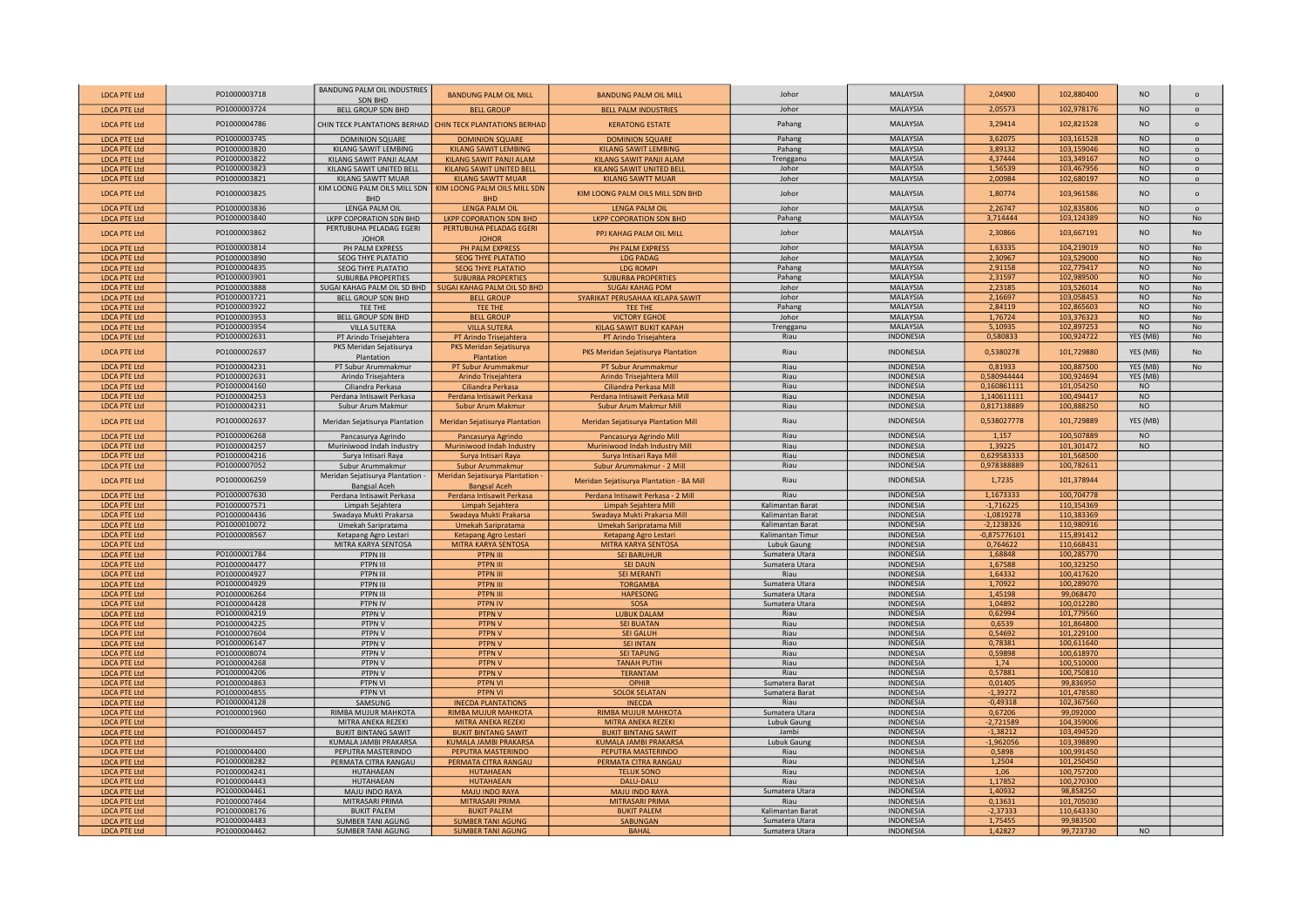| <b>LDCA PTE Ltd</b> | PO1000010065 | KARYA AGUNG SAWITA              | <b>KARYA AGUNG SAWITA</b>         | <b>SIBODAK PAPASO</b>                      | Sumatera Utara    | <b>INDONESIA</b> | 0,896      | 100,108220   | <b>NO</b>       |           |
|---------------------|--------------|---------------------------------|-----------------------------------|--------------------------------------------|-------------------|------------------|------------|--------------|-----------------|-----------|
| <b>LDCA PTE Ltd</b> | PO1000004345 | MAKMUR ANDALAN SAWIT            | <b>MAKMUR ANDALAN SAWIT</b>       | <b>MAKMUR ANDALAN SAWIT</b>                | Riau              | <b>INDONESIA</b> | 0,06912    | 102,124600   | <b>NO</b>       |           |
| <b>LDCA PTE Ltd</b> | PO1000008421 | PEPUTRA SUPRA JAYA              | PEPUTRA SUPRA JAYA                | PEPUTRA SUPRA JAYA                         | Riau              | <b>INDONESIA</b> | 0,1583     | 101,781600   | $\overline{NO}$ |           |
|                     |              |                                 |                                   |                                            |                   |                  |            |              |                 |           |
| <b>LDCA PTE Ltd</b> | PO1000008225 | RISMAN SCHAM PALM INDONESIA     | <b>ISMAN SCHAM PALM INDONESIA</b> | RISMAN SCHAM PALM INDONESIA                | Riau              | INDONESIA        | $-0,95928$ | 102,778470   | <b>NO</b>       |           |
| <b>LDCA PTE Ltd</b> | PO1000007945 | Syarikat Kretam Mill Sdn Bhd    | Syarikat Kretam Mill Sdn Bhd      | Silimpopon Palm Oil Mill                   | Sabah             | <b>MALAYSIA</b>  | 4,32552778 | 117,477222   | Yes (MB)        |           |
|                     |              |                                 |                                   |                                            |                   |                  |            |              |                 | Yes       |
| <b>LDCA PTE Ltd</b> | PO1000003914 | Teck Guan Sdn Bhd               | <b>Teck Guan Sdn Bhd</b>          | Atlantica Sdn Bhd                          | Sabah             | MALAYSIA         | 5,71214    | 117,686630   | <b>NO</b>       | No        |
| <b>LDCA PTE Ltd</b> |              | FELDA                           | <b>FELDA</b>                      | <b>FGV Trading Sdn Bhd</b>                 | Sabah             | MALAYSIA         | 5,647305   | 117,293277   | <b>NO</b>       | No        |
| <b>LDCA PTE Ltd</b> | PO1000003813 | Kilang Kelapa Sawit Fortuna Sdn | Kilang Kelapa Sawit Fortuna Sdn   | Kilang Kelapa Sawit Fortuna Sdn Bhd        | Sabah             | MALAYSIA         | 6,0475     | 117,219720   | <b>NO</b>       | No        |
|                     |              | <b>Bhd</b>                      | <b>Bhd</b>                        |                                            |                   |                  |            |              |                 |           |
| <b>LDCA PTE Ltd</b> | PO1000003838 | <b>LFK Groupof Company</b>      | <b>LFK Groupof Company</b>        | Ladang Mills Sdn Bhd                       | Sabah             | <b>MALAYSIA</b>  | 5,61828    | 117,645280   | <b>NO</b>       | No        |
| <b>LDCA PTE Ltd</b> | PO1000003844 | Malsa Corporation Sdn Bhd       | <b>Malsa Corporation Sdn Bhd</b>  | <b>Malsa Corporation Sdn Bhd</b>           | Sabah             | <b>MALAYSIA</b>  | 5,78193    | 117,657210   | <b>NO</b>       | No        |
| C.I. TOP            | PO1000007667 | Oleaginosas San Marcos S.A.     | Oleaginosas San Marcos S.A.       | <b>Oleaginosas San Marcos S.A</b>          | Meta              | COLOMBIA         | 3,73427    | $-73,342417$ | YES (IP)        | Yes, (BM) |
| <b>LDCA PTE Ltd</b> | PO1000000109 | IOI                             | <b>Pamol Plantation</b>           | Pamol Kluang POM                           | Johor             | <b>MALAYSIA</b>  | 2,1104     | 103,3923     | YES (SG)        |           |
|                     |              | SUNGAI KAHANG PALM OIL SDN      | <b>SUNGAI KAHANG PALM OIL SDN</b> |                                            |                   |                  |            |              |                 |           |
| <b>LDCA PTE Ltd</b> | PO1000003888 | <b>BHD</b>                      | <b>BHD</b>                        | <b>SUNGAI KAHANG POM</b>                   | Johor             | MALAYSIA         | 2,2310     | 103,5264     |                 |           |
|                     |              | PROSPER GROUP OF COMPANIES      | PROSPER GROUP OF COMPANIES        |                                            |                   |                  |            |              |                 |           |
| <b>LDCA PTE Ltd</b> | PO1000003869 | <b>SDN BHD</b>                  | <b>SDN BHD</b>                    | <b>ENDAU PALM OIL MILL</b>                 | Pahang            | MALAYSIA         | 2,6856     | 103,5056     |                 |           |
|                     |              | PROSPER GROUP OF COMPANIES      | PROSPER GROUP OF COMPANIES        |                                            |                   |                  |            |              |                 |           |
| <b>LDCA PTE Ltd</b> | PO1000003874 | SDN BHD                         | <b>SDN BHD</b>                    | WUJUD WAWASAN SDN BHD (KOSMA PALM OIL MILL | Pahang            | MALAYSIA         | 3,0217     | 102,5042     |                 |           |
|                     |              | PROSPER GROUP OF COMPANIES      | PROSPER GROUP OF COMPANIES        |                                            |                   |                  |            |              |                 |           |
| <b>LDCA PTE Ltd</b> | PO1000003871 |                                 |                                   | KILANG KOSFARM SDN BHD                     | Pahang            | MALAYSIA         | 2,9031     | 102,4906     |                 |           |
|                     |              | <b>SDN BHD</b>                  | <b>SDN BHD</b>                    |                                            |                   |                  |            |              |                 |           |
| <b>LDCA PTE Ltd</b> | PO1000003752 | FAR EAST HOLDINGS BERHAD        | <b>FAR EAST HOLDINGS BERHAD</b>   | KILANG SAWIRA MAKMUR SDN.BHD.              | Pahang            | MALAYSIA         | 2,2591     | 102,7540     |                 |           |
| <b>LDCA PTE Ltd</b> | PO1000011183 | PROSPER GROUP OF COMPANIES      | PROSPER GROUP OF COMPANIES        | MEHCHONG PALM OIL MILL SDN BHD             | Pahang            | MALAYSIA         | 2,8036     | 103,3062     | <b>NO</b>       |           |
|                     |              | <b>SDN BHD</b>                  | <b>SDN BHD</b>                    |                                            |                   |                  |            |              |                 |           |
| <b>LDCA PTE Ltd</b> | PO1000004835 | SEONG THYE PLANTATIONS SDN      | <b>SEONG THYE PLANTATIONS SDN</b> | <b>KKS LADANG ROMPIN</b>                   | Pahang            | <b>MALAYSIA</b>  | 2.9116     | 102.7794     |                 |           |
|                     |              | <b>BHD (ROMPIN)</b>             | <b>BHD (ROMPIN)</b>               |                                            |                   |                  |            |              |                 |           |
| <b>LDCA PTE Ltd</b> |              | PGEO EDIBLE OILS SDN BHD        | PGEO EDIBLE OILS SDN BHD          | <b>KKS BINTANG</b>                         |                   | <b>MALAYSIA</b>  | 2.2020     | 103.1927     |                 |           |
| <b>LDCA PTE Ltd</b> |              | PGEO EDIBLE OILS SDN BHD        | PGEO EDIBLE OILS SDN BHD          | <b>SPKS</b>                                |                   | <b>MALAYSIA</b>  | 2,0221     | 103,0587     |                 |           |
| <b>LDCA PTE Ltd</b> | PO1000004859 | PALMA SERASIH                   | ANUGERAH ENERGITAMA               | <b>TEPIAN LANGSAT</b>                      | Kalimantan Timur  | <b>INDONESIA</b> | 0,7906     | 117,2824     | <b>NO</b>       |           |
| <b>LDCA PTE Ltd</b> | PO1000000939 | DHARMA SATYA NUSANTARA          | <b>DHARMA SATYA NUSANTARA - 2</b> | <b>DHARMA SATYA NUSANTARA - 2</b>          | Kalimantan Timur  | <b>INDONESIA</b> | 1,2502     | 116,7278     | YES (MB)        |           |
| <b>LDCA PTE Ltd</b> | PO1000000950 | DHARMA SATYA NUSANTARA          | <b>DHARMA SATYA NUSANTARA - 3</b> | <b>DHARMA SATYA NUSANTARA - 3</b>          | Kalimantan Timur  | <b>INDONESIA</b> | 1,2556     | 116,8772     | YES (MB)        |           |
| <b>LDCA PTE Ltd</b> | PO1000002088 | DHARMA SATYA NUSANTARA          | DHARMA SATYA NUSANTARA - 4        | <b>DHARMA SATYA NUSANTARA - 4</b>          | Kalimantan Timur  | <b>INDONESIA</b> | 1,1514     | 116,7464     | YES (MB)        |           |
| <b>LDCA PTE Ltd</b> | PO1000000354 | DHARMA SATYA NUSANTARA          | SWAKARSA SINAR SENTOSA            | <b>SWAKARSA SINAR SENTOSA</b>              | Kalimantan Timur  | <b>INDONESIA</b> | 1,1243     | 116,8518     | YES (MB)        |           |
| <b>LDCA PTE Ltd</b> | PO1000008424 | TRIPUTRA AGRO PERSADA           | <b>DWIWIRA LESTARI JAYA</b>       | <b>DWIWIRA LESTARI JAYA</b>                | Kalimantan Timur  | INDONESIA        | 1,6061     | 118,0444     | <b>NO</b>       |           |
|                     | PO1000008346 | TRIPUTRA AGRO PERSADA           | <b>ETAM BERSAMA LESTARI</b>       | ETAM BERSAMA LESTARI                       |                   | INDONESIA        |            |              | <b>NO</b>       |           |
| <b>LDCA PTE Ltd</b> |              |                                 |                                   |                                            | Kalimantan Timur  |                  | 1,2239     | 117,8794     |                 |           |
| <b>LDCA PTE Ltd</b> | PO1000008271 | <b>FAIRCO AGRO MANDIRI</b>      | <b>FAIRCO AGRO MANDIRI</b>        | <b>FAIRCO AGRO MANDIRI</b>                 | Kalimantan Timur  | INDONESIA        | 0,9667     | 117,7919     | <b>NO</b>       |           |
| <b>LDCA PTE Ltd</b> | PO1000008265 | TRIPUTRA AGRO PERSADA           | <b>HAMPARAN PERKASA MANDIRI</b>   | HAMPARAN PERKASA MANDIRI                   | Kalimantan Timur  | INDONESIA        | 0,8065     | 116,6216     | <b>NO</b>       |           |
| <b>LDCA PTE Ltd</b> | PO1000004533 | KUALA LUMPUR KEPONG (KLK)       | HUTAN HIJAU MAS                   | <b>BERAU</b>                               | Kalimantan Timur  | <b>INDONESIA</b> | 2,2114     | 117,1659     | YES (MB)        |           |
| <b>LDCA PTE Ltd</b> | PO1000005793 | KUALA LUMPUR KEPONG             | <b>JABONTARA EKA KARSA</b>        | <b>JABONTARA EKA KARSA</b>                 | Kalimantan Timur  | <b>INDONESIA</b> | 1,2431     | 118,3386     | YES (MB)        |           |
| <b>LDCA PTE Ltd</b> | PO1000007561 | <b>KUTAI AGRO LESTARI</b>       | <b>KUTAI AGRO LESTARI</b>         | <b>KUTAI AGRO LESTARI</b>                  | Kalimantan Timur  | <b>INDONESIA</b> | $-0,6428$  | 115,7388     | N <sub>O</sub>  |           |
| <b>LDCA PTE Ltd</b> |              | MAJU KALIMANTAN HADAPAN         | <b>MAJU KALIMANTAN HADAPAN</b>    | <b>MAJU KALIMANTAN HADAPAN</b>             | Kutai Kartanegara | <b>INDONESIA</b> | 0,0153     | 116,9684     | <b>NO</b>       |           |
| <b>LDCA PTE Ltd</b> | PO1000006310 | MEGAH HIJAU LESTARI             | <b>MEGAH HIJAU LESTARI</b>        | <b>MEGAH HIJAU LESTARI</b>                 | Kalimantan Timur  | <b>INDONESIA</b> | $-1,2408$  | 116,6450     | <b>NO</b>       |           |
| <b>LDCA PTE Ltd</b> | PO1000008233 | NIAGAMAS GEMILANG               | <b>NIAGAMAS GEMILANG</b>          | <b>NIAGAMAS GEMILANG</b>                   | Kalimantan Timur  | <b>INDONESIA</b> | $-0,5923$  | 116,8225     | <b>NO</b>       |           |
| <b>LDCA PTE Ltd</b> | PO1000001488 | <b>MP EVANS</b>                 | PRIMA MITRAJAYA MANDIRI           | PRIMA MITRAJAYA MANDIRI                    | Kalimantan Timur  | <b>INDONESIA</b> | $-0,2972$  | 116,7641     | YES (MB)        |           |
| <b>LDCA PTE Ltd</b> | PO1000000512 | <b>REA KALTIM</b>               | REA KALTIM - CAKRA                | <b>REA KALTIM - CAKRA</b>                  | Kalimantan Timur  | <b>INDONESIA</b> | 0,2653     | 116,2664     | YES (MB)        |           |
| <b>LDCA PTE Ltd</b> | PO1000000143 | <b>REA KALTIM</b>               | <b>REA KALTIM - PERDANA</b>       | <b>REA KALTIM - PERDANA</b>                | Kalimantan Timur  | <b>INDONESIA</b> | 0,2585     | 116,1499     | YES (MB)        |           |
| <b>LDCA PTE Ltd</b> | PO1000009016 | <b>REA KALTIM</b>               | <b>REA KALTIM - SATRIA</b>        | <b>REA KALTIM - SATRIA</b>                 | Kalimantan Timur  | INDONESIA        | 0,4230     | 116,1497     | <b>NO</b>       |           |
| <b>LDCA PTE Ltd</b> | PO1000007603 | KUALA LUMPUR KEPONG             | SATU SEMBILAN DELAPAN             | SATU SEMBILAN DELAPAN                      | Kalimantan Timur  | <b>INDONESIA</b> | 2,1420     | 117,2986     | <b>NO</b>       |           |
| <b>LDCA PTE Ltd</b> | PO1000008128 | <b>KENCANA AGRI</b>             | SAWIT KALTIM LESTARI              | <b>SAWIT KALTIM LESTARI</b>                | Kalimantan Timur  | <b>INDONESIA</b> | $-0,0661$  | 116,8302     | <b>NO</b>       |           |
| <b>LDCA PTE Ltd</b> | PO1000008563 | <b>LOW YAT GROUP</b>            | <b>TUNAS PRIMA SEJAHTERA</b>      | <b>TUNAS PRIMA SEJAHTERA</b>               | Kalimantan Timur  | INDONESIA        | 0,1284     | 116,4372     | <b>NO</b>       |           |
| <b>LDCA PTE Ltd</b> | PO1000008656 | SENTOSA KALIMANTAN JAYA         | <b>SENTOSA KALIMANTAN JAYA</b>    | <b>SENTOSA KALIMANTAN JAYA</b>             | Kalimantan Timur  | <b>INDONESIA</b> | 2,3402     | 118,0619     | <b>NO</b>       |           |
| <b>LDCA PTE Ltd</b> | PO1000006266 | TRIPUTRA AGRO PERSADA           | YUDHA WAHANA ABADI                | YUDHA WAHANA ABADI                         | Kalimantan Timur  | <b>INDONESIA</b> | 1.4408     | 117,2127     | N <sub>O</sub>  |           |
| <b>LDCA PTE Ltd</b> | PO1000008435 | KARYA TEKNIK PLANTATION         | <b>KARYA TEKNIK PLANTATION</b>    | <b>KARYA TEKNIK PLANTATION</b>             | Kalimantan Timur  | <b>INDONESIA</b> | $-0.1543$  | 117,0101     | N <sub>O</sub>  |           |
| <b>LDCA PTE Ltd</b> | PO1000000092 | Musim Mas                       | <b>Musim Mas</b>                  | Agrowiratama                               | Sumatera Barat    | <b>INDONESIA</b> | 0,1982     | 99,6276      | <b>YES</b>      |           |
| <b>LDCA PTE Ltd</b> | PO1000004267 | <b>Musim Mas</b>                | <b>Musim Mas</b>                  | Bahana Nusa Interindo                      | Riau              | <b>INDONESIA</b> | 1,6962     | 100,7030     | <b>NO</b>       |           |
| <b>LDCA PTE Ltd</b> | PO1000000180 | <b>Musim Mas</b>                | <b>Musim Mas</b>                  | <b>Berkat Sawit Sejati</b>                 | Sumatera Selatan  | <b>INDONESIA</b> | $-2,3204$  | 103,7087     | <b>YES</b>      |           |
| <b>LDCA PTE Ltd</b> | PO1000010713 |                                 |                                   |                                            | Kalimantan Tengah | <b>INDONESIA</b> | $-2,6699$  | 112,7718     | <b>YES</b>      |           |
|                     |              | Musim Mas                       | <b>Musim Mas</b>                  | Globalindo Alam Perkasa                    |                   |                  |            |              |                 |           |
| <b>LDCA PTE Ltd</b> | PO1000002356 | Musim Mas                       | <b>Musim Mas</b>                  | Guntung Idaman Nusa 1                      | Riau              | INDONESIA        | 0,1589     | 103,2867     | YES             |           |
| <b>LDCA PTE Ltd</b> | PO1000006505 | Musim Mas                       | <b>Musim Mas</b>                  | Guntung Idaman Nusa 2                      | Riau              | INDONESIA        | 0,0530     | 103,2076     | YES             |           |
| <b>LDCA PTE Ltd</b> | PO1000007548 | Musim Mas                       | <b>Musim Mas</b>                  | Indomakmur Sawit Berjaya                   | Riau              | <b>INDONESIA</b> | 0,9349     | 100,3520     | <b>NO</b>       |           |
| <b>LDCA PTE Ltd</b> | PO1000000170 | Musim Mas                       | <b>Musim Mas</b>                  | Maju Aneka Sawit                           | Kalimantan Tengah | <b>INDONESIA</b> | $-2,4804$  | 112,6437     | <b>YES</b>      |           |
| <b>LDCA PTE Ltd</b> | PO1000007396 | Musim Mas                       | <b>Musim Mas</b>                  | Multipersada Gatramegah                    | Kalimantan Tengah | <b>INDONESIA</b> | $-0,7708$  | 114,7412     | <b>YES</b>      |           |
| <b>LDCA PTE Ltd</b> | PO1000000054 | Musim Mas                       | <b>Musim Mas</b>                  | <b>Musim Mas-Batang Kulim</b>              | Riau              | <b>INDONESIA</b> | 0,0775     | 102,0281     |                 |           |
| <b>LDCA PTE Ltd</b> | PO1000000355 | <b>Musim Mas</b>                | <b>Musim Mas</b>                  | Musim Mas-Pangkalan Lesung                 | Riau              | <b>INDONESIA</b> | $-0,0500$  | 102,0750     |                 |           |
| <b>LDCA PTE Ltd</b> | PO1000007673 | <b>Musim Mas</b>                | <b>Musim Mas</b>                  | Sarana Esa Cita                            | Kalimantan Barat  | <b>INDONESIA</b> | 1,3580     | 109,3837     |                 |           |
| <b>LDCA PTE Ltd</b> | PO1000007437 | <b>Musim Mas</b>                | <b>Musim Mas</b>                  | Sinar Agro Raya                            | Riau              | <b>INDONESIA</b> | 0,4199     | 101,7564     |                 |           |
| <b>LDCA PTE Ltd</b> | PO1000001529 | <b>Musim Mas</b>                | <b>Musim Mas</b>                  | Siringo-Ringo                              | Sumatera Utara    | <b>INDONESIA</b> | 2,0982     | 99,7683      |                 |           |
| <b>LDCA PTE Ltd</b> | PO1000000106 | <b>Musim Mas</b>                | <b>Musim Mas</b>                  | Sukajadi Sawit Mekar 1                     | Kalimantan Tengah | <b>INDONESIA</b> | $-2,3783$  | 112,5424     |                 |           |
| <b>LDCA PTE Ltd</b> | PO1000000134 | Musim Mas                       | <b>Musim Mas</b>                  | Sukajadi Sawit Mekar 2                     | Kalimantan Tengah | <b>INDONESIA</b> | $-2,3699$  | 112,5986     |                 |           |
| <b>LDCA PTE Ltd</b> | PO1000000286 | Musim Mas                       | <b>Musim Mas</b>                  | <b>Unggul Lestari</b>                      | Kalimantan Tengah | <b>INDONESIA</b> | $-1,6108$  | 112,6018     |                 |           |
| <b>LDCA PTE Ltd</b> | PO1000004358 | Adimulia                        | Adimulia                          | Sei Basau                                  | Riau              | <b>INDONESIA</b> | $-0,1383$  | 101,3967     |                 |           |
| <b>LDCA PTE Ltd</b> | PO1000004351 | Adimulia                        | Adimulia                          | Sei Teso                                   | Riau              | INDONESIA        | $-0,1110$  | 101,3883     |                 |           |
|                     | PO1000007629 |                                 |                                   |                                            |                   | INDONESIA        | $-0,2056$  | 101,3189     |                 |           |
| <b>LDCA PTE Ltd</b> | PO1000004410 | Adimulia                        | Adimulia                          | Singingi                                   | Riau              | <b>INDONESIA</b> | 0,6814     | 100,5283     |                 |           |
| <b>LDCA PTE Ltd</b> |              | Bumitama Gunajaya Agro          | Bumitama Gunajaya Agro            | Suka Damai Factory                         | Riau              |                  | $-2,4831$  | 111,0180     |                 |           |
| <b>LDCA PTE Ltd</b> | PO1000001208 | Cargill                         | Cargill                           | Manismata                                  | Kalimantan Barat  | <b>INDONESIA</b> |            |              |                 |           |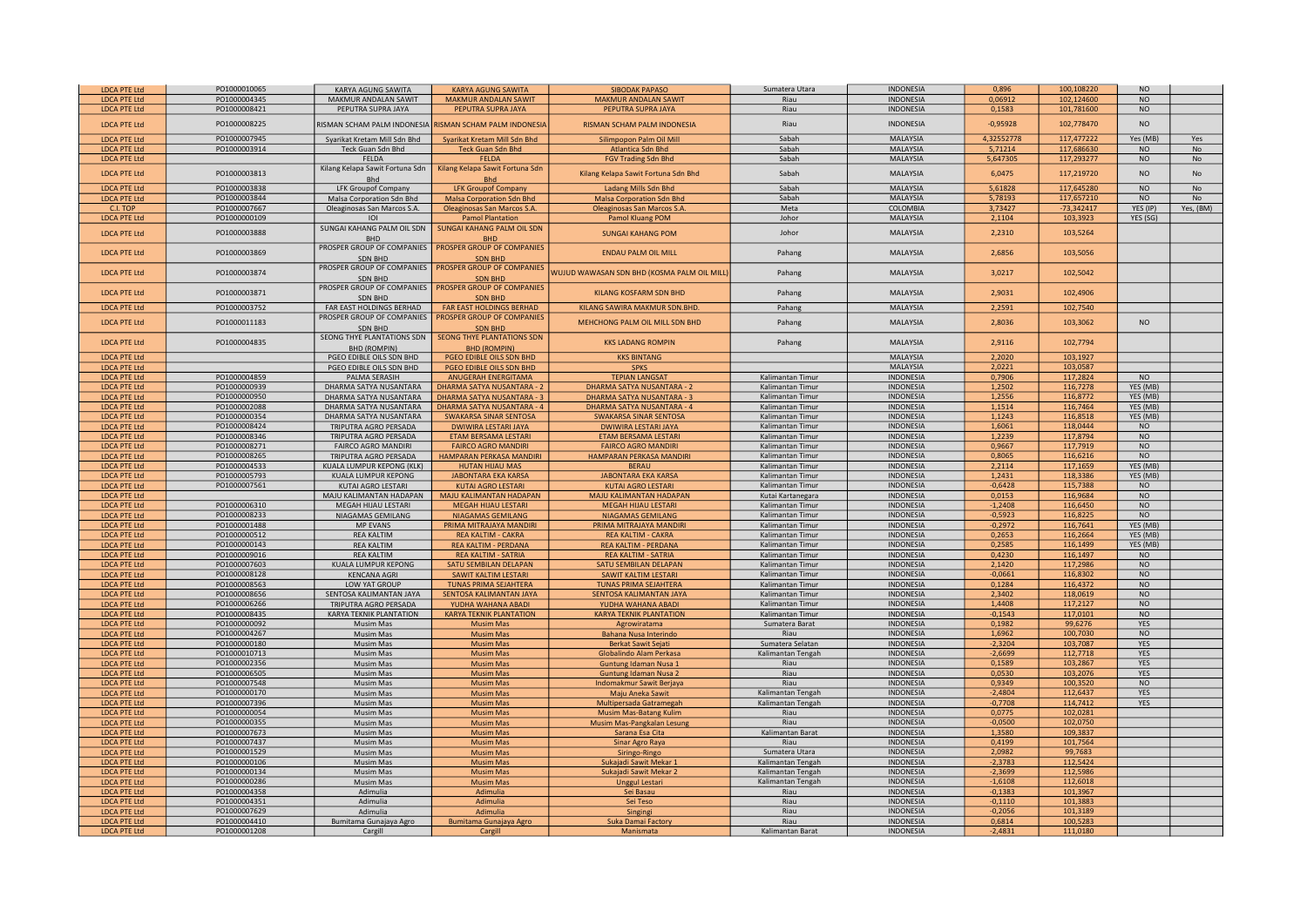| <b>LDCA PTE Ltd</b> | PO1000003254 | Cargill                                     | Cargill                         | Mukut                                | Sumatera Selatan | <b>INDONESIA</b> | $-2,4414$ | 104,4269 |  |
|---------------------|--------------|---------------------------------------------|---------------------------------|--------------------------------------|------------------|------------------|-----------|----------|--|
| <b>LDCA PTE Ltd</b> | PO1000001207 | Cargill                                     | Cargill                         | Paku Juang Mill                      | Kalimantan Barat | <b>INDONESIA</b> | $-2,4333$ | 110,8175 |  |
| <b>LDCA PTE Ltd</b> | PO1000004395 | Jhagdra                                     | Jhagdra                         | Tamora Agro Lestari                  | Riau             | <b>INDONESIA</b> | $-0,5310$ | 101,4181 |  |
| <b>LDCA PTE Ltd</b> | PO1000004442 | Kencana                                     | Kencana                         | Kencana Persada Nusantara            | Riau             | <b>INDONESIA</b> | 1,1747    | 100,2317 |  |
| <b>LDCA PTE Ltd</b> | PO1000007569 | Kencana                                     | Kencana                         | Kencana Utama Sejati                 | Sumatera Utara   | <b>INDONESIA</b> | 1,0628    | 100,1306 |  |
|                     | PO1000001417 |                                             |                                 |                                      | Riau             | <b>INDONESIA</b> | 0,3494    | 101,9743 |  |
| <b>LDCA PTE Ltd</b> | PO1000001418 | Kuala Lumpur Kepong                         | Kuala Lumpur Kepong             | $Nilo-1$                             | Riau             | INDONESIA        | 0,3525    | 102,0947 |  |
| <b>LDCA PTE Ltd</b> | PO1000004421 | Kuala Lumpur Kepong                         | Kuala Lumpur Kepong             | Nilo-2                               |                  |                  |           |          |  |
| <b>LDCA PTE Ltd</b> |              | Mahkota                                     | Mahkota                         | Mutiara Unggul Lestari               | Riau             | INDONESIA        | 0,8575    | 101,2902 |  |
| <b>LDCA PTE Ltd</b> | PO1000007541 | Mujur Timber Group                          | <b>Mujur Timber Group</b>       | Gruti Lestari Pratama                | Sumatera Utara   | <b>INDONESIA</b> | 0,5138    | 99,2713  |  |
| <b>LDCA PTE Ltd</b> | PO1000004239 | Multi Palma Sejahtera                       | Multi Palma Sejahtera           | Libo Sawit Perkasa                   | Riau             | <b>INDONESIA</b> | 0,9563    | 101,1406 |  |
| <b>LDCA PTE Ltd</b> | PO1000004385 | Padasa                                      | Padasa                          | Kalianta 1                           | Riau             | <b>INDONESIA</b> | 0,4571    | 100,8030 |  |
| <b>LDCA PTE Ltd</b> | PO1000004195 | Padasa                                      | Padasa                          | Kalianta <sub>2</sub>                | Riau             | <b>INDONESIA</b> | 0,5290    | 100,7770 |  |
| <b>LDCA PTE Ltd</b> | PO1000004168 | Padasa                                      | Padasa                          | <b>Koto Kampar</b>                   | Riau             | <b>INDONESIA</b> | 0,3965    | 100,6132 |  |
| <b>LDCA PTE Ltd</b> | PO1000008287 | Prima Sauhur Lestari                        | Prima Sauhur Lestari            | Karyabadi Samasejati                 | Riau             | <b>INDONESIA</b> | 1,5347    | 100,9939 |  |
| <b>LDCA PTE Ltd</b> | PO1000007661 | Prima Sauhur Lestari                        | Prima Sauhur Lestari            | Mustika Agung Sarana Sejahtera       | Riau             | <b>INDONESIA</b> | 1,7500    | 100,9300 |  |
| <b>LDCA PTE Ltd</b> | PO1000004255 | Prima Sauhur Lestari                        | Prima Sauhur Lestari            | Mustika Agung Sawit Sejahtera        | Riau             | <b>INDONESIA</b> | 1,2242    | 101,2424 |  |
| <b>LDCA PTE Ltd</b> | PO1000006152 | Prima Sauhur Lestari                        | Prima Sauhur Lestari            | Riau Kampar Sahabat Sejati           | Riau             | <b>INDONESIA</b> | 0,6589    | 100,8967 |  |
| <b>LDCA PTE Ltd</b> | PO1000004315 | PT Asia Sawit Makmur Jaya                   | PT Asia Sawit Makmur Jaya       | Asia Sawit Makmur Jaya               | Riau             | <b>INDONESIA</b> | $-0,4855$ | 101,4520 |  |
| <b>LDCA PTE Ltd</b> | PO1000010028 | PT Balam Sawit Sejahtera                    | PT Balam Sawit Sejahtera        | <b>Balam Sawit Sejahtera</b>         | Riau             | <b>INDONESIA</b> | 1,6974    | 100.6847 |  |
| <b>LDCA PTE Ltd</b> | PO1000004204 | PT Buditani Kembangjaya                     | PT Buditani Kembangjaya         | <b>Buditani Kembangjaya</b>          | Riau             | <b>INDONESIA</b> | 0,5426    | 101,5801 |  |
| <b>LDCA PTE Ltd</b> | PO1000008138 | PT Ganda Buanindo                           | PT Ganda Buanindo               | Ganda Buanindo                       | Riau             | <b>INDONESIA</b> | 0,0072    | 101,2394 |  |
|                     |              |                                             |                                 |                                      |                  |                  |           |          |  |
| <b>LDCA PTE Ltd</b> | PO1000004075 | PT Karyaindo Sejatitama                     | PT Karyaindo Sejatitama         | Karyaindo Sejatitama                 | Sumatera Selatan | <b>INDONESIA</b> | $-2,9976$ | 102,7878 |  |
| <b>LDCA PTE Ltd</b> | PO1000006186 | PT Kemilau Permata Sawit                    | PT Kemilau Permata Sawit        | Kemilau Permata Sawit                | Sumatera Barat   | INDONESIA        | $-0,9038$ | 101,3982 |  |
| <b>LDCA PTE Ltd</b> | PO1000011194 | PT Kencana Agro Persada                     | PT Kencana Agro Persada         | Kencana Agro Persada                 | Riau             | <b>INDONESIA</b> | 0,6056    | 101,2413 |  |
| <b>LDCA PTE Ltd</b> | PO1000008231 | PT Kharisma Agro Sejahtera                  | PT Kharisma Agro Sejahtera      | Kharisma Agro Sejahtera              | Riau             | <b>INDONESIA</b> | $-0,7506$ | 102,2425 |  |
| <b>LDCA PTE Ltd</b> | PO1000010794 | PT Kharisma Wirajaya Palma                  | PT Kharisma Wirajaya Palma      | Kharisma Wirajaya Palma              | Riau             | <b>INDONESIA</b> | 0,8254    | 100,9153 |  |
| <b>LDCA PTE Ltd</b> |              | PT Mahato Inti Sawit                        | PT Mahato Inti Sawit            | Mahato Inti Sawit                    |                  | <b>INDONESIA</b> | 1,3736    | 100,2987 |  |
| LDCA PTE Ltd        | PO1000004246 | PT Mandiri Sawit Bersama                    | PT Mandiri Sawit Bersama        | <b>Mandiri Sawit Bersama</b>         | Sumatera Utara   | <b>INDONESIA</b> | 1,0736    | 99,9951  |  |
| <b>LDCA PTE Ltd</b> | PO1000004418 | PT Multi Agro Sentosa                       | PT Multi Agro Sentosa           | Multi Agro Sentosa                   | Riau             | <b>INDONESIA</b> | 0,7709    | 100,8867 |  |
|                     |              |                                             |                                 |                                      |                  |                  |           |          |  |
| <b>LDCA PTE Ltd</b> | PO1000011182 | <sup>2</sup> T Mustika Agung Sawit Gemilang | PT Mustika Agung Sawit Gemilang | Mustika Agung Sawit Gemilang         | Riau             | <b>INDONESIA</b> | $-0,5253$ | 101,9934 |  |
| <b>LDCA PTE Ltd</b> | PO1000005106 | PT Nikmat Halona Reksa                      | PT Nikmat Halona Reksa          | Nikmat Halona Reksa                  | Riau             | <b>INDONESIA</b> | $-0,7308$ | 102,5226 |  |
| <b>LDCA PTE Ltd</b> | PO1000007540 | PT Paluta Inti Sawit                        | PT Paluta Inti Sawit            | Paluta Inti Sawit                    | Sumatera Utara   | <b>INDONESIA</b> | 1,5540    | 99,8357  |  |
| <b>LDCA PTE Ltd</b> | PO1000007590 | PT Riau Agri                                | PT Riau Agri                    | Riau Agri                            | Riau             | <b>INDONESIA</b> | $-0,6408$ | 102,7948 |  |
| <b>LDCA PTE Ltd</b> |              | PT Sanling Sawit Sejahtera                  | PT Sanling Sawit Sejahtera      | Sanling Sawit Sejahtera              |                  | <b>INDONESIA</b> | $-0,3791$ | 102,1637 |  |
| <b>LDCA PTE Ltd</b> | PO1000008206 | PT Sawita Pasaman Jaya                      | PT Sawita Pasaman Jaya          | Sawita Pasaman Jaya                  | Sumatera Barat   | <b>INDONESIA</b> | 0,3249    | 99,4533  |  |
| <b>LDCA PTE Ltd</b> | PO1000007595 | PT Sebanga Multi Sawit                      | PT Sebanga Multi Sawit          | Sebanga Multi Sawit                  | Riau             | <b>INDONESIA</b> | 1,2598    | 101,2911 |  |
| <b>LDCA PTE Ltd</b> | PO1000008278 | PT Semunai Sawit Perkasa                    | PT Semunai Sawit Perkasa        | Semunai Sawit Perkasa                | Riau             | <b>INDONESIA</b> | 1,1652    | 101,2788 |  |
| <b>LDCA PTE Ltd</b> | PO1000004265 | PT Sinar Sawit Suburlestari                 | PT Sinar Sawit Suburlestari     | <b>Sinar Sawit Suburlestar</b>       | Sumatera Utara   | INDONESIA        | 1,5903    | 99,8730  |  |
| <b>LDCA PTE Ltd</b> | PO1000007523 | PT Sumber Budi Agung                        | PT Sumber Budi Agung            | Sumber Budi Agung                    | Riau             | INDONESIA        | 0,4786    | 101,5994 |  |
| <b>LDCA PTE Ltd</b> | PO1000008589 | PT Sumber Sawit Sejahtera                   | PT Sumber Sawit Sejahtera       | Sumber Sawit Sejahtera               | Riau             | <b>INDONESIA</b> | 0.2486    | 101,9761 |  |
| <b>LDCA PTE Ltd</b> | PO1000004159 | PT Surya Bratasena Plantation               | PT Surya Bratasena Plantation   | Sei Nilo                             | Riau             | <b>INDONESIA</b> | 0,1514    | 101,9730 |  |
| <b>LDCA PTE Ltd</b> | PO1000004130 | PT Swakarsa Sawit Raya                      | PT Swakarsa Sawit Raya          | Swakarsa Sawit Raya                  | Riau             | <b>INDONESIA</b> | $-0,4875$ | 102,4801 |  |
| <b>LDCA PTE Ltd</b> | PO1000004331 | PTPN IV                                     | <b>PTPN IV</b>                  | Timur                                | Sumatera Utara   | <b>INDONESIA</b> | 0,3672    | 99,3076  |  |
| <b>LDCA PTE Ltd</b> | PO1000007605 | PTPN V                                      | <b>PTPN V</b>                   | Sei Garo                             | Riau             | <b>INDONESIA</b> | 0,6437    | 101,1101 |  |
| <b>LDCA PTE Ltd</b> | PO1000006159 | PTPN V                                      | <b>PTPN V</b>                   | Sei Pagar                            | Riau             | <b>INDONESIA</b> | 0,3261    | 101,3523 |  |
| <b>LDCA PTE Ltd</b> | PO1000005128 | PTPN V                                      | <b>PTPN V</b>                   | Sei Rokan                            | Riau             | <b>INDONESIA</b> | 0,7257    | 100,5790 |  |
| <b>LDCA PTE Ltd</b> | PO1000004402 | PTPN V                                      | PTPN V                          | Tandun                               | Riau             | <b>INDONESIA</b> | 0,5985    | 100,6936 |  |
| <b>LDCA PTE Ltd</b> | PO1000008529 | PTPN V                                      | PTPN V                          | <b>Tanjung Medan</b>                 | Riau             | <b>INDONESIA</b> | 1,5839    | 100,5878 |  |
| <b>LDCA PTE Ltd</b> | PO1000007594 | Sari Buah Sawit                             | Sari Buah Sawit                 | Sari Buah Sawit                      | Sumatera Barat   | <b>INDONESIA</b> | $-0,0496$ | 99,8831  |  |
| <b>LDCA PTE Ltd</b> | PO1000008400 | Southern Berhad                             | Southern Berhad                 | Mustika Agro Sari                    | Riau             | <b>INDONESIA</b> | $-0,0769$ | 101,2539 |  |
| <b>LDCA PTE Ltd</b> | PO1000006376 | Southern Berhad                             | Southern Berhad                 | Wanasari Nusantara                   | Riau             | <b>INDONESIA</b> | $-0,2870$ | 101,4718 |  |
| <b>LDCA PTE Ltd</b> | PO1000010065 | Sumber Tani Agung                           | <b>Sumber Tani Agung</b>        | Karya Agung Sawita - Papaso          | Sumatera Utara   | <b>INDONESIA</b> | 0,8968    | 100,1082 |  |
| <b>LDCA PTE Ltd</b> | PO1000004431 | Sumber Tani Agung                           | Sumber Tani Agung               | Karya Agung Sawita - Ujung Batu      | Sumatera Utara   | <b>INDONESIA</b> | 1,0658    | 99,9631  |  |
| <b>LDCA PTE Ltd</b> | PO1000011179 | Sumber Tani Agung                           | <b>Sumber Tani Agung</b>        | Madina Agro Lestari- Sikapas         | Sumatera Utara   | <b>INDONESIA</b> | 1,2172    | 98,8957  |  |
| <b>LDCA PTE Ltd</b> | PO1000004483 | Sumber Tani Agung                           | <b>Sumber Tani Agung</b>        | <b>Sumber Tani Agung</b>             | Sumatera Utara   | <b>INDONESIA</b> | 1,7524    | 99,9848  |  |
| <b>LDCA PTE Ltd</b> | PO1000004387 | Tri Bahtera Srikandi                        | Tri Bahtera Srikandi            | Sago Nauli                           | Sumatera Utara   | <b>INDONESIA</b> | 0,4692    | 99,2242  |  |
| <b>LDCA PTE Ltd</b> | PO1000010811 | Tri Bahtera Srikandi                        | Tri Bahtera Srikandi            | Tri Bahtera Srikandi-Anggoli         | Sumatera Utara   | <b>INDONESIA</b> | 1,5392    | 98,9850  |  |
| <b>LDCA PTE Ltd</b> | PO1000008234 | Tri Bahtera Srikandi                        | Tri Bahtera Srikandi            | Tri Bahtera Srikandi-Patiluban Mudik | Sumatera Utara   | <b>INDONESIA</b> | 0,5675    | 99,2033  |  |
| <b>LDCA PTE Ltd</b> | PO1000004386 | Tri Bahtera Srikandi                        | Tri Bahtera Srikandi            | Tri Bahtera Srikandi-Tandikek        | Sumatera Utara   | <b>INDONESIA</b> | 0,4643    | 99,3686  |  |
| <b>LDCA PTE Ltd</b> | PO1000004210 | PT Cahaya Cemerlang Lestari                 | PT Cahaya Cemerlang Lestari     | Cahaya Cemerlang Lestari             | Sumatera Selatan | <b>INDONESIA</b> | $-2,5370$ | 104,1508 |  |
| <b>LDCA PTE Ltd</b> | PO1000007628 | <b>BINAKARYA ERAMANDIRI</b>                 | Binakarya Eramandiri            | Binakarya Eramandiri                 | Sumatera Selatan | <b>INDONESIA</b> | $-2,1731$ | 103,9866 |  |
| <b>LDCA PTE Ltd</b> | PO1000010258 | Buana Sriwijaya Sejahtera Group             | Buana Sriwijaya Sejahtera Group | Sri Andal Lestari                    | Sumatera Selatan | <b>INDONESIA</b> | $-2,7860$ | 104,3636 |  |
| <b>LDCA PTE Ltd</b> | PO1000009068 | Cargill                                     | Cargill                         | <b>Tanjung Dalam</b>                 | Sumatera Selatan | <b>INDONESIA</b> | $-2,5496$ | 103,9440 |  |
| <b>LDCA PTE Ltd</b> | PO1000004056 | Dhanista Surya Nusantara                    | Dhanista Surya Nusantara        | <b>Bunga Mayang</b>                  | Sumatera Selatan | <b>INDONESIA</b> | $-4,4718$ | 104,2557 |  |
| <b>LDCA PTE Ltd</b> | PO1000008178 | Indah                                       | Indah                           | <b>Bastian Olah Sawit</b>            | Sumatera Selatan | <b>INDONESIA</b> | $-2,3518$ | 103,9141 |  |
| <b>LDCA PTE Ltd</b> | PO1000008137 | Indah                                       | Indah                           | Sun Sawit                            | Sumatera Selatan | <b>INDONESIA</b> | $-3,1683$ | 104,8920 |  |
| <b>LDCA PTE Ltd</b> | PO1000011553 | Kuala Mas Sawit Abadi Group                 | Kuala Mas Sawit Abadi Group     | <b>Gasing Sawit Abadi</b>            | Sumatera Selatan | <b>INDONESIA</b> | $-2,5552$ | 104,7671 |  |
| <b>LDCA PTE Ltd</b> | PO1000010042 | Kuala Mas Sawit Abadi Group                 | Kuala Mas Sawit Abadi Group     | Selatan Agung Sejahtera              | Sumatera Selatan | <b>INDONESIA</b> | $-3,0511$ | 103,2190 |  |
|                     |              |                                             |                                 |                                      |                  |                  |           |          |  |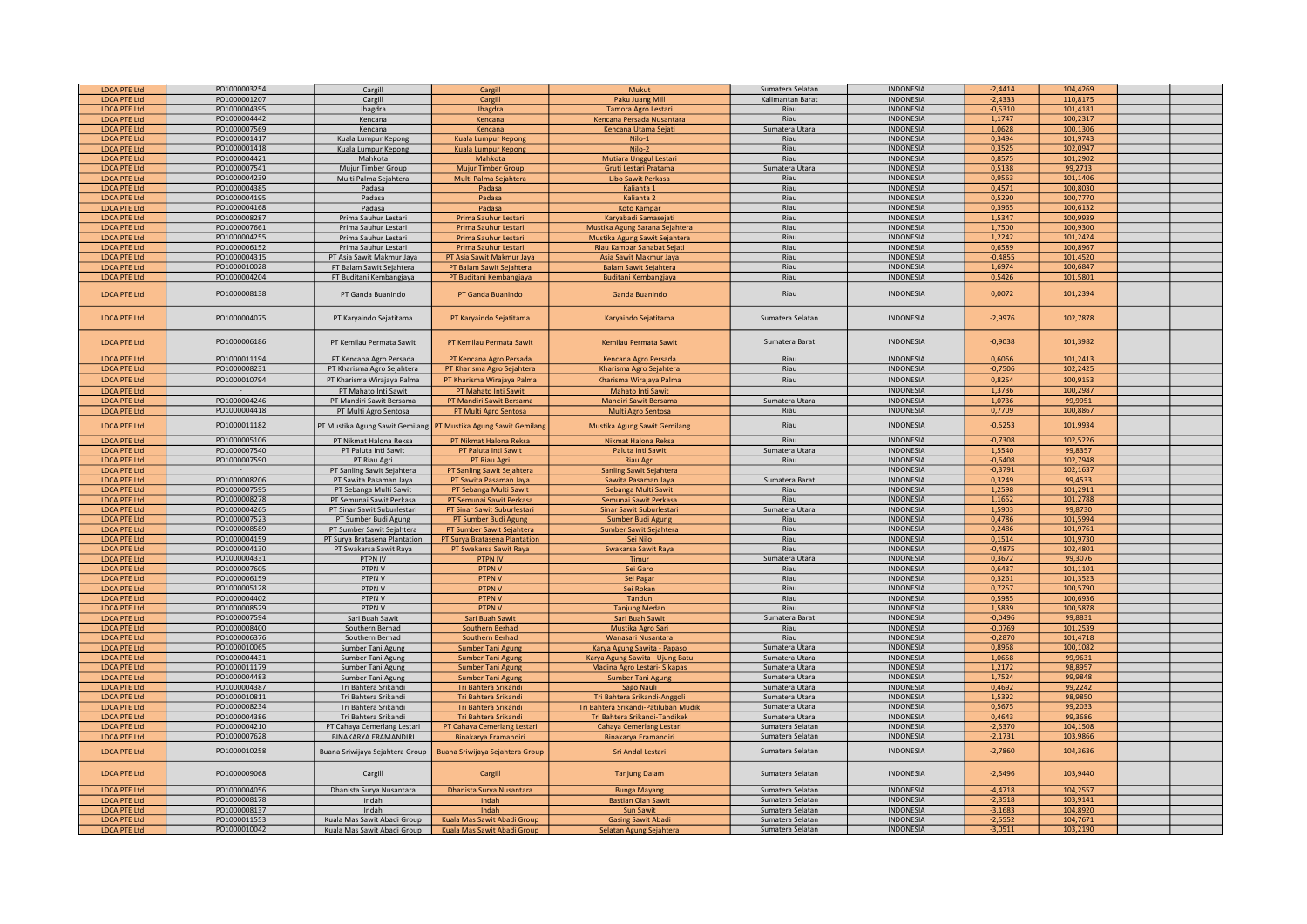| <b>LDCA PTE Ltd</b> | PO1000004310 | Mahkota                           | Mahkota                            | Berlian Inti Mekar-Palembang                | Sumatera Selatan  | <b>INDONESIA</b>     | $-3,2255$ | 104,4717   |                |           |
|---------------------|--------------|-----------------------------------|------------------------------------|---------------------------------------------|-------------------|----------------------|-----------|------------|----------------|-----------|
| <b>LDCA PTE Ltd</b> | PO1000010012 | PT Berkat Sawit Sukamaju          | PT Berkat Sawit Sukamaju           | Berkat Sawit Sukamaju                       | Sumatera Selatan  | <b>INDONESIA</b>     | $-2,6745$ | 104,0794   |                |           |
| <b>LDCA PTE Ltd</b> | PO1000009358 | PT Cipta Futura                   | PT Cipta Futura                    | Cipta Futura                                | Sumatera Selatan  | <b>INDONESIA</b>     | $-3,5074$ | 103,7022   |                |           |
| <b>LDCA PTE Ltd</b> | PO1000007509 | PT Golden Oilindo                 | PT Golden Oilindo                  | Golden Oilindo Nusantara                    | Sumatera Selatan  | <b>INDONESIA</b>     | $-3,1204$ | 104,6935   |                |           |
|                     |              |                                   |                                    |                                             |                   |                      |           |            |                |           |
| <b>LDCA PTE Ltd</b> | PO1000008135 | PT Perkebunan Hasil Musi Lestari  | PT Perkebunan Hasil Musi Lestar    | Perkebunan Hasil Musi Lestari               | Sumatera Selatan  | <b>INDONESIA</b>     | $-3,2546$ | 103,2383   |                |           |
|                     |              |                                   |                                    |                                             |                   |                      |           |            |                |           |
| <b>LDCA PTE Ltd</b> | PO1000004236 | PT Pinago Utama                   | PT Pinago Utama                    | Pinago Utama                                | Sumatera Selatan  | <b>INDONESIA</b>     | $-2,7385$ | 103,5674   |                |           |
| <b>LDCA PTE Ltd</b> | PO1000008343 | PT Surya Bumi Agro Langgeng       | PT Surya Bumi Agro Langgeng        | Surya Bumi Agro Langgeng                    | Sumatera Selatan  | <b>INDONESIA</b>     | $-3,3609$ | 103,8837   |                |           |
| <b>LDCA PTE Ltd</b> | PO1000006231 | PT Sutopo Lestari Jaya            | PT Sutopo Lestari Jaya             | Sutopo Lestari Jaya                         | Sumatera Selatan  | <b>INDONESIA</b>     | $-2,7962$ | 104,7358   |                |           |
| <b>LDCA PTE Ltd</b> | PO1000008596 | PT Waimusi Agroindah              | PT Waimusi Agroindah               | Waimusi Agroindah                           | Sumatera Selatan  | <b>INDONESIA</b>     | $-3,6710$ | 105,0678   |                |           |
| <b>LDCA PTE Ltd</b> | PO1000004317 | PT Wanapotensi Guna               | PT Wanapotensi Guna                | Wanapotensi Guna                            | Sumatera Selatan  | INDONESIA            | $-2,8071$ | 103,4575   |                |           |
| <b>LDCA PTE Ltd</b> | PO1000006240 | PTPN VII                          | PTPN VII                           | Sungai Lengi                                | Sumatera Selatan  | INDONESIA            | $-3,5489$ | 103,8449   |                |           |
| <b>LDCA PTE Ltd</b> | PO1000006237 | PTPN VII                          | <b>PTPN VII</b>                    | Talangsawit                                 | Sumatera Selatan  | <b>INDONESIA</b>     | $-2,9786$ | 104,1288   |                |           |
| <b>LDCA PTE Ltd</b> | PO1000004068 | SMART                             | SMART                              | Sungai Kikim Mill                           | Sumatera Selatan  | <b>INDONESIA</b>     | $-3,6328$ | 103,2196   |                |           |
|                     |              |                                   |                                    |                                             |                   | LIBERIA              | 5,4214    | $-9,0108$  | <b>NO</b>      | No        |
| <b>LDCA PTE Ltd</b> | New          | Golden Veroleum Liberia Inc       | Golden Veroleum Liberia Inc        | Golden Veroleum Liberia Inc                 | Tarjuwon          |                      |           |            |                |           |
| <b>SANIA</b>        | PO1000005223 | <b>SIFCA</b>                      | <b>PALMCI</b>                      | <b>EHANIA</b>                               | Comoé             | <b>COTE D'IVOIRE</b> | 5,2947    | $-3,0533$  | <b>NO</b>      | <b>No</b> |
| SANIA               | PO1000005224 | <b>SIFCA</b>                      | <b>PALMCI</b>                      | <b>IROBO</b>                                | Lagunes           | <b>COTE D'IVOIRE</b> | 5.2981    | $-4.7966$  | N <sub>O</sub> | <b>No</b> |
| SANIA               | PO1000004771 | <b>SIFCA</b>                      | <b>PALMC</b>                       | <b>TOUMANGUIE</b>                           | Comoé             | <b>COTE D'IVOIRE</b> | 5,3639    | $-3,3805$  | NO             | No        |
| SANIA               | PO1000011199 | <b>SIFCA</b>                      | <b>PALMCI</b>                      | <b>BOUBO</b>                                | Gôh-Djiboua       | <b>COTE D'IVOIRE</b> | 5,6440    | $-5,3200$  | NO             | No        |
| <b>SANIA</b>        | PO1000004777 | SIFCA                             | <b>PALMCI</b>                      | <b>ANTENNE 1</b>                            | Comoé             | <b>COTE D'IVOIRE</b> | 5,2005    | $-3,0380$  | <b>NO</b>      | No        |
| <b>SANIA</b>        | PO1000004778 | <b>SIFCA</b>                      | <b>PALMCI</b>                      | <b>ANTENNE 2</b>                            | Comoé             | <b>COTE D'IVOIRE</b> | 5,3381    | $-2,9821$  | N <sub>O</sub> | No        |
| <b>SANIA</b>        | PO1000005225 | <b>SIFCA</b>                      | <b>PALMCI</b>                      | <b>IBOKE</b>                                | Bas-Sassandra     | <b>COTE D'IVOIRE</b> | 4,6844    | $-7,4130$  | NO             | No        |
|                     |              |                                   |                                    |                                             |                   |                      |           |            | <b>NO</b>      | No        |
| <b>SANIA</b>        | PO1000004773 | <b>SIFCA</b>                      | <b>PALMCI</b>                      | <b>GBAPET</b>                               | Bas-Sassandra     | <b>COTE D'IVOIRE</b> | 4,9695    | $-7,5049$  |                |           |
| SANIA               | PO1000005226 | <b>SIFCA</b>                      | <b>PALMCI</b>                      | <b>BLIDOUBA</b>                             | Bas-Sassandra     | <b>COTE D'IVOIRE</b> | 4,5656    | $-7,5126$  | <b>NO</b>      | No        |
| <b>SANIA</b>        | PO1000004774 | <b>SIFCA</b>                      | <b>PALMCI</b>                      | <b>NEKA</b>                                 | Bas-Sassandra     | <b>COTE D'IVOIRE</b> | 5,2359    | $-7,3996$  | <b>NO</b>      | No        |
| SANIA               | PO1000004775 | SOCFIN                            | SOGB                               | <b>SOGB GRAND BEREBI</b>                    | Bas-Sassandra     | <b>COTE D'IVOIRE</b> | 4,6791    | $-7,0912$  | <b>NO</b>      | No        |
| <b>LDCA PTE Ltd</b> | PO1000000094 | <b>IOI GROUP</b>                  | <b>IOI GROUP</b>                   | Gomali Palm Oil Mill                        | Johor             | MALAYSIA             | 2,6118    | 102,6787   | YES (SG)       |           |
| <b>LDCA PTE Ltd</b> | PO1000000284 | Aek Tarum                         | <b>Aek Tarum</b>                   | Belida                                      | Sumatera Selatan  | <b>INDONESIA</b>     | $-3,8380$ | 104,9717   | YES            |           |
| <b>LDCA PTE Ltd</b> | PO1000004072 | Agricinal                         | Agricinal                          | Uluan                                       | Bengkulu          | <b>INDONESIA</b>     | $-3,2010$ | 101,6301   | <b>NO</b>      |           |
| <b>LDCA PTE Ltd</b> | PO1000010791 | Bengkulu Sawit Lestari            | Bengkulu Sawit Lestari             | Bengkulu Sawit Lestari                      | Sulawesi Barat    | <b>INDONESIA</b>     | $-4,5338$ | 103,0570   | N <sub>O</sub> |           |
| <b>LDCA PTE Ltd</b> | PO1000004068 | Sawit Mas Sejahtera               | Sawit Mas Sejahtera                | Sungai Kikim                                | Sumatera Selatan  | <b>INDONESIA</b>     | $-3,6328$ | 103,2196   | N <sub>O</sub> |           |
| <b>LDCA PTE Ltd</b> | PO1000001611 | Bumi Sawit Permai                 | <b>Bumi Sawit Permai</b>           | <b>Bumi Sawit</b>                           | Sumatera Selatan  | <b>INDONESIA</b>     |           | 104.3457   | <b>YES</b>     |           |
|                     |              |                                   |                                    |                                             |                   |                      | $-3,5254$ |            |                |           |
| <b>LDCA PTE Ltd</b> | PO1000008132 | Ciptamas Bumiselaras              | <b>Ciptamas Bumiselaras</b>        | <b>Nasal</b>                                | Bengkulu          | <b>INDONESIA</b>     | $-4,8667$ | 103,5341   | NO             |           |
| <b>LDCA PTE Ltd</b> | PO1000004531 | Campang Tiga                      | <b>Campang Tiga</b>                | Maluai Indah                                | Sumatera Selatan  | <b>INDONESIA</b>     | $-3,7642$ | 104,7393   | NO             |           |
| <b>LDCA PTE Ltd</b> | PO1000001631 | Djuandasawit Lestari              | Djuandasawit Lestari               | Muara Kandis                                | Sumatera Selatan  | <b>INDONESIA</b>     | $-2,9002$ | 103,1764   | <b>YES</b>     |           |
| <b>LDCA PTE Ltd</b> | PO1000010075 | Globalindo Agro Lestari           | Globalindo Agro Lestari            | Globalindo Agro Lestari                     | Banten            | <b>INDONESIA</b>     | $-6,6280$ | 105,6253   | NO             |           |
| <b>LDCA PTE Ltd</b> | PO1000003970 | Gunung Tua Abadi                  | <b>Gunung Tua Abadi</b>            | <b>Sumber Sawit</b>                         | Sumatera Selatan  | <b>INDONESIA</b>     | $-3,8074$ | 105,1720   | <b>YES</b>     |           |
| <b>LDCA PTE Ltd</b> | PO1000004055 | Kriya Swarna Pubian               | Kriya Swarna Pubian                | Kriya Swarna Pubian                         | Lampung           | <b>INDONESIA</b>     | $-5,0634$ | 104,8777   | <b>NO</b>      |           |
| <b>LDCA PTE Ltd</b> | PO1000004548 | Mutiara Bunda Jaya                | Mutiara Bunda Jaya                 | Permata Bunda                               | Sumatera Selatan  | <b>INDONESIA</b>     | $-3,9434$ | 105,1105   | YES            |           |
| <b>LDCA PTE Ltd</b> | PO1000005580 |                                   |                                    |                                             | Sumatera Selatan  | <b>INDONESIA</b>     | $-3,7077$ | 105,0987   | YES            |           |
|                     |              | Sampoerna Agro                    | Sampoerna Agro                     | Selapan Jaya                                | Lampung           | <b>INDONESIA</b>     | $-4,1272$ | 105.4385   | <b>YES</b>     |           |
| <b>LDCA PTE Ltd</b> | PO1000001343 | Sumber Indah Perkasa              | Sumber Indah Perkasa               | Sungai Merah                                |                   |                      |           |            |                |           |
| <b>LDCA PTE Ltd</b> | PO1000004063 | Surya Utama Nabati                | Surya Utama Nabati                 | Surva Utama Nabati                          | Lampung           | <b>INDONESIA</b>     | $-4.1857$ | 105.2181   | N <sub>O</sub> |           |
| <b>LDCA PTE Ltd</b> | PO1000004518 | Telaga Hikmah                     | Telaga Hikmah                      | Telaga Hikmah                               | Sumatera Selatan  | <b>INDONESIA</b>     | $-3,5978$ | 105,0583   | YES            |           |
| <b>LDCA PTE Ltd</b> | PO1000001342 | Sumber Indah Perkasa              | Sumber Indah Perkasa               | Sungai Buaya                                | Lampung           | <b>INDONESIA</b>     | $-4,1272$ | 105,4385   | YES            |           |
| <b>LDCA PTE Ltd</b> | PO1000002198 | Binasawit Abadipratama            | Binasawit Abadipratama             | Perdana                                     | Kalimantan Tengah | <b>INDONESIA</b>     | $-2,4225$ | 112,3596   | <b>NO</b>      |           |
|                     |              | SERVICIOS AGRARIOS DE             | <b>SERVICIOS AGRARIOS DE</b>       |                                             |                   |                      |           |            |                |           |
| <b>LDCA PTE Ltd</b> |              | PUCALLPA S.A.C.                   | PUCALLPA S.A.C                     | SERVICIOS AGRARIOS DE PUCALLPA S.A.C        | Ucavali           | PERÚ                 | $-9,3000$ | $-75,3000$ |                |           |
|                     |              |                                   |                                    |                                             |                   |                      |           |            |                |           |
| <b>LDCA PTE Ltd</b> | PO1000008555 | OLEAGINOSAS AMAZÓNICAS S.A.       | OLEAGINOSAS AMAZÓNICAS S.A         | OLEAGINOSAS AMAZÓNICAS S.A.                 | Ucayali           | PERÚ                 | $-8,6452$ | $-74,9582$ | <b>NO</b>      |           |
|                     |              |                                   |                                    |                                             |                   |                      |           |            |                |           |
| <b>LDCA PTE Ltd</b> | PO1000008573 | INDUSTRIA DE PALMA ACEITERA       | <b>INDUSTRIA DE PALMA ACEITERA</b> | INDUSTRIA DE PALMA ACEITERA DE LORETO Y SAN | San Martín        | PERÚ                 | $-6,3104$ | $-76,2793$ | <b>NO</b>      |           |
|                     |              | DE LORETO Y SAN MARTIN SA         | DE LORETO Y SAN MARTIN SA          | <b>MARTIN SA</b>                            |                   |                      |           |            |                |           |
|                     |              |                                   | AGROPECUARIA SANTA MARIA           |                                             |                   |                      |           |            |                |           |
| <b>LDCA PTE Ltd</b> | PO1000003981 | <b>GROPECUARIA SANTAMARIA S.A</b> |                                    | AGROPECUARIA SANTA MARIA S.A.               | Meta              | COLOMBIA             | 3,5159    | $-73,5583$ | <b>YES</b>     |           |
| <b>LDCA PTE Ltd</b> | PO1000006178 | ALIANZA DEL HUMEA SAS             | ALIANZA DEL HUMEA SAS              | ALIANZA DEL HUMEA SAS                       | Meta              | <b>COLOMBIA</b>      | 4,2697    | $-72,9812$ | <b>NO</b>      |           |
| <b>LDCA PTE Ltd</b> | PO1000004016 | EXTRACTORA VIZCAYA S.A.S.         | <b>EXTRACTORA VIZCAYA S.A.S.</b>   | <b>EXTRACTORA VIZCAYA S.A.S</b>             | Bolívar           | <b>COLOMBIA</b>      | 7,5754    | $-73,9505$ | <b>NO</b>      |           |
| <b>LDCA PTE Ltd</b> | PO1000003324 | OLEOFLORES S A S                  | <b>OLEOFLORES S A S</b>            | <b>OLEOFLORES S A S</b>                     | Cesar             | <b>COLOMBIA</b>      | 10,0980   | $-73,2356$ | YES            |           |
|                     |              |                                   |                                    |                                             |                   |                      |           |            |                |           |
| <b>LDCA PTE Ltd</b> | PO1000003996 | SAPUGA S.A.                       | SAPUGA S.A.                        | SAPUGA S.A.                                 | Meta              | COLOMBIA             | 4,1480    | $-72,0372$ | <b>NO</b>      |           |
| <b>LDCA PTE Ltd</b> | PO1000003979 | Planta Extractora Aceites         | <b>Planta Extractora Aceites</b>   | <b>ACEITES CIMARRONES SAS</b>               | Magdalena         | COLOMBIA             | 10,5701   | $-74,2088$ | <b>YES</b>     |           |
|                     |              | <b>Cimarrones SAS</b>             | <b>Cimarrones SAS</b>              |                                             |                   |                      |           |            |                |           |
| <b>LDCA PTE Ltd</b> | PO1000003031 | PALMERAS DE LA COSTA              | PALMERAS DE LA COSTA               | PALMERAS DE LA COSTA                        | Cesar             | <b>COLOMBIA</b>      | 10,1015   | $-74,0103$ | YES            |           |
|                     |              |                                   |                                    |                                             |                   |                      |           |            |                |           |
| <b>LDCA PTE Ltd</b> | PO1000004030 | EL ROBLE S.A / FAMAR S.A.         | <b>EXTRACTORA EL ROBLE S.A.S</b>   | <b>EXTRACTORA EL ROBLE S.A.S</b>            | Magdalena         | <b>COLOMBIA</b>      | 10,6710   | $-74,2152$ | YES (SG)       |           |
| <b>LDCA PTE Ltd</b> | PO1000004029 | Palmaceite SA                     | <b>Palmaceite SA</b>               | <b>Palmaceite SA</b>                        | Magdalena         | COLOMBIA             | 10,6189   | $-74,1689$ | YES (SG)       |           |
|                     |              |                                   |                                    |                                             |                   |                      |           |            |                |           |
| <b>LDCA PTE Ltd</b> | PO1000003177 | Extractora del sur del casanares  | Extractora del sur del casanares   | Extractora del sur del casanares            | Casanare          | COLOMBIA             | 4,4934    | $-72,8443$ |                |           |
|                     |              |                                   |                                    |                                             |                   |                      |           |            |                |           |
| <b>LDCA PTE Ltd</b> | PO1000005117 | ACEITES MANUELITA S.A.            | <b>ACEITES MANUELITA S.A.</b>      | <b>ACEITES MANUELITA S.A</b>                | Meta              | COLOMBIA             | 3,8829    | $-73,3412$ | <b>YES</b>     |           |
| <b>LDCA PTE Ltd</b> | PO1000003983 | ENTREPALMAS S.A.                  | <b>ENTREPALMAS S.A.</b>            | <b>ENTREPALMAS S.A.</b>                     | Meta              | COLOMBIA             | 3,5646    | $-73,5794$ | YES            |           |
|                     |              | PALMERAS DE PUERTO WILCHES        | PALMERAS DE PUERTO WILCHES         |                                             |                   | COLOMBIA             |           |            | N <sub>O</sub> |           |
| <b>LDCA PTE Ltd</b> | PO1000004014 |                                   | S.A                                | PALMERAS DE PUERTO WILCHES S.A.             | Santander         |                      | 7,3391    | $-73,8374$ |                |           |
| <b>LDCA PTE Ltd</b> | PO1000003999 | HACIENDA LA CABAÑA S.A.           | HACIENDA LA CABAÑA S.A.            | HACIENDA LA CABAÑA S.A.                     | Cundinamarca      | COLOMBIA             | 4,3012    | $-73,3564$ | YES (MB)       |           |
|                     |              | Planta de Beneficio Agropecuaria  | Planta de Beneficio Agropecuaria   |                                             |                   |                      |           |            |                |           |
| <b>LDCA PTE Ltd</b> | PO1000003981 |                                   |                                    | Planta de Beneficio Agropecuaria Santamaria | Meta              | COLOMBIA             | 3,5159    | $-73,5583$ |                |           |
|                     |              | Santamaria                        | Santamaria                         |                                             |                   |                      |           |            |                |           |
| <b>LDCA PTE Ltd</b> | PO1000006138 | <b>GRUPO HAME</b>                 | <b>SANTA ROSA S.A.</b>             | <b>SANTA ROSA I</b>                         | Escuintla         | <b>GUATEMALA</b>     | 14,2186   | $-91,3985$ | YES (SG)       |           |
| <b>LDCA PTE Ltd</b> | PO1000011200 | PALMERAS DEL LLANO S.A.           | PALMERAS DEL LLANO S.A.            | PALMERAS DEL LLANO S.A                      | Meta              | COLOMBIA             | 4,3461    | $-73.0045$ | <b>NO</b>      |           |
| <b>LDCA PTE Ltd</b> | PO1000004752 | PALMAS DEL CESAR S.A.             | <b>PALMAS DEL CESAR</b>            | <b>PALMAS DEL CESAR</b>                     |                   | Colombia             | 7,8860    | $-73,4667$ | YES (IP)       |           |
| <b>LDCA PTE Ltd</b> | PO1000003992 | Alianza Oriental S.A              | Alianza Oriental S.A               | Alianza Oriental S.A                        | Meta              | COLOMBIA             | 3.9951    | $-73.5808$ |                |           |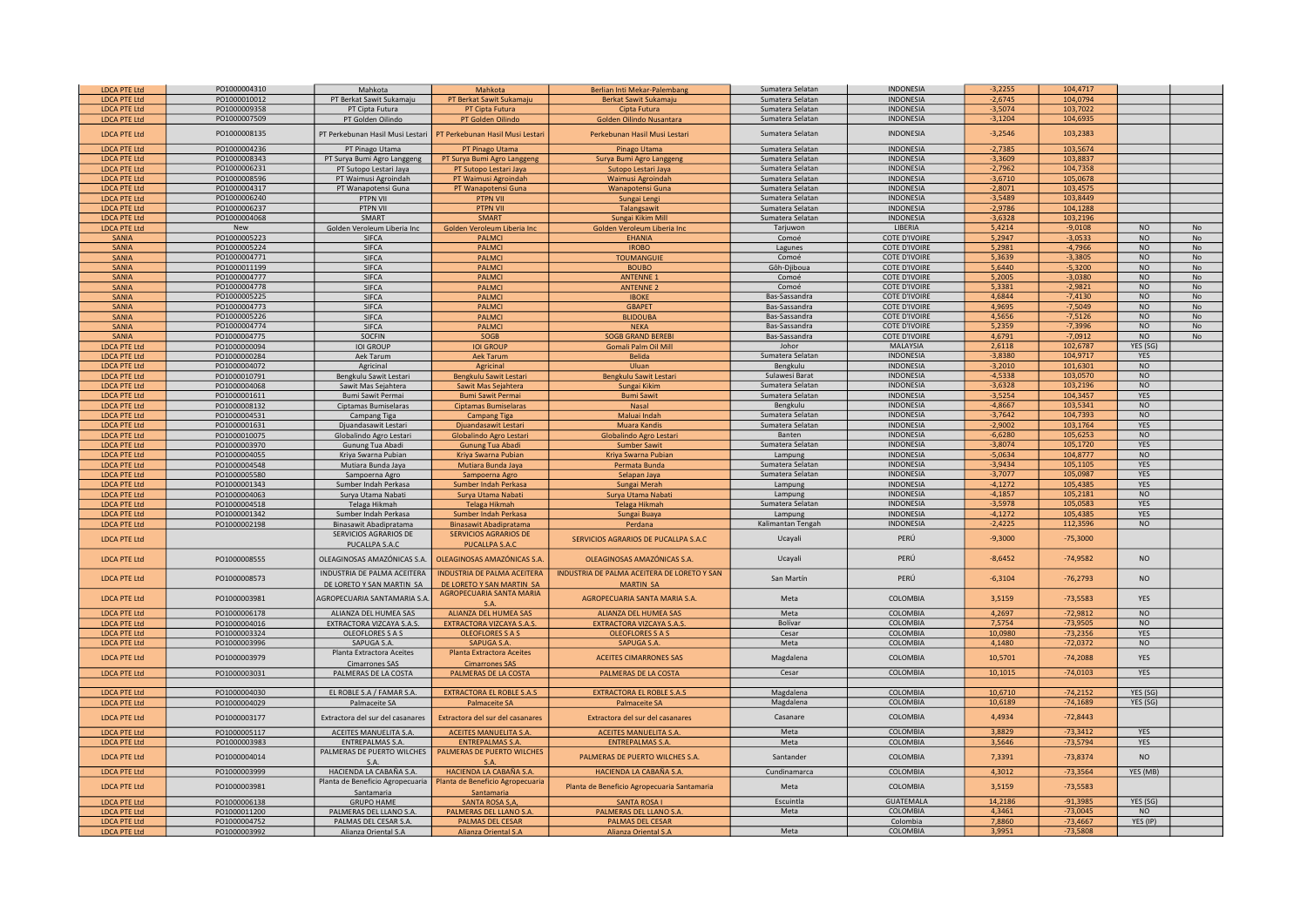| <b>LDCA PTE Ltd</b>                                | PO1000007502                 | Grupo Empresarial Oleoflores<br>S.a.S.                  | <b>Grupo Empresarial Oleoflores</b><br>S.A.9               | EXTRACTORA MARIA LA BAJA S A                         | <b>Bolívar</b>      | COLOMBIA                      | 9,9235                 | $-75,3276$             |                  |                |
|----------------------------------------------------|------------------------------|---------------------------------------------------------|------------------------------------------------------------|------------------------------------------------------|---------------------|-------------------------------|------------------------|------------------------|------------------|----------------|
| <b>LDCA PTE Ltd</b>                                | PO1000003324                 | <b>Grupo Empresarial Oleoflores</b>                     | <b>Grupo Empresarial Oleoflores</b>                        | <b>EXTRACTORA OLEOFLORES S.A.S.</b>                  | Cesar               | COLOMBIA                      | 10,0980                | $-73,2356$             |                  |                |
| <b>LDCA PTE Ltd</b>                                |                              | s.a.s.<br>EXTRACTORA SAN FERNANDO S.A                   | S.a.S.<br>EXTRACTORA SAN FERNANDO S.A.                     | <b>EXTRACTORA SAN FERNANDO S.A.</b>                  |                     | COLOMBIA                      | 7,1960                 | $-73,5618$             |                  |                |
| <b>LDCA PTE Ltd</b>                                | PO1000008301                 | INDUSTRIAL ACEITERA DE                                  | <b>INDUSTRIAL ACEITERA DE</b>                              | INDUSTRIAL ACEITERA DE CASANARE S.A.                 | Casanare            | COLOMBIA                      | 5,0879                 | $-71,9600$             | N <sub>O</sub>   |                |
| <b>LDCA PTE Ltd</b>                                | PO1000004007                 | CASANARE S.A.<br>PALMAR DE ALTAMIRA S.A.S               | <b>CASANARE S.A.</b><br>PALMAR DE ALTAMIRA S.A.S           | PALMAR DE ALTAMIRA S.A.S                             | Casanare            | <b>COLOMBIA</b>               | 4,7505                 | $-71,6825$             | YES (MB)         |                |
| <b>LDCA PTE Ltd</b>                                | PO1000008253                 | ACEITES MANUELITA S A                                   | <b>ACEITES MANUELITA S A</b>                               | ACEITES MANUELITA S,A, (MANAVIRE)                    | Meta                | <b>COLOMBIA</b>               | 3,9377                 | $-73,3654$             | YES (IP)         |                |
| <b>LDCA PTE Ltd</b>                                | PO1000005117                 | Manuelita Aceites Y Energia                             | Manuelita Aceites Y Energia                                | Yaguarito                                            | Meta                | COLOMBIA                      | 3,8829                 | $-73,3412$             | YES (MB)         |                |
| <b>LDCA PTE Ltd</b>                                | PO1000006160                 | PALMAFRIQUE                                             | <b>PALMAFRIQUE</b>                                         | HUILERIE ELOKA                                       | Abidjan             | <b>COTE D'IVOIRE</b>          | 5,3163                 | $-3,8018$              | N <sub>O</sub>   |                |
| <b>LDCA PTE Ltd</b>                                |                              | PALMAFRIQUE                                             | PALMAFRIQUE                                                | HUILERIE DABOU-YASSAP                                | <b>DABOU CENTRE</b> | <b>COTE D'IVOIRE</b>          | 5,3954                 | $-4,4464$              |                  |                |
| <b>LDCA PTE Ltd</b>                                | PO1000000263                 | Kuala Lumpur Kepong                                     | Kuala Lumpur Kepong                                        | Lungmanis Palm Oil Mill                              | Sabah               | <b>MALAYSIA</b>               | 5,0840                 | 118,5883               |                  |                |
| <b>LDCA PTE Ltd</b>                                | PO1000000428                 | Kuala Lumpur Kepong                                     | Kuala Lumpur Kepong                                        | <b>KLK Mill 2</b>                                    | Sabah               | <b>MALAYSIA</b>               | 4,4551                 | 118,2238               |                  |                |
| <b>LDCA PTE Ltd</b>                                | PO1000000427                 | Kuala Lumpur Kepong                                     | Kuala Lumpur Kepong                                        | Pinang Palm Oil Mill                                 | Sabah               | MALAYSIA                      | 4,4504                 | 118,2782               |                  |                |
| <b>LDCA PTE Ltd</b>                                | PO1000004102                 | ADHYAKSA DHARMASATYA                                    | <b>ADHYAKSA DHARMASATYA</b>                                | <b>ADHYAKSA DHARMASATYA</b>                          | Kalimantan Tengah   | Indonesia                     | $-1,5889$              | 112,8619               |                  |                |
| <b>LDCA PTE Ltd</b>                                | PO1000004351                 | ADIMULIA AGROLESTARI                                    | ADIMULIA AGROLESTARI                                       | <b>ADIMULYA AGRO LESTARI</b>                         | Riau                | Indonesia                     | 0,1090                 | 101,3868               |                  |                |
| <b>LDCA PTE Ltd</b>                                | PO1000008606                 | AGRO MEKAR LESTARI                                      | <b>AGRO MEKAR LESTARI</b>                                  | <b>AGRO MEKAR LESTARI</b>                            | Kepulauan Riau      | Indonesia                     | 0,8295                 | 103,3760               |                  |                |
| <b>LDCA PTE Ltd</b>                                | <b>NA</b>                    | AGRO SEJAHTERA                                          | AGRO SEJAHTERA                                             | <b>AGRO SEJAHTERA</b>                                | <b>RIAU</b>         | Indonesia                     | $-0,5162$              | 102,0167               |                  |                |
| <b>LDCA PTE Ltd</b>                                | PO1000008398                 | <b>ALIAGA</b>                                           | <b>ALIAGA</b>                                              | <b>ALIAGA</b>                                        | Sumatera Utara      | Indonesia                     | 1.0791                 | 100,0550               |                  |                |
| <b>LDCA PTE Ltd</b>                                | PO1000008417                 | AMAN JAYA PERDANA                                       | AMAN JAYA PERDANA                                          | AMAN JAYA PERDANA                                    | Lampung             | Indonesia                     | $-4.3752$              | 104.6003               |                  |                |
| <b>LDCA PTE Ltd</b>                                | PO1000010811                 | ANGGOLI                                                 | ANGGOLI                                                    | <b>ANGGOLI</b>                                       | Sumatera Utara      | Indonesia                     | 1,5386                 | 98,9846                | <b>NO</b>        |                |
| <b>LDCA PTE Ltd</b>                                | PO1000004500                 | <b>ASAM JAWA</b>                                        | <b>ASAM JAWA</b>                                           | <b>ASAM JAWA</b>                                     | Sumatera Utara      | INDONESIA                     | 1,9001                 | 100,1866               |                  |                |
| <b>LDCA PTE Ltd</b>                                | PO1000004315                 | ASIA SAWIT MAKMUR JAYA                                  | ASIA SAWIT MAKMUR JAYA                                     | <b>ASIA SAWIT MAKMUR</b>                             | Riau                | Indonesia                     | 0,4855                 | 101,4520               |                  |                |
| <b>LDCA PTE Ltd</b>                                | PO1000011180                 | <b>BALAI JAYA</b>                                       | <b>BALAI JAYA</b>                                          | <b>BALAI JAYA</b>                                    | Riau                | Indonesia                     | 1,6840                 | 100,5336               | <b>NO</b>        |                |
| <b>LDCA PTE Ltd</b>                                | PO1000008290                 | <b>BINTANG NAULI PRATAMA</b>                            | <b>BINTANG NAULI PRATAMA</b>                               | <b>BINTANG NAULI PRATAMA</b>                         | Sumatera Utara      | Indonesia                     | 1,5279                 | 98,9748                |                  |                |
| <b>LDCA PTE Ltd</b>                                | PO1000004096                 | BORNEO INDAH MARJAYA                                    | <b>BORNEO INDAH MARJAYA</b>                                | <b>BORNEO INDAH MARJAYA</b>                          | Kalimantan Timur    | Indonesia                     | $-2,0332$              | 116,4010               |                  |                |
| <b>LDCA PTE Ltd</b>                                | PO1000000382                 | INTI INDOSAWIT SUBUR                                    | <b>INTI INDOSAWIT SUBUR</b>                                | <b>BUATAN II</b>                                     | Riau                | Indonesia                     | 0,4600                 | 101,8674               |                  |                |
| <b>LDCA PTE Ltd</b>                                | PO1000008636<br>PO1000004865 | <b>BUKIT SAWIT SEMESTA</b><br><b>BUMIHUTANI LESTARI</b> | <b>BUKIT SAWIT SEMESTA</b><br><b>BUMIHUTANI LESTARI</b>    | <b>BUKIT SAWIT SEMESTA</b>                           | Sumatera Barat      | Indonesia                     | $-0,3441$              | 99,9616                |                  |                |
| <b>LDCA PTE Ltd</b>                                | PO1000004116                 | ANTANG GANDA UTAMA                                      | ANTANG GANDA UTAMA                                         | <b>BUMIHUTANI LESTARI</b>                            | Kalimantan Tengah   | Indonesia                     | $-1,6775$              | 112,9362               |                  |                |
| <b>LDCA PTE Ltd</b><br><b>LDCA PTE Ltd</b>         | PO1000007568                 | CAHAYA SAWIT LESTARI                                    | <b>CAHAYA SAWIT LESTARI</b>                                | <b>BUTONG</b><br><b>CAHAYA SAWIT LESTARI</b>         | Kalimantan Tengah   | Indonesia<br><b>INDONESIA</b> | $-1,1157$              | 114,8872<br>102,3975   |                  |                |
|                                                    |                              | <b>Grupo Empresarial Oleoflores</b>                     |                                                            |                                                      | Bengkulu            |                               | $-3,8046$              |                        |                  |                |
| <b>LDCA PTE Ltd</b>                                | PO1000003324                 | s.a.s                                                   | <b>EXTRACTORA OLEOFLORES S.A.S</b>                         | Grupo Empresarial Oleoflores s.a.s.                  | Cesar               | COLOMBIA                      | 10,0980                | $-73,2356$             | YES (MB)         |                |
| <b>LDCA PTE Ltd</b>                                | PO1000007666                 | NUTRIMEZCLAS Y ACEITES SAS                              | NUTRIMEZCLAS Y ACEITES SAS                                 | NUTRIMEZCLAS Y ACEITES SAS                           | Santander           | <b>COLOMBIA</b>               | 7,2533                 | $-73,5664$             | <b>NO</b>        |                |
| <b>LDCA PTE Ltd</b>                                | PO1000002779                 | Olam Palm Gabon SA                                      | <b>OLAM INTERNATIONAL LTD</b>                              | <b>OLAM INTERNATIONAL LTD</b>                        | Estuaire            | <b>GABON</b>                  | 0,021987               | 10,1977                | <b>YFS</b>       |                |
| <b>LDCA PTE Ltd</b>                                | PO1000006576                 | Olam International                                      | Olam International                                         | <b>Bilala</b>                                        | Ngounié             | <b>GABON</b>                  | $-1,6522$              | 10,8545                | YES              |                |
| <b>LDCA PTE Ltd</b><br><b>LDCA PTE Ltd</b>         | PO1000000123<br>PO1000004504 | <b>DAABON GROUP</b><br><b>GAMA PLANTATIONS</b>          | C.I. TEQUENDAMA S.A.S<br><b>JATIM JAYA PERKASA</b>         | <b>Extractora Tequendama</b><br><b>SIMPANG DAMAR</b> | Magdalena<br>Riau   | Colombia<br>Indonesia         | 10,5485<br>1,9474      | $-74,1813$<br>100,7371 | Yes<br><b>NO</b> |                |
| <b>LDCA PTE Ltd</b>                                | PO1000004362                 | <b>GAMA PLANTATIONS</b>                                 | <b>CITRA RIAU SARANA</b>                                   | <b>TESO I</b>                                        | Riau                | Indonesia                     | $-0,2134$              | 101,4743               | <b>NO</b>        |                |
| <b>LDCA PTE Ltd</b>                                | PO1000004374                 | <b>GAMA PLANTATIONS</b>                                 | <b>CITRA RIAU SARANA</b>                                   | <b>TESO II</b>                                       | Riau                | Indonesia                     | $-0,3225$              | 101,5582               | <b>NO</b>        |                |
| <b>GOLDEN AGRI-</b>                                |                              |                                                         | REFORESTADORA DE PALMA DEL                                 |                                                      |                     |                               |                        |                        |                  |                |
| <b>RESOURCES IBERIA S.</b>                         | PO1000003998                 | <b>GRUPO HAME</b>                                       | PETEN S,A, (REPSA)                                         | <b>REPSAI</b>                                        | Petén               | <b>GUATEMALA</b>              | 16,1187                | $-90,0718$             | <b>NO</b>        |                |
| <b>GOLDEN AGRI-</b><br><b>RESOURCES IBERIA S.</b>  | PO1000005223                 | SIFCA                                                   | <b>PALMCI</b>                                              | <b>PALMCI EHANIA</b>                                 | Comoé               | <b>COTE D'IVOIRE</b>          | 5,2947                 | $-3,0533$              | N <sub>O</sub>   | N <sub>O</sub> |
| <b>GOLDEN AGRI-</b><br><b>RESOURCES IBERIA S</b>   | PO1000004771                 | SIFCA                                                   | <b>PALMCI</b>                                              | <b>PALMCI TOUMANGUIE</b>                             | Comoé               | <b>COTE D'IVOIRE</b>          | 5,3639                 | $-3,3805$              | N <sub>O</sub>   | <b>NO</b>      |
| <b>GOLDEN AGRI-</b><br><b>RESOURCES IBERIA S.</b>  | PO1000004773                 | SIFCA                                                   | <b>PALMCI</b>                                              | <b>PAIMCLGBAPET</b>                                  | Bas-Sassandra       | <b>COTE D'IVOIRE</b>          | 4.9695                 | $-7.5049$              | <b>NO</b>        | <b>NO</b>      |
| <b>GOLDEN AGRI-</b>                                | PO1000005226                 | SIFCA                                                   |                                                            | <b>PALMCI BLIDOUBA</b>                               | Bas-Sassandra       | <b>COTE D'IVOIRE</b>          | 4,5656                 | $-7,5126$              | N <sub>O</sub>   | <b>NO</b>      |
| <b>RESOURCES IBERIA S.I</b>                        |                              |                                                         | <b>PALMCI</b>                                              |                                                      |                     |                               |                        |                        |                  |                |
| <b>GOLDEN AGRI-</b><br><b>RESOURCES IBERIA S.I</b> | PO1000004774                 | SIFCA                                                   | <b>PALMCI</b>                                              | <b>PALMCI NEKA</b>                                   | Bas-Sassandra       | <b>COTE D'IVOIRE</b>          | 5,2359                 | $-7,3996$              | N <sub>O</sub>   | NO.            |
| <b>GOLDEN AGRI-</b>                                | PO1000004777                 | SIFCA                                                   | <b>PALMCI</b>                                              | <b>PALMCI ANTENNE 1</b>                              | Comoé               | <b>COTE D'IVOIRE</b>          | 5,2005                 | $-3,0380$              | N <sub>O</sub>   | NO.            |
| <b>RESOURCES IBERIA S.</b><br><b>GOLDEN AGRI-</b>  | PO1000004778                 | SIFCA                                                   | <b>PALMCI</b>                                              | <b>PALMCI ANTENNE 2</b>                              | Comoé               | <b>COTE D'IVOIRE</b>          | 5,2947                 | $-3,0533$              | <b>NO</b>        | <b>NO</b>      |
| <b>RESOURCES IBERIA S.I</b><br><b>GOLDEN AGRI-</b> | PO1000006160                 | PALMAFRIQUE                                             | PALMAFRIQUE                                                | <b>ELOKA</b>                                         | Abidjan             | <b>COTE D'IVOIRE</b>          | 5,3161                 | $-3,8018$              | <b>NO</b>        | NO.            |
| <b>RESOURCES IBERIA S.I</b><br><b>GOLDEN AGRI-</b> |                              |                                                         |                                                            |                                                      | <b>DABOU CENTRE</b> | <b>COTE D'IVOIRE</b>          |                        | $-4.3668$              | <b>NO</b>        | <b>NO</b>      |
| <b>RESOURCES IBERIA S.I</b><br><b>GOLDEN AGRI-</b> |                              | PALMAFRIQUE                                             | PALMAFRIQUE                                                | <b>DABOU</b>                                         |                     |                               | 5,3262                 |                        |                  |                |
| <b>RESOURCES IBERIA S.I</b>                        |                              | MANUTI PALM SAM                                         | <b>SAMO</b>                                                | <b>BONOUA</b>                                        |                     | <b>COTE D'IVOIRE</b>          | 5,2718                 | $-3,7499$              | <b>NO</b>        | NO             |
| <b>GOLDEN AGRI-</b><br><b>RESOURCES IBERIA S.</b>  |                              | <b>HUTROCI</b>                                          | <b>DIVO /SASSANDRA</b>                                     | <b>DIVO / SASSANDRA</b>                              |                     | <b>COTE D'IVOIRE</b>          | 5,2947                 | $-3,0533$              | <b>NO</b>        | NO.            |
| <b>GOLDEN AGRI-</b>                                |                              |                                                         |                                                            | <b>BADOKON (GUITRY)</b>                              |                     | <b>COTE D'IVOIRE</b>          | 5,2947                 | $-3,0533$              | <b>NO</b>        | NO.            |
| RESOURCES IBERIA S.                                |                              | <b>COMPAGNIE DIVOLA</b>                                 | <b>BADOKON (GUITRY)</b>                                    |                                                      |                     |                               |                        |                        |                  |                |
| <b>Comptoir Savent</b>                             |                              | <b>Agrivar SA</b>                                       | <b>Agrivar S.A.</b>                                        | <b>Usine Samo</b>                                    |                     | <b>COTE D'IVOIRE</b>          | 5,2817                 | $-3,5282$              | YES (IP)         | N <sub>o</sub> |
| <b>LDCA PTE Ltd</b>                                | PO1000002143                 | <b>ASIAN AGRI</b>                                       | <b>DASA ANUGRAH SEJATI</b>                                 | <b>TAMAN RAJA</b>                                    | Jambi               | Indonesia                     | $-1,1767$              | 103.0078               |                  |                |
| <b>LDCA PTE Ltd</b>                                | PO1000002608                 | <b>ASIAN AGRI</b>                                       | <b>GUNUNG MELAYU</b>                                       | <b>GUNUNG MELAYU II</b>                              | Sumatera Utara      | Indonesia                     | 2,7494                 | 99,4697                |                  |                |
| <b>LDCA PTE Ltd</b>                                | PO1000003004                 | <b>ASIAN AGRI</b>                                       | <b>HARI SAWIT JAYA</b>                                     | <b>NEGERI LAMA II</b>                                | Sumatera Utara      | Indonesia                     | 2,3597                 | 100,0353               |                  |                |
| <b>LDCA PTE Ltd</b>                                | PO1000002607                 | <b>ASIAN AGRI</b>                                       | <b>INDO SEPADAN JAYA</b>                                   | TANJUNG SELAMAT                                      | Sumatera Utara      | Indonesia                     | 2,1277                 | 100,0027               |                  |                |
| <b>LDCA PTE Ltd</b>                                | PO1000000279                 | <b>ASIAN AGRI</b>                                       | <b>INTI INDOSAWIT SUBUR</b>                                | <b>MUARA BULIAN</b>                                  | Jambi               | Indonesia                     | $-1,5860$              | 103,203                |                  |                |
| <b>LDCA PTE Ltd</b><br><b>LDCA PTE Ltd</b>         | PO1000006173<br>PO1000000345 | <b>ASIAN AGRI</b><br><b>ASIAN AGRI</b>                  | <b>INTI INDOSAWIT SUBUR</b><br><b>INTI INDOSAWIT SUBUR</b> | <b>SUNGAI POKAHAN</b><br><b>TUNGKAL ULU</b>          | Riau<br>Jambi       | Indonesia<br>Indonesia        | $-0,0977$<br>$-1,3003$ | 101,2979<br>102,9814   |                  |                |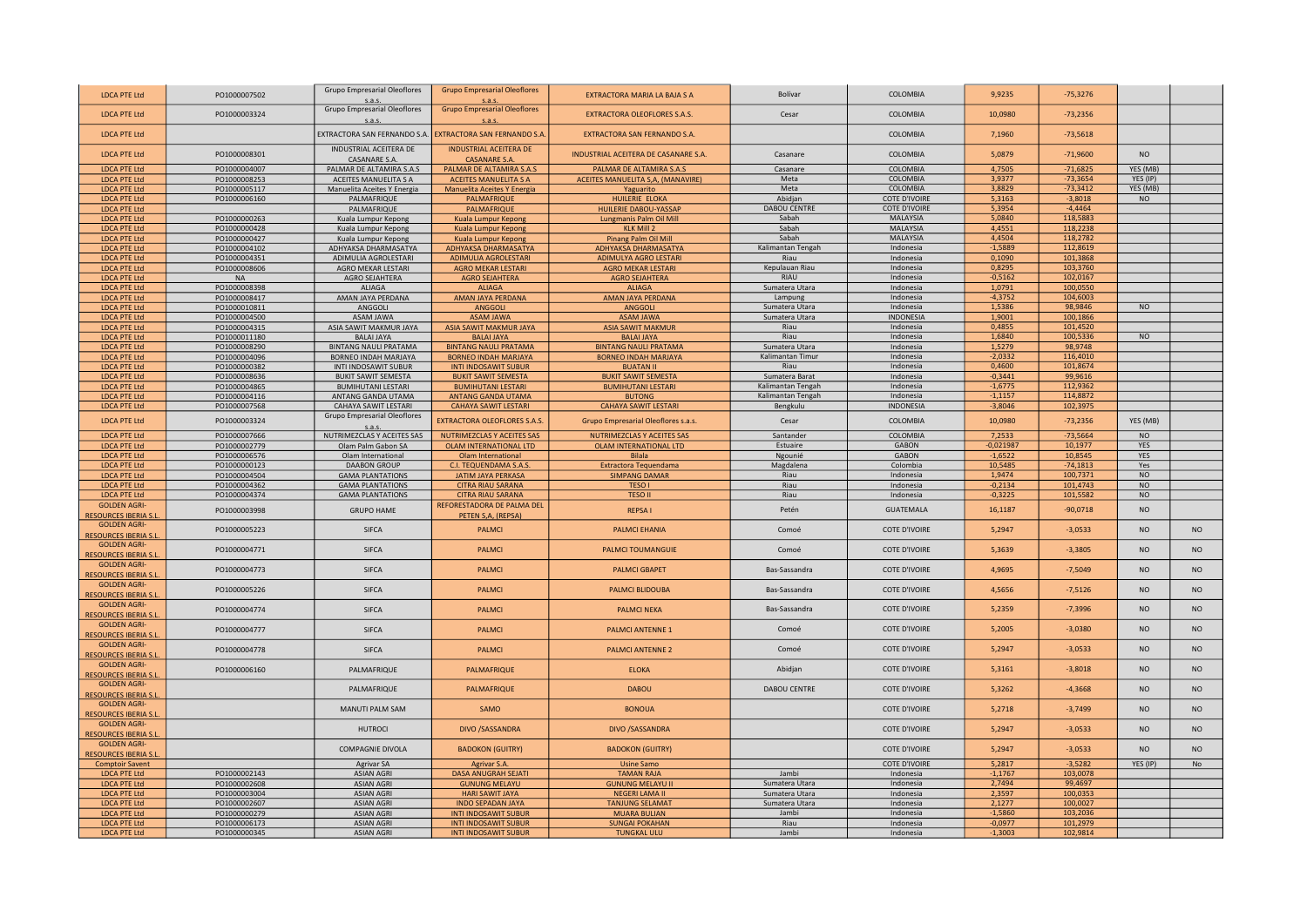| <b>LDCA PTE Ltd</b> | PO1000002491 | <b>ASIAN AGRI</b>           | <b>INTI INDOSAWIT SUBUR</b>                           | <b>UKUI II</b>                   | Riau                   | Indonesia        | $-0,2769$ | 102,1169 |  |
|---------------------|--------------|-----------------------------|-------------------------------------------------------|----------------------------------|------------------------|------------------|-----------|----------|--|
| <b>LDCA PTE Ltd</b> | PO1000000148 | <b>ASIAN AGRI</b>           | <b>INTI INDOSAWIT SUBUR</b>                           | <b>UKUI I</b>                    | Riau                   | Indonesia        | $-0,2253$ | 102,0936 |  |
|                     |              |                             |                                                       |                                  |                        |                  |           |          |  |
| <b>LDCA PTE Ltd</b> | PO1000008155 | <b>ASIAN AGRI</b>           | MITRA UNGGUL PUSAKA                                   | <b>PENARIKAN</b>                 | Riau                   | Indonesia        | 0,1917    | 101,7933 |  |
|                     |              |                             |                                                       |                                  |                        |                  |           |          |  |
|                     |              |                             |                                                       |                                  |                        |                  |           |          |  |
| <b>LDCA PTE Ltd</b> | PO1000004157 | <b>ASIAN AGRI</b>           | MITRA UNGGUL PUSAKA                                   | <b>SEGATI</b>                    | Riau                   | Indonesia        | 0,1417    | 101,6470 |  |
|                     |              |                             |                                                       |                                  |                        |                  |           |          |  |
|                     |              |                             |                                                       |                                  |                        |                  |           |          |  |
| <b>LDCA PTE Ltd</b> | PO1000002063 | <b>ASIAN AGRI</b>           | <b>RIGUNAS AGRI UTAMA</b>                             | <b>PERANAP</b>                   | Riau                   | Indonesia        | $-0,5843$ | 102,0207 |  |
|                     |              |                             |                                                       |                                  |                        |                  |           |          |  |
|                     |              |                             |                                                       |                                  |                        |                  |           |          |  |
| <b>LDCA PTE Ltd</b> | PO1000002144 | <b>ASIAN AGRI</b>           | <b>SUPRA MATRA ABADI</b>                              | <b>TANAH DATAR</b>               | Sumatera Utara         | Indonesia        | 3,1485    | 99,5570  |  |
|                     |              |                             |                                                       |                                  |                        |                  |           |          |  |
|                     |              |                             |                                                       |                                  |                        |                  |           |          |  |
| <b>LDCA PTE Ltd</b> | PO1000002146 | <b>ASIAN AGRI</b>           | <b>SUPRA MATRA ABADI</b>                              | <b>TELUK PANJI</b>               | Sumatera Utara         | Indonesia        | 2,0028    | 100,2436 |  |
|                     |              |                             |                                                       |                                  |                        |                  |           |          |  |
| <b>LDCA PTE Ltd</b> | PO1000002142 | <b>ASIAN AGRI</b>           | <b>TUNGGAL YUNUS ESTATE</b>                           | <b>TOPAZ</b>                     | Riau                   | Indonesia        | 0,6891    | 100,9341 |  |
|                     |              |                             |                                                       |                                  |                        |                  |           |          |  |
|                     |              |                             |                                                       |                                  |                        |                  |           |          |  |
| <b>LDCA PTE Ltd</b> | PO1000007600 | SAWIT JUJUHAN ABADI         | SAWIT JUJUHAN ABADI                                   | <b>SEKAPUR SIRIH (PSS)</b>       | Jambi                  | Indonesia        | $-1,2445$ | 101,7467 |  |
|                     |              |                             |                                                       |                                  |                        |                  |           |          |  |
|                     |              |                             |                                                       |                                  |                        |                  |           |          |  |
| <b>LDCA PTE Ltd</b> | PO1000004935 | ASTRA AGRO LESTARI          | <b>SARI LEMBAH SUBUR</b>                              | PKS <sub>1</sub>                 | Riau                   | Indonesia        | $-0,0510$ | 102,2520 |  |
|                     |              |                             |                                                       |                                  |                        |                  |           |          |  |
|                     |              |                             |                                                       |                                  |                        |                  |           |          |  |
| <b>LDCA PTE Ltd</b> | PO1000007596 | ASTRA AGRO LESTARI          | <b>SARI LEMBAH SUBUR</b>                              | PKS <sub>2</sub>                 | Riau                   | Indonesia        | $-0,0021$ | 102,1964 |  |
|                     |              |                             |                                                       |                                  |                        |                  |           |          |  |
|                     |              |                             |                                                       |                                  | Riau                   | Indonesia        | 0,6814    | 100,5281 |  |
| <b>LDCA PTE Ltd</b> | PO1000004410 | <b>BUMITAMA AGRI</b>        | <b>ROHUL SAWIT INDUSTRI</b>                           | <b>ROHUL SAWIT INDUSTRI</b>      |                        |                  |           |          |  |
|                     |              |                             |                                                       |                                  |                        |                  |           |          |  |
| <b>LDCA PTE Ltd</b> | PO1000000283 | M.P. EVANS                  | PANGKATAN INDONESIA                                   | PANGKATAN INDONESIA              | Sumatera Utara         | Indonesia        | 2,1025    | 99,9481  |  |
|                     |              |                             |                                                       |                                  |                        |                  |           |          |  |
|                     |              |                             |                                                       |                                  |                        |                  |           |          |  |
| <b>LDCA PTE Ltd</b> | PO1000004575 | ANUGERAH PELANGI SUKSES     | ANUGERAH PELANGI SUKSES                               | <b>BERIANG</b>                   | Bengkulu               | Indonesia        | $-4,5603$ | 103,1147 |  |
|                     |              |                             |                                                       |                                  |                        |                  |           |          |  |
| <b>LDCA PTE Ltd</b> | PO1000008273 | DIAN ANGGARA PERSADA        | <b>DIAN ANGGARA PERSADA</b>                           | <b>DIAN ANGGARA PERSADA</b>      | Riau                   | Indonesia        | 0,9791    | 101,0453 |  |
| <b>LDCA PTE Ltd</b> | PO1000008277 | <b>GRAHA PERMATA HIJAU</b>  | <b>GRAHA PERMATA HIJAU</b>                            | <b>GRAHA PERMATA HIJAU</b>       | Riau                   | Indonesia        | 1,1244    | 100,8489 |  |
| <b>LDCA PTE Ltd</b> | PO1000006328 | <b>GUNA AGUNG SEMESTA</b>   | <b>GUNA AGUNG SEMESTA</b>                             | <b>GUNA AGUNG SEMESTA</b>        | Riau                   | Indonesia        | 0,9872    | 101,2442 |  |
| <b>LDCA PTE Ltd</b> | PO1000008224 | <b>GUNA SETIA PRATAMA</b>   | <b>GUNA SETIA PRATAMA</b>                             | <b>GUNA SETIA PRATAMA</b>        | Riau                   | Indonesia        | 0,4287    | 101,5968 |  |
| <b>LDCA PTE Ltd</b> | PO1000009580 | <b>GUNUNG SAWIT MAS</b>     | <b>GUNUNG SAWIT MAS</b>                               | <b>GUNUNG SAWIT MAS</b>          | Riau                   | Indonesia        | 1,0823    | 100,2950 |  |
|                     |              |                             |                                                       |                                  | Riau                   | Indonesia        | 1,0621    | 100,1311 |  |
| <b>LDCA PTE Ltd</b> | PO1000007524 | <b>JABAL PERKASA</b>        | <b>JABAL PERKASA</b>                                  | <b>JABAL PERKASA</b>             |                        |                  |           |          |  |
| <b>LDCA PTE Ltd</b> | PO1000007567 | LANGGAK INTI LESTARI        | <b>LANGGAK INTI LESTARI</b>                           | <b>LANGGAK INTI LESTARI</b>      | Riau                   | Indonesia        | 0,6351    | 100,5915 |  |
| <b>LDCA PTE Ltd</b> | PO1000004389 | MITRA AGUNG SWADAYA         | MITRA AGUNG SWADAYA                                   | MITRA AGUNG SWADAYA              | Riau                   | Indonesia        | $-0,4919$ | 102,0624 |  |
| <b>LDCA PTE Ltd</b> | PO1000004456 | PUJUD KARYA SAWIT           | <b>PUJUD KARYA SAWIT</b>                              | <b>PUJUD KARYA SAWIT</b>         | Riau                   | Indonesia        | 1,3754    | 100,5272 |  |
| <b>LDCA PTE Ltd</b> | PO1000004441 | SAWIT ANUGRAH SEJAHTERA     | SAWIT ANUGRAH SEJAHTERA                               | SAWIT ANUGRAH SEJAHTERA          | Riau                   | Indonesia        | 1,1517    | 101,2760 |  |
| <b>LDCA PTE Ltd</b> | PO1000008269 | SWASTISIDDHI AMAGRA         | SWASTISIDDHI AMAGRA                                   | LIBO JAYA                        | Riau                   | Indonesia        | 0,9484    | 101,0963 |  |
| <b>LDCA PTE Ltd</b> | PO1000004104 | TIDAR KERINCI AGUNG         | <b>TIDAR KERINCI AGUNG</b>                            | <b>LUBUK BESAR</b>               | Sumatera Barat         | Indonesia        | $-1,5209$ | 101,5534 |  |
| <b>LDCA PTE Ltd</b> | PO1000004394 | <b>USAHA KITA MAKMUR</b>    | <b>USAHA KITA MAKMUR</b>                              | <b>USAHA KITA MAKMUR</b>         | Riau                   | Indonesia        | $-0,5293$ | 101,4915 |  |
| <b>LDCA PTE Ltd</b> | PO1000004198 | WIRA KARYA PRAMITRA         | <b>WIRA KARYA PRAMITRA</b>                            | <b>WIRA KARYA PRAMITA</b>        |                        |                  | 0,5448    | 101,2532 |  |
|                     |              |                             |                                                       |                                  | Riau                   | Indonesia        |           |          |  |
| <b>LDCA PTE Ltd</b> | $\mathbf{0}$ | SAWIT INTI RAYA             | <b>SAWIT INTI RAYA</b>                                | <b>SAWIT INTI RAYA</b>           | <b>EAST KALIMANTAN</b> | Indonesia        | $-0,4558$ | 102,1690 |  |
| <b>LDCA PTE Ltd</b> | PO1000008210 | PALM MAS ARI                | <b>PALM MAS ASRI</b>                                  | <b>NGABANG</b>                   | Kalimantan Barat       | Indonesia        | 0,3428    | 109,9391 |  |
| <b>LDCA PTE Ltd</b> | PO1000011478 | PANCA EKA                   | SINDORA SERAYA                                        | SINDORA SERAYA                   | Riau                   | Indonesia        | 1,8914    | 100,9526 |  |
| <b>LDCA PTE Ltd</b> | PO1000001960 | PASIFIK AGRO SENTOSA        | <b>RIMBA MUJUR MAHKOTA</b>                            | <b>SIKARAKARA</b>                | Sumatera Utara         | Indonesia        | 0,6709    | 99,0921  |  |
| <b>LDCA PTE Ltd</b> | PO1000008578 | PERKEBUNAN NUSANTARA        | <b>PALM MAS ASRI</b>                                  | PTPN XII - LONG PINANG           | Kalimantan Timur       | Indonesia        | $-1,9286$ | 116,1251 |  |
| <b>LDCA PTE Ltd</b> | PO1000004066 | PERKEBUNAN NUSANTARA        | <b>PALM MAS ASRI</b>                                  | PTPN XIII - PELAIHARI            | Kalimantan Selatan     | Indonesia        | $-3,7241$ | 114,7858 |  |
| <b>LDCA PTE Ltd</b> | $\Omega$     | <b>RIAU SAWIT</b>           | <b>SAWIT RUPAT SEJAHTERA</b>                          | SAWIT RUPAT SEJAHTERA            | RIAU                   | Indonesia        | 1,9357    | 101,7333 |  |
| <b>LDCA PTE Ltd</b> | PO1000006184 | <b>INCASI RAYA GROUP</b>    | <b>SUMATERA MAKMUR LESTARI</b>                        | <b>SUMATERA MAKMUR LESTARI</b>   | Riau                   | Indonesia        | $-0,6612$ | 102,3452 |  |
| <b>LDCA PTE Ltd</b> | PO1000008291 | NAGA MAS                    | SUMBER SAWIT NUSANTARA                                | <b>SUMBER SAWIT NUSANTARA</b>    | Sumatera Utara         | Indonesia        | 1,5502    | 99,9571  |  |
|                     |              |                             |                                                       |                                  |                        |                  |           |          |  |
| <b>LDCA PTE Ltd</b> | $\Omega$     | <b>BALAM BERLIAN SAWIT</b>  | <b>BALAM BERLIAN SAWIT</b>                            | <b>BALAM BERLIAN SAWIT</b>       | RIAU                   | Indonesia        | $-1,6776$ | 100,8081 |  |
|                     |              |                             |                                                       |                                  |                        |                  |           |          |  |
| <b>LDCA PTE Ltd</b> | PO1000001619 | <b>BRAHMA BINABAKTI</b>     | <b>BRAHMA BINABAKTI</b>                               | <b>BRAHMA BINABAKTI</b>          | Jambi                  | Indonesia        | $-1,3478$ | 103,3249 |  |
|                     |              |                             | <b>HERFINATA PALM AND</b>                             |                                  |                        |                  |           |          |  |
| <b>LDCA PTE Ltd</b> | PO1000004496 | <b>HERFINTA</b>             |                                                       | HERFINATA PALM AND PLANTATION    | Sumatera Utara         | Indonesia        | 1,8541    | 100,1658 |  |
| <b>LDCA PTE Ltd</b> |              | CITRA INDAH PERTIWI         | <b>PLANTATION</b><br><b>CITRA INDAH PERTIWI</b>       | <b>CITRA INDAH PERTIWI</b>       |                        |                  |           | 100,0098 |  |
|                     | PO1000004270 |                             |                                                       |                                  | Sumatera Utara         | Indonesia        | 2,0727    |          |  |
| <b>LDCA PTE Ltd</b> | PO1000004173 | SAWITTA UNGGUL JAYA         | SAWITTA UNGGUL JAYA                                   | SAWITTA UNGGUL JAYA              | Sumatera Utara         | Indonesia        | 2,3321    | 100,0996 |  |
| <b>LDCA PTE Ltd</b> | PO1000007546 | KARYA INDORATA PERSADA      | KARYA INDORATA PERSADA                                | <b>KARYA INDORATA PERSADA</b>    | Riau                   | Indonesia        | 0,1130    | 101,2360 |  |
| <b>LDCA PTE Ltd</b> | PO1000004444 |                             | MERANGKAI ARTHA NUSANTARA   MERANGKAI ARTHA NUSANTARA | <b>MERANGKAI ARTHA NUSANTARA</b> | Riau                   | Indonesia        | 1,2127    | 100,2920 |  |
| <b>LDCA PTE Ltd</b> | PO1000011556 | MERLUNG INTI LESTARI        | <b>MERLUNG INTI LESTARI</b>                           | <b>MERLUNG INTI LESTARI</b>      | Jambi                  | Indonesia        | $-1,3286$ | 103,2737 |  |
| <b>LDCA PTE Ltd</b> | $\Omega$     | <b>KENCANA INTI PERKASA</b> | <b>KENCANA INTI PERKASA</b>                           | <b>KENCANA INTI PERKASA</b>      | NORTH SUMATERA         | Indonesia        | 2,3238    | 99,7348  |  |
| <b>LDCA PTE Ltd</b> | PO1000008194 | <b>KURNIA MITRA SAWIT</b>   | <b>KURNIA MITRA SAWIT</b>                             | <b>KURNIA MITRA SAWIT</b>        | Sumatera Utara         | Indonesia        | 2,4081    | 99,6978  |  |
| <b>LDCA PTE Ltd</b> | PO1000004155 | <b>DELIMA MAKMUR</b>        | <b>DELIMA MAKMUR</b>                                  | <b>LAE TANGGA</b>                | Aceh                   | <b>INDONESIA</b> | 2,2452    | 98,0301  |  |
|                     | PO1000007646 | <b>GLOBAL SAWIT SEMESTA</b> |                                                       |                                  |                        |                  |           |          |  |
| <b>LDCA PTE Ltd</b> |              |                             | <b>GLOBAL SAWIT SEMESTA</b>                           | SUBULUSSALAM                     | Aceh                   | Indonesia        | 2,6174    | 98,0283  |  |
| <b>LDCA PTE Ltd</b> | PO1000004142 | PADASA                      | PADASA ENAM UTAMA                                     | <b>TELUK DALAM</b>               | Sumatera Utara         | Indonesia        | 2,8522    | 99,6734  |  |
| <b>LDCA PTE Ltd</b> | PO1000010883 | SAWIT JAMBI LESTARI         | <b>SAWIT JAMBI LESTARI</b>                            | <b>RANTAU GEDANG</b>             | Jambi                  | Indonesia        | $-1,5318$ | 102,9050 |  |
| <b>LDCA PTE Ltd</b> | PO1000004251 | <b>SJIC</b>                 | <b>SUMBER JAYA INDAHNUSA COY</b>                      | PKS 2 - KOTA TENGAH              | Riau                   | Indonesia        | 1,1404    | 100,6475 |  |
| <b>LDCA PTE Ltd</b> | PO1000004468 | SUNGAI BAHAR PASIFIK UTAMA  | SUNGAI BAHAR PASIFIK UTAMA                            | SUNGAI BAHAR PASIFIK UTAMA       | Jambi                  | Indonesia        | $-1,5374$ | 103,6312 |  |
| <b>LDCA PTE Ltd</b> | PO1000004110 | MITRA SAWIT JAMBI           | MITRA SAWIT JAMBI                                     | <b>MITRA SAWIT JAMBI</b>         | Jambi                  | Indonesia        | $-1,3176$ | 103,0859 |  |
| <b>LDCA PTE Ltd</b> | PO1000008131 | <b>GUNUNG SAWIT ABADI</b>   | <b>GUNUNG SAWIT ABADI</b>                             | <b>GUNUNG SAWIT ABADI</b>        | Sumatera Barat         | Indonesia        | $-0,0461$ | 99,9157  |  |
| <b>LDCA PTE Ltd</b> |              | <b>KELANTAN SAKTI</b>       | <b>KELANTAN SAKTI</b>                                 | <b>KELANTAN SAKTI</b>            | <b>SOUTH SUMATERA</b>  | Indonesia        | $-3,5062$ | 104,9405 |  |
|                     |              |                             |                                                       |                                  |                        |                  |           |          |  |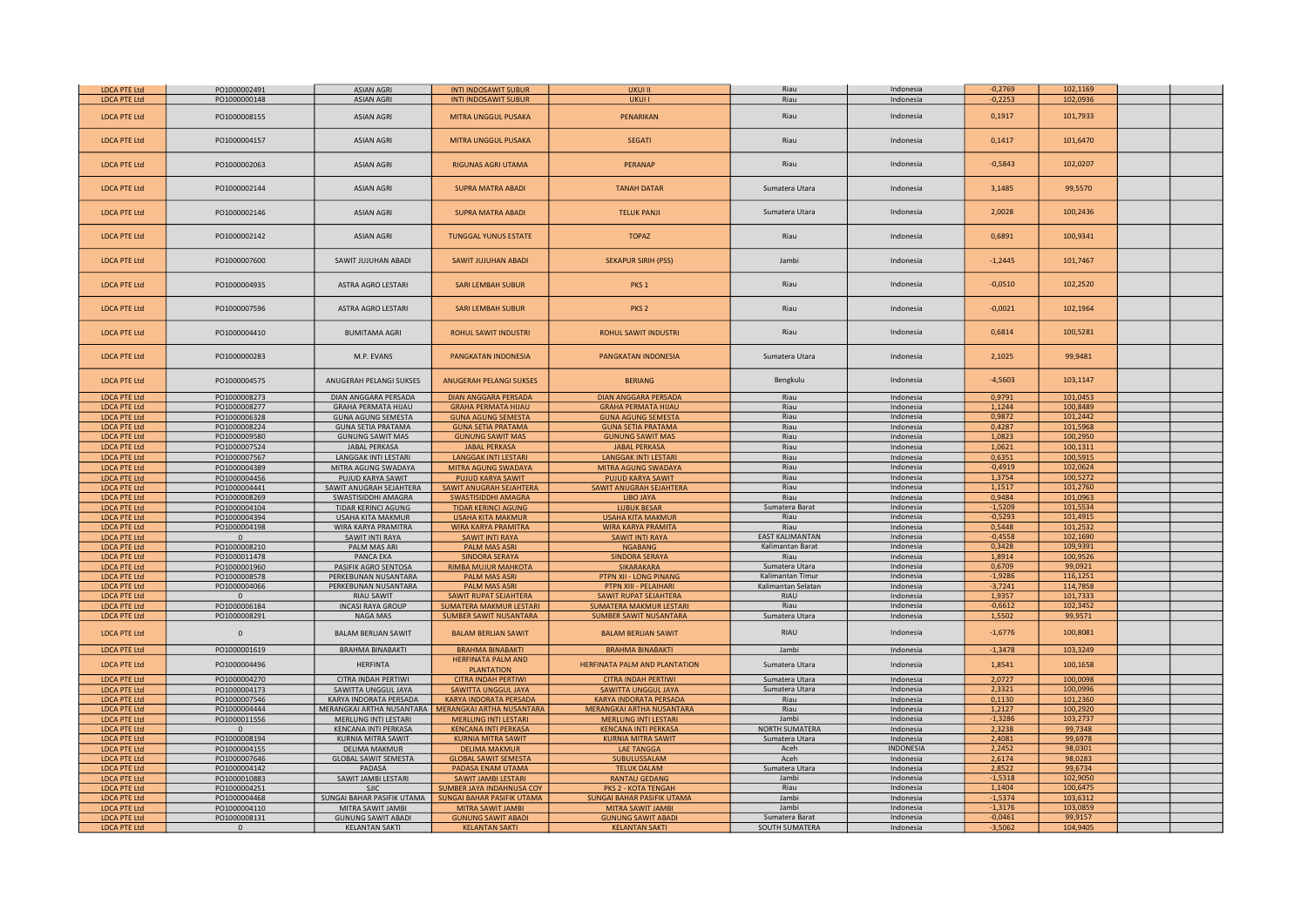| <b>LDCA PTE Ltd</b>                | PO1000008605                 | MUTIARA SAWIT SEMESTA                  | MUTIARA SAWIT SEMESTA                                                    | <b>MUTIARA SAWIT SEMESTA</b>                | Jambi             | Indonesia              | $-1,6079$              | 102,8632             |                |                |
|------------------------------------|------------------------------|----------------------------------------|--------------------------------------------------------------------------|---------------------------------------------|-------------------|------------------------|------------------------|----------------------|----------------|----------------|
| <b>LDCA PTE Ltd</b>                | PO1000010052                 | PRIMA MAS LESTARI                      | PRIMA MAS LESTARI                                                        | PRIMA MAS LESTARI                           | Jambi             | Indonesia              | 1,7068                 | 102,1621             |                |                |
| <b>LDCA PTE Ltd</b>                | $\mathbf{0}$                 | SELARAS MITRA SARIMBA                  | <b>SELARAS MITRA SARIMBA</b>                                             | <b>GIRI PURNO</b>                           | <b>JAMBI</b>      | Indonesia              | $-1,4104$              | 102,2658             |                |                |
| <b>LDCA PTE Ltd</b>                | PO1000006176                 | <b>JHAGDRA</b>                         | PERSADA AGRO SAWITA                                                      | PERSADA AGRO SAWITA                         | Riau              | Indonesia              | $-0,4088$              | 102,3589             |                |                |
| <b>LDCA PTE Ltd</b>                |                              | SAWIT JAYA MANDIRI LESTARI             | SAWIT JAYA MANDIRI LESTARI                                               | SAWIT JAYA MANDIRI LESTARI                  | RIAU              | Indonesia              | $-0,4428$              | 102,2565             |                |                |
| <b>LDCA PTE Ltd</b>                | PO1000004112                 | RUDYAGUNG AGRALAKSANA                  | RUDYAGUNG AGRALAKSANA                                                    | RUDYAGUNG AGRALAKSANA                       | Jambi             | Indonesia              | $-1,2761$              | 103,2499             |                |                |
| <b>LDCA PTE Ltd</b>                | PO1000004315                 | ASIA SAWIT MAKMUR JAYA                 | <b>ASIA SAWIT MAKMUR JAYA</b>                                            | <b>JAKE (ASMJ)</b>                          | Riau              | Indonesia              | $-0,4855$              | 101,4520             |                |                |
| <b>LDCA PTE Ltd</b>                | PO1000007652                 | BERKAT SAWIT SEJAHTERA                 | <b>BERKAT SAWIT SEJAHTERA</b>                                            | INHIL                                       | Riau              | Indonesia              | $-0,7085$              | 102,6584             |                |                |
| <b>LDCA PTE Ltd</b>                | PO1000007441                 | SINAR HALOMOAN                         | <b>SINAR HALOMOAN</b>                                                    | <b>SINAR HALOMOAN</b>                       | Sumatera Utara    | Indonesia              | 1,0616                 | 99,8342              |                |                |
| <b>LDCA PTE Ltd</b>                | PO1000004366                 | BERKAT SAWIT SEJAHTERA                 | <b>BERKAT SAWIT SEJAHTERA</b>                                            | <b>PASAMAN BARAT (PSB</b>                   | Sumatera Barat    | Indonesia              | 0.2381                 | 99,7051              |                |                |
|                                    |                              |                                        |                                                                          |                                             |                   |                        | $-2,8754$              | 101,4237             |                |                |
| <b>LDCA PTE Ltd</b>                | PO1000004078                 | <b>BUMI MENTARI KARYA</b>              | <b>BUMI MENTARI KARYA</b>                                                | <b>AIR HITAM</b>                            | Bengkulu          | Indonesia              |                        |                      |                |                |
| <b>LDCA PTE Ltd</b>                | PO1000004403                 | <b>BUMI MENTARI KARYA</b>              | <b>BUMI MENTARI KARYA</b>                                                | <b>KAMPAR</b>                               | Riau              | Indonesia              | 0,6246                 | 101,1392             |                |                |
| <b>LDCA PTE Ltd</b>                | PO1000008425                 | SRI INDRAPURA SAWIT LESTARI            | SRI INDRAPURA SAWIT LESTARI                                              | SRI INDRAPURA SAWIT LESTARI                 | Riau              | Indonesia              | 0,4648                 | 101,7355             |                |                |
| <b>LDCA PTE Ltd</b>                | PO1000004210                 | CAHAYA CEMERLANG LESTARI               | CAHAYA CEMERLANG LESTARI                                                 | <b>SUNGAI LILIN (CCL)</b>                   | Sumatera Selatan  | <b>INDONESIA</b>       | $-2,5357$              | 104,1520             |                |                |
| <b>LDCA PTE Ltd</b>                | PO1000007568                 | CAHAYA SAWIT LESTARI                   | <b>CAHAYA SAWIT LESTARI</b>                                              | <b>PULAU PANGGUNG</b>                       | Bengkulu          | INDONESIA              | $-3,8046$              | 102,3975             |                |                |
| <b>LDCA PTE Ltd</b>                | PO1000006181                 | TALANG JERINJING SAWIT                 | <b>TALANG JERINJING SAWIT</b>                                            | <b>TALANG JERINJING SAWIT</b>               | Riau              | Indonesia              | $-0,4623$              | 102,4669             |                |                |
| <b>LDCA PTE Ltd</b>                | PO1000008197                 | <b>GEMILANG CAHAYA MENTARI</b>         | <b>GEMILANG CAHAYA MENTARI</b>                                           | <b>NEKNANG</b>                              | Bangka Belitung   | Indonesia              | $-1,9503$              | 105,7894             |                |                |
| <b>LDCA PTE Ltd</b>                | PO1000004260                 | SUPERVENTURE                           | HASIL KARYA BUMI SEJATI                                                  | HASIL KARYA BUMI SEJATI                     | Riau              | Indonesia              | 1,4511                 | 100,6165             |                |                |
| <b>LDCA PTE Ltd</b>                | PO1000004476                 | ANGLO EASTERN PLANTATION               | <b>TASIK RAJA</b>                                                        | <b>TASIK RAJA</b>                           | Sumatera Utara    | Indonesia              | 1,6696                 | 100,1615             |                |                |
| <b>LDCA PTE Ltd</b>                | PO1000004432                 | <b>SIN TEK HUAT</b>                    | <b>TRIMITRA LESTARI</b>                                                  | <b>TRIMITRA LESTARI</b>                     | Jambi             | Indonesia              | $-1,0703$              | 103,1666             |                |                |
| <b>LDCA PTE Ltd</b>                | PO1000006186                 | KEMILAU PERMATA SAWIT                  | KEMILAU PERMATA SAWIT                                                    | SIJUNJUNG                                   | Sumatera Barat    | Indonesia              | $-0,9049$              | 101,3989             |                |                |
| <b>LDCA PTE Ltd</b>                | PO1000004090                 | SABANG SAWIT NUSANTARA                 | SABANG SAWIT NUSANTARA                                                   | SABANG SAWIT NUSANTARA                      | Jambi             | Indonesia              | $-2,2233$              | 102,4821             |                |                |
| <b>LDCA PTE Ltd</b>                | PO1000006222                 | KEMILAU PERMATA SAWIT                  | <b>KEMILAU PERMATA SAWIT</b>                                             | <b>TAPAN</b>                                | Sumatera Barat    | Indonesia              | $-2,2016$              | 101,0883             |                |                |
| <b>LDCA PTE Ltd</b>                | PO1000004141                 | <b>UMADA</b>                           | <b>UMADA</b>                                                             | <b>UMADA</b>                                | Sumatera Utara    | Indonesia              | 2,2333                 | 99,7899              |                |                |
| <b>LDCA PTE Ltd</b>                | PO1000010006                 | SUKSES GEMILANG PALEM                  | <b>SUKSES GEMILANG PALEM</b>                                             | <b>SUKSES GEMILANG PALEM</b>                | Jambi             | Indonesia              | $-2,2700$              | 102,5476             |                |                |
| <b>LDCA PTE Ltd</b>                | PO1000006161                 | USAHA SAWIT MANDIRI                    | <b>USAHA SAWIT MANDIRI</b>                                               | <b>PASAMAN</b>                              | Sumatera Barat    | Indonesia              | 0,3066                 | 99,4480              |                |                |
| <b>LDCA PTE Ltd</b>                | PO1000003333                 | GOODHOPE                               | <b>AGRO BUKIT</b>                                                        | <b>SUNGAI BINTI</b>                         | Kalimantan Tengah | Indonesia              | $-2,5629$              | 112,7682             |                |                |
| <b>LDCA PTE Ltd</b>                | PO1000002676                 | GOODHOPE                               | <b>AGRO INDOMAS</b>                                                      | <b>SUNGAI PURUN</b>                         | Kalimantan Tengah | Indonesia              | $-2,5238$              | 112,4171             |                |                |
| <b>LDCA PTE Ltd</b>                | PO1000002677                 | GOODHOPE                               | <b>AGRO INDOMAS</b>                                                      | <b>TERAWAN</b>                              | Kalimantan Tengah | Indonesia              | $-2,5600$              | 112,3736             |                |                |
| <b>LDCA PTE Ltd</b>                | PO1000003927                 | GOODHOPE                               | <b>AGRO WANA LESTARI</b>                                                 | <b>BUKIT SANTUAL</b>                        | Kalimantan Tengah | Indonesia              | $-1,8576$              | 112,3977             |                |                |
| <b>LDCA PTE Ltd</b>                | PO1000004265                 | SINAR SAWIT SUBURLESTARI               | <b>SINAR SAWIT SUBURLESTARI</b>                                          | SIANCIMUN                                   | Sumatera Utara    | Indonesia              | 1.5891                 | 99,8731              |                |                |
| <b>LDCA PTE Ltd</b>                | PO1000004273                 | SINAR SAWIT LESTARI                    | <b>SINAR SAWIT LESTARI</b>                                               | <b>SINAR SAWIT LESTAR</b>                   | Sumatera Utara    | Indonesia              | 2,4605                 | 99,6520              |                |                |
| <b>LDCA PTE Ltd</b>                | PO1000004349                 | PERKEBUNAN PELALU RAYA                 | PERKEBUNAN PELALU RAYA                                                   | PERKEBUNAN PELALU RAYA                      | Sumatera Barat    | Indonesia              | $-0,1015$              | 100,0485             |                |                |
| <b>LDCA PTE Ltd</b>                |                              | MUARA SAWIT LESTARI                    | MUARA SAWIT LESTARI                                                      | <b>MUARA SAWIT LESTARI</b>                  | Sumatera Barat    | Indonesia              | $-2,2787$              | 101.1636             |                |                |
| <b>LDCA PTE Ltd</b>                | PO1000000201                 |                                        |                                                                          | Kekayaan Palm Oil Mill                      | Johor             | Malaysia               | 2,2745                 | 103,2833             | YES (SG)       | No             |
|                                    |                              | Kuala Lumpur Kepong                    | Kuala Lumpur Kepong                                                      |                                             |                   |                        |                        |                      |                |                |
| <b>MOI</b> International (SG)      | PO1000003713                 |                                        | ACHI JAYA PLANTATIONS SDN BHD <mark>ACHI JAYA PLANTATIONS SDN BHD</mark> | <b>JOHOR LABIS</b>                          | Segamat           | MALAYSIA               | 2,2515                 | 103,0513             | N <sub>O</sub> | <b>NO</b>      |
| Pte. Ltc<br>MOI International (SG) |                              |                                        | SYARIKAT PERUSAHAAN KELAPA                                               |                                             |                   |                        |                        |                      |                |                |
|                                    | PO1000003721                 | <b>BELL GROUP SDN BHD</b>              |                                                                          | SYARIKAT PERUSAHAAN KELAPA SAWIT SDN BHD    | Johor             | MALAYSIA               | 2,1670                 | 103,0585             | <b>NO</b>      | NO             |
| Pte. Ltd                           |                              |                                        |                                                                          |                                             |                   |                        |                        |                      |                |                |
|                                    |                              |                                        | <b>SAWIT SDN BHD</b>                                                     |                                             |                   |                        |                        |                      |                |                |
| MOI International (SG)             |                              |                                        | <b>KILANG KELAPA SAWIT TELOK</b>                                         | KILANG KELAPA SAWIT TELOK SENGAT            | Johor             | MALAYSIA               | 1,5669                 | 104,0449             | N <sub>O</sub> | N <sub>O</sub> |
| Pte. Ltd                           | PO1000003738                 | <b>BOUSTEAD PLANTATIONS BERHAD</b>     | <b>SENGAT</b>                                                            |                                             |                   |                        |                        |                      |                |                |
| <b>MOI</b> International (SG)      |                              |                                        |                                                                          |                                             |                   |                        |                        |                      |                | N <sub>O</sub> |
| Pte. Ltd                           | PO1000004786                 | <b>CHINTECK PLANTATIONS BHD</b>        | K.K.S.KERATONG ESTATE                                                    | <b>K.K.S.KERATONG ESTATE</b>                | Rompin            | MALAYSIA               | 3,2941                 | 102,8215             | <b>NO</b>      |                |
| <b>LDC Asia</b>                    | PO1000006576                 | Olam Palm Gabon SA                     | Olam Palm Gabon SA                                                       | Mouila Bilala                               |                   | Gabon                  | $-1,6522$              | 10.8545              | Y              |                |
| <b>LDC</b> Asia                    | PO1000004367                 | <b>CITRA RIAU SARANA</b>               | <b>CITRA RIAU SARANA</b>                                                 | <b>TESO III</b>                             |                   | Indonesia              | $-0,2433$              | 101,5836             | N              |                |
|                                    |                              |                                        |                                                                          |                                             |                   |                        |                        |                      | N              |                |
| <b>LDC Asia</b>                    | PO1000004504                 | JATIM JAYA PERKASA                     | JATIM JAYA PERKASA                                                       | PKS SIMPANG DAMAR                           |                   | Indonesia              | 1,9474                 | 100,7371             |                |                |
| <b>LDC Asia</b>                    | <b>NA</b>                    | <b>PALMARIS RAYA</b>                   | <b>PALMARIS RAYA</b>                                                     | PKS PALMARIS RAYA                           | <b>RIAU</b>       | Indonesia              | 0,4448                 | 99,2605              | N              |                |
| LDC Asia                           | PO1000004327                 | <b>MITRA BUMI</b>                      | <b>MITRA BUMI</b>                                                        | PKS MITRA BUMI                              |                   | Indonesia              | 0,4537                 | 101,0557             | N              |                |
|                                    |                              | SUMBER ALAM MAKMUR                     | <b>SUMBER ALAM MAKMUR</b>                                                |                                             |                   |                        |                        |                      |                |                |
| <b>LDC</b> Asia                    | PO1000004424                 | <b>SENTOSA</b>                         | <b>SENTOSA</b>                                                           | PKS SUMBER ALAM MAKMUR SENTOSA              |                   | Indonesia              | 0,9595                 | 100,7238             | N              |                |
|                                    |                              |                                        |                                                                          |                                             |                   |                        |                        |                      | <b>YES</b>     |                |
| <b>LDC</b> Asia                    | PO1000000242                 | <b>UNITED PLANTATIONS</b>              | UNITED PLANTATIONS BHD                                                   | <b>Ulu Bernam</b>                           |                   | Malaysia               | 3,7453                 | 101,1461             |                |                |
| <b>LDC Asia</b>                    | PO1000000240                 | UNITED PLANTATIONS                     | UNITED PLANTATIONS BHD                                                   | <b>Ulu Basir</b>                            |                   | Malaysia               | 3,7244                 | 101,2558             | <b>YES</b>     |                |
| LDC Asia                           | PO1000000110                 | <b>IOI CORPORATION</b>                 | <b>IOI CORPORATION BERHAD</b>                                            | Sakilan                                     |                   | Malaysia               | 5,8393                 | 117,8437             | <b>YES</b>     |                |
|                                    |                              |                                        |                                                                          |                                             |                   |                        |                        |                      |                |                |
| <b>LDC Asia</b>                    | PO1000000103                 | <b>SIME DARBY</b>                      | SIME DARBY PLANTATION BHD                                                | West                                        |                   | Malaysia               | 2,9050                 | 101,3613             | YES            |                |
|                                    |                              |                                        |                                                                          |                                             |                   |                        |                        |                      |                |                |
| <b>LDC Asia</b>                    | PO1000000307                 | <b>SIME DARBY</b>                      | SIME DARBY PLANTATION BHD                                                | <b>Ulu Remis</b>                            |                   | Malaysia               | 1,8344                 | 103,4625             | YES            |                |
|                                    |                              |                                        |                                                                          |                                             |                   |                        |                        |                      |                |                |
|                                    |                              |                                        |                                                                          |                                             |                   |                        |                        |                      |                |                |
| <b>LDC Asia</b>                    | PO1000000157                 | <b>SIME DARBY</b>                      | SIME DARBY PLANTATION BHD                                                | <b>TENNAMARAM (SOU 6)</b>                   |                   | Malaysia               | 3,3956                 | 101,4176             | <b>YES</b>     |                |
|                                    |                              |                                        |                                                                          |                                             |                   |                        |                        |                      |                |                |
| <b>LDC Asia</b>                    | PO1000000098                 | <b>SIME DARBY</b>                      | SIME DARBY PLANTATION BHD                                                | <b>TANAH MERAH (SOU 14)</b>                 |                   | Malaysia               | 2,6553                 | 101,7928             | YES            |                |
|                                    |                              |                                        |                                                                          |                                             |                   |                        |                        |                      |                |                |
| <b>LDC Asia</b>                    | PO1000001113                 | TDM BERHAD                             | TDM PLANTATION SDN BHD                                                   | <b>SUNGAI TONG</b>                          |                   | Malaysia               | 5,3081                 | 102,9104             | <b>YES</b>     |                |
|                                    |                              |                                        |                                                                          |                                             |                   |                        |                        |                      | <b>YES</b>     |                |
| <b>LDC Asia</b>                    | PO1000000104                 | <b>SIME DARBY</b>                      | <b>SIME DARBY PLANTATION BHD</b>                                         | <b>SUNGAI DINGIN (SOU 1)</b>                |                   | Malaysia               | 5,3943                 | 100,7112             |                |                |
|                                    |                              |                                        |                                                                          |                                             |                   |                        |                        |                      |                |                |
| LDC Asia                           | PO1000000298                 | <b>SIME DARBY</b>                      | SIME DARBY PLANTATION BHD                                                | <b>SUA BETONG (SOU 15)</b>                  |                   | Malaysia               | 2,5283                 | 101,8953             | YES            |                |
|                                    |                              |                                        |                                                                          |                                             |                   |                        |                        |                      |                |                |
| LDC Asia                           | PO1000000318                 | <b>SIME DARBY</b>                      | <b>BHUMIREKSA NUSA SEJATI</b>                                            | <b>Teluk Bakau</b>                          |                   | Indonesia              | 0,2565                 | 103,5888             | <b>YES</b>     |                |
| <b>LDC</b> Asia                    | PO1000000322                 | <b>SIME DARBY</b>                      | <b>KRIDATAMA LANCAR</b>                                                  | SUKAMANDANG                                 |                   | Indonesia              | $-2,0622$              | 112,3154             | YES            |                |
| <b>LDC Asia</b>                    | PO1000000321                 | <b>SIME DARBY</b>                      | <b>INDOTRUBA TENGAH</b>                                                  | <b>SEKUNYIR</b>                             |                   | Indonesia              | $-2,4447$              | 112,0067             | <b>YES</b>     |                |
|                                    |                              |                                        |                                                                          |                                             |                   |                        |                        |                      | <b>YES</b>     |                |
| <b>LDC Asia</b><br><b>LDC Asia</b> | PO1000000323<br>PO1000000327 | <b>SIME DARBY</b><br><b>SIME DARBY</b> | <b>LAGUNA MANDIRI</b><br>PARIPURNA SWAKARSA                              | <b>RANTAU FACTORY</b><br><b>PONDOK LABU</b> |                   | Indonesia<br>Indonesia | $-2,4392$<br>$-2,4814$ | 116,1142<br>116,5125 | <b>YES</b>     |                |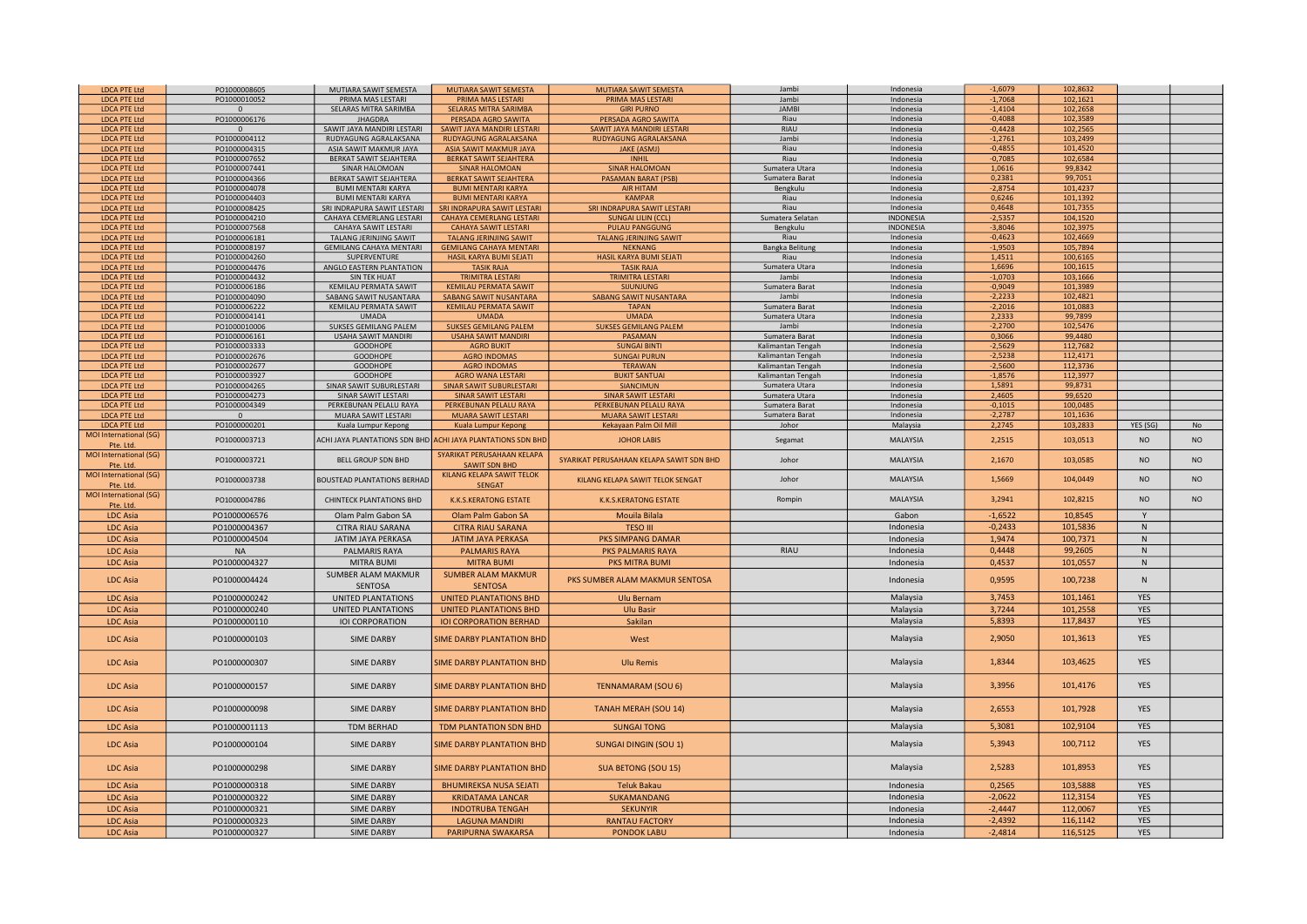| <b>LDC Asia</b> | PO1000000314 | <b>SIME DARBY</b>         | <b>TEGUH SEMPURNA</b>                                            | <b>PEMANTANG</b>                 | Indonesia | $-2,1483$ | 112,2928 | YES        |  |
|-----------------|--------------|---------------------------|------------------------------------------------------------------|----------------------------------|-----------|-----------|----------|------------|--|
| <b>LDC</b> Asia | PO1000000319 | <b>SIME DARBY</b>         | BERSAMA SEJAHTERA SAKTI                                          | <b>GUNUNG ARU</b>                | Indonesia | $-3,4947$ | 116,1667 | YES        |  |
| <b>LDC Asia</b> | PO1000000324 | <b>SIME DARBY</b>         | LANGGENG MUARA MAKMUR                                            | <b>BEBUNGA</b>                   | Indonesia | $-2,3736$ | 116,3297 | YES        |  |
| <b>LDC Asia</b> | PO1000000325 | <b>SIME DARBY</b>         | LADANGRUMPUN<br>SUBURABADI                                       | ANGSANA                          | Indonesia | $-3,6143$ | 115,6108 | <b>YES</b> |  |
| <b>LDC Asia</b> | PO1000000193 | <b>SIME DARBY</b>         | SIME DARBY PLANTATION BHD                                        | SERI INTAN (SOU 5)               | Malaysia  | 3,9692    | 100,9856 | YES        |  |
| <b>LDC Asia</b> | PO1000000195 | <b>SIME DARBY</b>         | <b>SIME DARBY PLANTATION BHD</b>                                 | SELABA (SOU 5)                   | Malaysia  | 3,9890    | 101,0813 | YES        |  |
| <b>LDC Asia</b> | PO1000000305 | <b>SIME DARBY</b>         | <b>SIME DARBY PLANTATION BHD</b>                                 | RAJAWALI (SOU 32)                | Malaysia  | 3,3725    | 113,4006 | <b>YES</b> |  |
| <b>LDC Asia</b> | PO1000000297 | <b>SIME DARBY</b>         | SIME DARBY PLANTATION BHD                                        | LABU (SOU 13)                    | Malaysia  | 2,7489    | 101,8045 | YES        |  |
| <b>LDC Asia</b> | PO1000000296 | <b>SIME DARBY</b>         | <b>SIME DARBY PLANTATION BHD</b>                                 | KOK FOH (SOU 16)                 | Malaysia  | 2,7847    | 102,5042 | YES        |  |
| <b>LDC Asia</b> | PO1000001031 | <b>SIME DARBY</b>         | <b>SIME DARBY PLANTATION BHD</b>                                 | PAGOH (SOU 19)                   | Malaysia  | 2,0774    | 102,7185 | YES        |  |
| <b>LDC Asia</b> | PO1000000295 | <b>SIME DARBY</b>         | SIME DARBY PLANTATION BHD                                        | <b>KERDAU (SOU 11)</b>           | Malaysia  | 3,5694    | 102,2783 | YES        |  |
| <b>LDC Asia</b> | PO1000000347 | <b>SIME DARBY</b>         | SIME DARBY PLANTATION BHD                                        | <b>KEMPAS (SOU 17)</b>           | Malaysia  | 2,2435    | 102,4814 | YES        |  |
| <b>LDC Asia</b> | PO1000001053 | TDM BERHAD                | TDM PLANTATION SDN BHD                                           | <b>KEMAMAN</b>                   | Malaysia  | 4,4030    | 103,2480 | YES        |  |
| <b>LDC Asia</b> | PO1000000156 | <b>SIME DARBY</b>         | SIME DARBY PLANTATION BHD                                        | JABOR (SOU 12)                   | Malaysia  | 3,9608    | 103,3089 | YES        |  |
| <b>LDC Asia</b> | PO1000000301 | <b>SIME DARBY</b>         | <b>SIME DARBY PLANTATION BHD</b>                                 | HADAPAN (SOU 24)                 | Malaysia  | 1,7622    | 103,4487 | YES        |  |
| <b>LDC Asia</b> | PO1000000183 | <b>SIME DARBY</b>         | <b>SIME DARBY PLANTATION BHD</b>                                 | <b>GUNUNG MAS (SOU 21)</b>       | Malaysia  | 2,2435    | 103,1379 | YES        |  |
| <b>LDC Asia</b> | PO1000000294 | <b>SIME DARBY</b>         | SIME DARBY PLANTATION BHD                                        | <b>FLEMINGTON (SOU 4)</b>        | Malaysia  | 3,9281    | 100,8572 | YES        |  |
| <b>LDC Asia</b> | PO1000000191 | <b>SIME DARBY</b>         | <b>SIME DARBY PLANTATION BHD</b>                                 | ELPHIL (SOU 3)                   | Malaysia  | 4,8906    | 101,0931 | YES        |  |
| <b>LDC Asia</b> | PO1000000097 | <b>SIME DARBY</b>         | <b>SIME DARBY PLANTATION BHD</b>                                 | EAST (SOU 8)                     | Malaysia  | 2,8833    | 101,4361 | <b>YES</b> |  |
| <b>LDC Asia</b> | PO1000000187 | <b>SIME DARBY</b>         | SIME DARBY PLANTATION BHD                                        | <b>DIAMOND JUBILEE (SOU 18)</b>  | Malaysia  | 2,3242    | 102,4828 | YES        |  |
| <b>LDC Asia</b> | PO1000000302 | <b>SIME DARBY</b>         | SIME DARBY PLANTATION BHD                                        | <b>CHERSONESE (SOU 2)</b>        | Malaysia  | 4,9785    | 100,4619 | <b>YES</b> |  |
| <b>LDC Asia</b> | PO1000000190 | <b>SIME DARBY</b>         | SIME DARBY PLANTATION BHD                                        | CHAAH (SOU 20)                   | Malaysia  | 2,1487    | 102,9740 | <b>YES</b> |  |
| <b>LDC Asia</b> | PO1000000155 | SIME DARBY                | SIME DARBY PLANTATION BHD                                        | <b>BUKIT KERAYONG (SOU 7)</b>    | Malaysia  | 3,1869    | 101,3749 | YES        |  |
| <b>LDC Asia</b> | PO1000000194 | <b>SIME DARBY</b>         | SIME DARBY PLANTATION BHD                                        | <b>BUKIT BENUT (SOU 22)</b>      | Malaysia  | 1,9311    | 103,3474 | YES        |  |
| <b>LDC Asia</b> | PO1000008580 | AGRINA SAWIT PERDANA      | AGRINA SAWIT PERDANA                                             | <b>AGRINA SAWIT PERDANA</b>      | Indonesia | 0,0700    | 110,6944 | No         |  |
| <b>LDC Asia</b> | PO1000006295 | SINARJAYA AGRO INVESTAMA  | <b>ANAKTUHA SAWIT MANDIRI</b>                                    | <b>ANAKTUHA SAWIT MANDIRI</b>    | Indonesia | $-5,0955$ | 105,1868 | No         |  |
| <b>LDC Asia</b> | PO1000007628 | BINA KARYA ERA MANDIRI    | <b>BINA KARYA ERA MANDIRI</b>                                    | <b>BINA KARYA ERA MANDIRI</b>    | Indonesia | $-2,1730$ | 103,9870 | No         |  |
| <b>LDC Asia</b> | PO1000011198 |                           | BUMI KHATULISTIWA MANDIRI <mark>BUMI KHATULISTIWA MANDIRI</mark> | <b>BUMI KHATULISTIWA MANDIRI</b> | Indonesia | $-3,2790$ | 105,8117 | No         |  |
| <b>LDC Asia</b> | PO1000004318 | CIPTA USAHA SEJATI        | <b>CIPTA USAHA SEJATI</b>                                        | <b>CIPTA USAHA SEJATI</b>        | Indonesia | $-1,0001$ | 110,1957 | No         |  |
| <b>LDC Asia</b> | PO1000008132 | CIPTAMAS BUMISELARAS      | <b>CIPTAMAS BUMISELARAS</b>                                      | <b>CIPTAMAS BUMISELARAS</b>      | Indonesia | $-4,8669$ | 103,5342 | No         |  |
| <b>LDC</b> Asia | PO1000004490 | BUKIT BARISAN INDAH PRIMA | EKAJAYA MULTI PERKASA                                            | EKAJAYA MULTI PERKASA            | Indonesia | $-3,5532$ | 103,3020 | No         |  |
| <b>LDC Asia</b> | PO1000004064 | <b>TUDUNG AGRI</b>        | <b>GARUDA BUMI PERKASA</b>                                       | <b>GARUDA BUMI PERKASA</b>       | Indonesia | $-4,0289$ | 105,1584 | No         |  |
| <b>LDC Asia</b> | PO1000006652 | <b>MP EVANS</b>           | <b>GUNUNG PELAWAN LESTARI</b>                                    | <b>GUNUNG PELAWAN LESTARI</b>    | Indonesia | $-1,6236$ | 105,9886 | Yes (MB)   |  |
| <b>LDC Asia</b> | PO1000006210 | SAMPOERNA AGRO            | <b>GUNUNG TUA ABADI</b>                                          | <b>GUNUNG TUA ABADI</b>          | Indonesia | $-3,8082$ | 105,1718 | Yes (MB)   |  |
| <b>LDC Asia</b> | PO1000006294 | SINARJAYA AGRO INVESTAMA  | <b>KALIREJO LESTARI</b>                                          | <b>KALIREJO LESTARI</b>          | Indonesia | $-5,2287$ | 104,9482 | No         |  |
| LDC Asia        | PO1000008392 | LAMBANG BUMI PERKASA      | <b>LAMBANG BUMI PERKASA</b>                                      | <b>LAMBANG BUMI PERKASA</b>      | Indonesia | $-4,6998$ | 105,3709 | No         |  |
| <b>LDC Asia</b> | PO1000004060 | SINARJAYA AGRO INVESTAMA  | <b>MENGGALA SAWITINDO</b>                                        | <b>MENGGALA SAWITINDO</b>        | Indonesia | $-4,3508$ | 105,2709 | No         |  |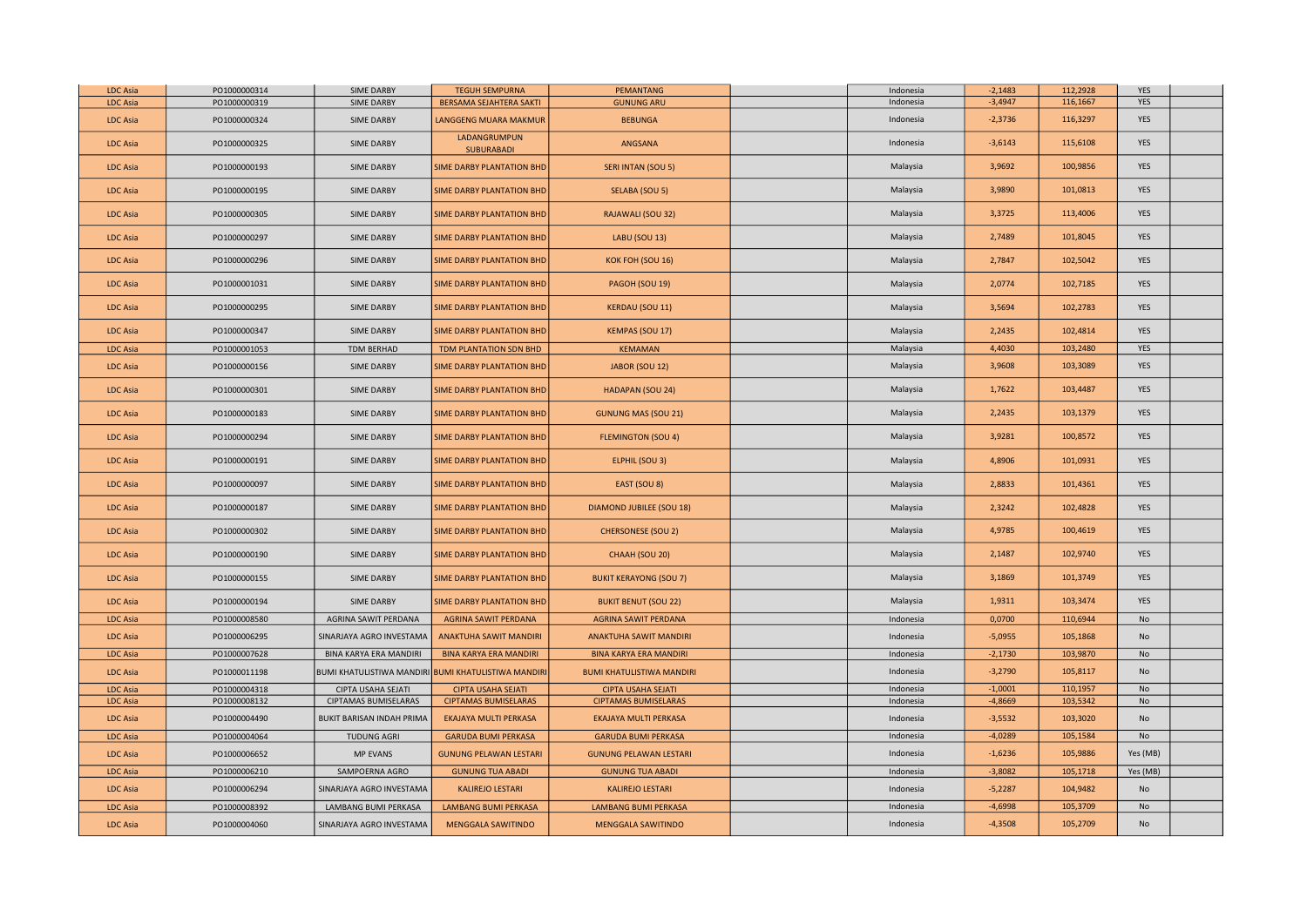| <b>LDC Asia</b>                     | PO1000004548 | SAMPOERNA AGRO                                                            | <b>MUTIARA BUNDA JAAY</b>                                                 | MUTIARA BUNDA JAYA                                              |                         | Indonesia | $-3,9424$   | 105,1104    | Yes (MB)   |    |
|-------------------------------------|--------------|---------------------------------------------------------------------------|---------------------------------------------------------------------------|-----------------------------------------------------------------|-------------------------|-----------|-------------|-------------|------------|----|
| <b>LDC Asia</b>                     | PO1000008417 | PALM LAMPUNG PERSADA                                                      | PALM LAMPUNG PERSADA                                                      | PALM LAMPUNG PERSADA                                            |                         | Indonesia | $-4,3727$   | 104,5998    | No         |    |
| <b>LDC Asia</b>                     | PO1000004561 | MINANGA OGAN                                                              | <b>MINANGA OGAN</b>                                                       | SOGM                                                            |                         | Indonesia | $-4,0582$   | 104,1992    | No         |    |
| LDC Asia                            | PO1000004065 | PERKEBUNAN MITRA OGAN                                                     | PERKEBUNAN MITRA OGAN                                                     | PERKEBUNAN MITRA OGAN                                           |                         | Indonesia | $-3,8965$   | 104,3545    | <b>No</b>  |    |
| <b>LDC Asia</b>                     | PO1000004516 | <b>KENCANA AGRI</b>                                                       | <b>SAWINDO KENCANA</b>                                                    | <b>SAWINDO KENCANA</b>                                          |                         | Indonesia | $-2,0760$   | 105,6479    | No         |    |
| <b>LDC Asia</b>                     | PO1000007610 | SINARJAYA AGRO INVESTAMA                                                  | <b>SERASAN SEKUNDANG</b><br>SAWITMAS                                      | SERASAN SEKUNDANG SAWITMAS                                      |                         | Indonesia | $-3,8929$   | 104,0956    | <b>No</b>  |    |
| <b>LDC Asia</b>                     | PO1000004059 | TRINITY INTERLINK                                                         | <b>SINAR BENGKULU SELATAN</b>                                             | <b>SINAR BENGKULU SELATAN</b>                                   |                         | Indonesia | $-4,3782$   | 102,8406    | No         |    |
| <b>LDC Asia</b>                     | PO1000007535 | TATA HAMPARAN EKA<br>PERSADA                                              | <b>TATA HAMPARAN EKA</b><br>PERSADA                                       | TATA HAMPARAN EKA PERSADA                                       |                         | Indonesia | $-1,9899$   | 105,8947    | <b>No</b>  |    |
| <b>LDC Asia</b>                     | PO1000001774 | WANA POTENSI GUNA                                                         | <b>WANA POTENSI GUNA</b>                                                  | <b>WANA POTENSI GUNA</b>                                        |                         | Indonesia | $-3,2866$   | 103,6789    | No         |    |
| <b>LDC Asia</b>                     | PO1000008440 | SINAR JAYA AGRO INVESTAMA                                                 | WAY KANAN SAWITINDO MAS                                                   | WAY KANAN SAWITINDO MAS                                         |                         | Indonesia | $-4,4467$   | 104,4217    | <b>No</b>  |    |
| <b>LDC Asia</b>                     | PO1000007305 | KH REGIONAL GROUP INC.                                                    | NACIONAL AGRO INDUSTRIAL<br>S.A                                           | NACIONAL AGRO INDUSTRIAL S.A.                                   |                         | Guatemala | 16,2279     | $-90,1529$  | <b>YES</b> |    |
| <b>LDC Asia</b>                     | PO1000010814 | <b>UNIACEITES</b>                                                         | <b>UNIACEITES</b>                                                         | <b>UNIACEITES</b>                                               |                         | Guatemala | 16,5363     | $-89,8629$  | No         |    |
| MOI International (SG)<br>Pte. Ltd. | PO1000003753 | <b>FELCRA BERHAD</b>                                                      | KILANG SAWIT BUKIT KEPONG<br><b>FELCRA BERHAD</b>                         | KILANG SAWIT BUKIT KEPONG FELCRA BERHAD                         |                         | Malaysia  | 2,3907      | 102,8820    | No         |    |
| MOI International (SG)<br>Pte. Ltd  | PO1000003922 | TEE TEH PALM OIL MILL                                                     | TEE TEH PALM OIL MILL                                                     | TEE TEH PALM OIL MILL                                           |                         | Malaysia  | 2,8412      | 102,8656    | <b>No</b>  |    |
| MOI International (SG)<br>Pte. Ltd. |              | <b>GENTING PLANTATION</b><br><b>BERHAD</b>                                | <b>GENTING AYER ITEM MILL</b>                                             | <b>GENTING AYER ITEM MILL</b>                                   |                         | Malaysia  | 1,8561      | 103,2093    | yes (SG)   |    |
| <b>LDC Asia</b>                     |              | Olio S.A.S                                                                | Olio S.A.S                                                                | Olio S.A.S                                                      | Narino                  | Colombia  | 1,5713      | $-78,6750$  | No         | No |
| <b>LDC Asia</b>                     | PO1000008289 | PALMAS DE TUMACO S.A.S.                                                   | PALMAS DE TUMACO S.A.S.                                                   | PALMAS DE TUMACO S.A.S.                                         | Narino                  | Colombia  | 1,5232      | $-78,7397$  | No         | No |
| <b>LDC Asia</b>                     | PO1000004002 | <b>GRUPO HAME</b>                                                         | REFORESTADORA DE PALMA<br>DEL PETEN S,A, (REPSA)                          | <b>REPSA II</b>                                                 | Peten                   | Guatemala | 16,1397     | $-90,1658$  | No         |    |
| <b>LDC Asia</b>                     | PO1000004011 | EXPORTADORA DEL<br>ATLANTICO (DINANT)                                     | PLANTA EXTRACTORA LEAN                                                    | PLANTA EXTRACTORA LEAN                                          | Atlántida               | Honduras  | 15,5981     | $-87,3933$  | No         |    |
| <b>LDC Asia</b>                     | PO1000008336 | <b>ASOCIACION AGROINDUSTRIAL</b><br>DE PALMICUTORES DE SABA<br>(ASAPALSA) | <b>ASOCIACION AGROINDUSTRIAL</b><br>DE PALMICUTORES DE SABA<br>(ASAPALSA) | ASOCIACION AGROINDUSTRIAL DE<br>PALMICUTORES DE SABA (ASAPALSA) | Colon                   | Honduras  | 15,5441     | $-86,1807$  | <b>No</b>  |    |
| <b>LDC Asia</b>                     | PO1000006316 | PALMA SUR S.A                                                             | PALMA SUR S.A.                                                            | PALMA SUR S.A.                                                  | Peten                   | Guatemala | 16,4283     | $-90,3419$  | No         |    |
| <b>LDC Asia</b>                     | PO1000005793 | KUALA LUMPUR KEPONG (KLK)                                                 | <b>JABONTARA EKA KARSA</b>                                                | <b>JABON</b>                                                    | <b>KALIMANTAN TIMUR</b> | Indonesia | 1,243126    | 118,338642  | <b>YES</b> |    |
| <b>LDC Asia</b>                     | PO1000002360 | CARGILL                                                                   | <b>INDO SAWIT KEKAL</b>                                                   | <b>RIVER VIEW</b>                                               | KALIMANTAN BARAT        | Indonesia | $-2,514533$ | 110,914703  | YES        |    |
| <b>LDC Asia</b>                     | PO1000005100 | KUALA LUMPUR KEPONG (KLK)                                                 | <b>PARIT SEMBADA</b>                                                      | <b>PARIT SEMBADA</b>                                            | <b>BANGKA BELITUNG</b>  | Indonesia | $-2,739621$ | 108,001782  | YES        |    |
| <b>LDC Asia</b>                     | PO1000001867 | SIME DARBY                                                                | SANDIKA NATAPALMA                                                         | <b>LEMBIRU</b>                                                  | KALIMANTAN BARAT        | Indonesia | $-2,17$     | 110,667778  | YES        |    |
| <b>LDC Asia</b>                     | PO1000000411 | KUALA LUMPUR KEPONG (KLK)                                                 | ADEI PLANTATION AND<br><b>INDUSTRY</b>                                    | <b>MANDAU</b>                                                   | RIAU                    | Indonesia | 1,081944    | 101,333361  | YES        |    |
| <b>LDC Asia</b>                     | PO1000001418 | KUALA LUMPUR KEPONG (KLK                                                  | ADEI PLANTATION AND<br><b>INDUSTRY</b>                                    | NILO <sub>2</sub>                                               | <b>RIAU</b>             | Indonesia | 0,3525      | 102,094722  | <b>YES</b> |    |
| <b>LDC Asia</b>                     | PO1000000283 | <b>MP EVANS</b>                                                           | PANGKATAN INDONESIA                                                       | <b>PANGKATAN</b>                                                | <b>SUMATERA UTARA</b>   | Indonesia | 2,10305     | 99,94766    | <b>YES</b> |    |
| <b>LDC Asia</b>                     | PO1000001992 | ANJ AGRO                                                                  | AUSTINDO NUSANTARA JAYA<br><b>AGRI SIAIS</b>                              | AUSTINDO NUSANTARA JAYA AGRI SIAIS                              | SUMATERA UTARA          | Indonesia | 1,17442     | 99.15518    | YES        |    |
| <b>LDC Asia</b>                     | PO1000000530 | ANJ AGRO                                                                  | AUSTINDO NUSANTARA JAYA<br><b>AGRI</b>                                    | AUSTINDO NUSANTARA JAYA AGRI BINANGA                            | SUMATERA UTARA          | Indonesia | 1,479483    | 99,957167   | <b>YES</b> |    |
| <b>LDC Asia</b>                     | PO1000004158 | CARGILL                                                                   | POLIPLANT SEJAHTERA                                                       | <b>SIRIHAM</b>                                                  | KALIMANTAN BARAT        | Indonesia | $-2,28375$  | 110,868267  | YES        |    |
| <b>LDC Asia</b>                     | PO1000004410 | JMITAMA GUNAJAYA AGRO (BG                                                 | ROHUL SAWIT INDUSTRI                                                      | <b>SUKADAMAI</b>                                                | <b>RIAU</b>             | Indonesia | 0,68325     | 100,529233  | YES        |    |
| <b>LDC</b> Asia                     | PO1000002146 | ROYAL GOLDEN EAGLE                                                        | <b>SUPRA MATRA ABADI</b>                                                  | <b>TELUK PANJIE</b>                                             | SUMATERA UTARA          | Indonesia | 2,002806    | 100,243611  | YES        |    |
| <b>LDC Asia</b>                     | PO1000001381 | <b>SIME DARBY</b>                                                         | <b>BHUMIREKSA NUSA SEJATI</b>                                             | <b>MANDAH FACTORY</b>                                           | RIAU                    | Indonesia | 0,1159722   | 103,5491389 | YES        |    |
| <b>LDC Asia</b>                     | PO1000000531 | ANJ AGRO                                                                  | SAHABAT MEWAH & MAKMUR                                                    | <b>JANGKANG</b>                                                 | <b>BANGKA BELITUNG</b>  | Indonesia | $-2,996917$ | 107,87665   | <b>YES</b> |    |
| <b>LDC Asia</b>                     | PO1000002895 |                                                                           | KUALA LUMPUR KEPONG (KLK) <mark>STEELINDO WAHANA PERKASA</mark>           | STEELINDO WAHANA PERKASA                                        | <b>BANGKA BELITUNG</b>  | Indonesia | $-2,723503$ | 108,062656  | YES        |    |
| LDC Asia                            | PO1000000326 | <b>SIME DARBY</b>                                                         | <b>LAHAN TANI SAKTI</b>                                                   | <b>ALUR DUMAI</b>                                               | <b>RIAU</b>             | Indonesia | 1,561111    | 100,541667  | YES        |    |
| <b>LDC Asia</b>                     | PO1000000107 | <b>SIME DARBY</b>                                                         | <b>SIME INDO AGRO</b>                                                     | <b>BUKIT AJONG</b>                                              | <b>KALIMANTAN BARAT</b> | Indonesia | 0,268939    | 110,482802  | <b>YES</b> |    |
| <b>LDC Asia</b>                     | PO1000000330 | <b>SIME DARBY</b>                                                         | <b>TUNGGAL MITRA</b><br><b>PLANTATIONS</b>                                | <b>MANGGALA</b>                                                 | <b>RIAU</b>             | Indonesia | 1,520525    | 100,7319    | <b>YES</b> |    |
| <b>LDC Asia</b>                     | PO1000000317 | <b>SIME DARBY</b>                                                         | <b>ANEKA INTI PERSADA</b>                                                 | <b>TELUK SIAK</b>                                               | RIAU                    | Indonesia | 0,591389    | 101,658889  | YES        |    |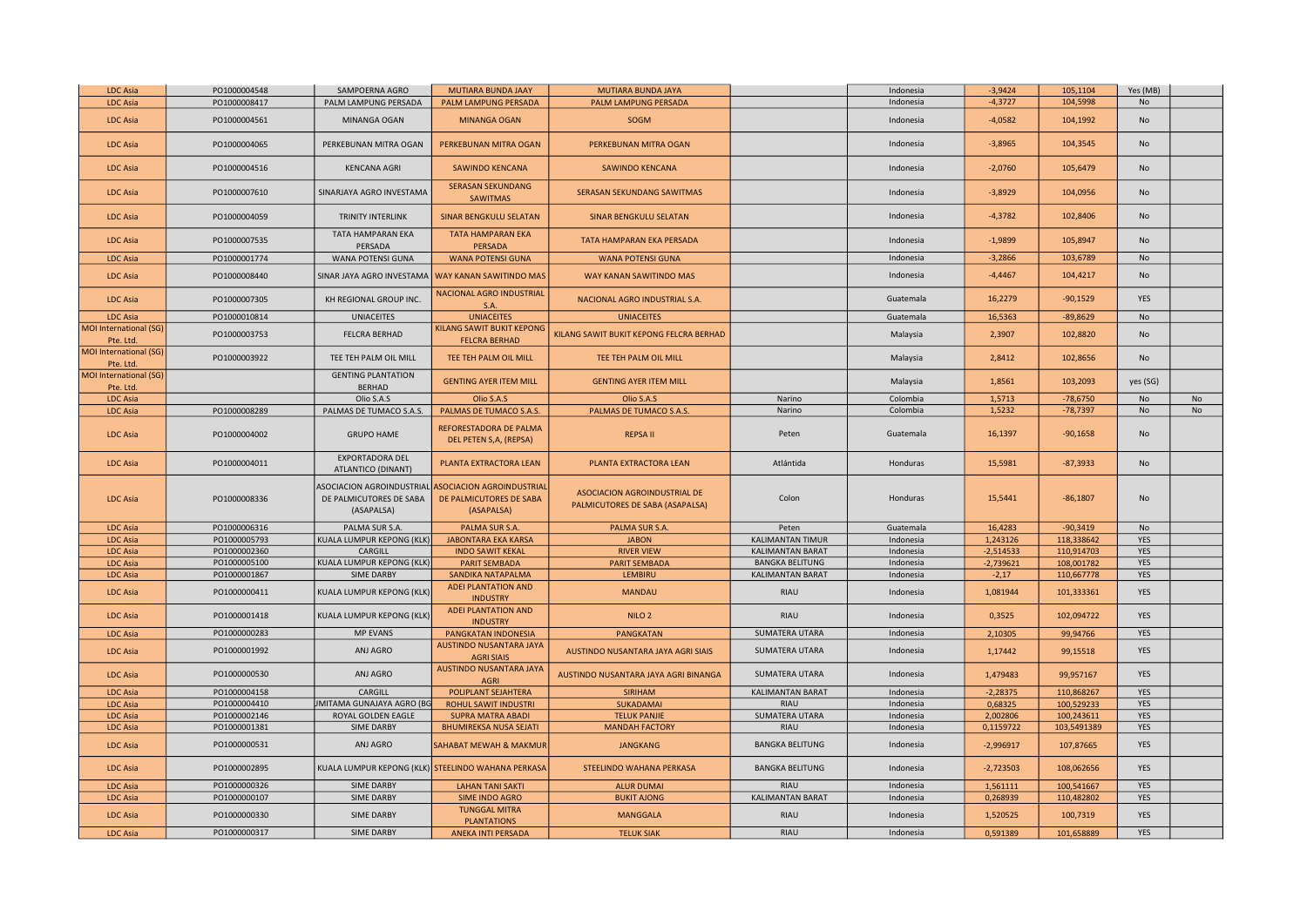| <b>LDC Asia</b>                            | PO1000000638 | KUALA LUMPUR KEPONG (KLK              | SEKARBUMI ALAMLESTARI                          | <b>TAPUNG KANAN</b>                | <b>RIAU</b>     | Indonesia | 0,757222    | 101,219722  | YES               |  |
|--------------------------------------------|--------------|---------------------------------------|------------------------------------------------|------------------------------------|-----------------|-----------|-------------|-------------|-------------------|--|
| <b>LDC</b> Asia                            | PO1000001417 | KUALA LUMPUR KEPONG (KLK              | <b>ADEI PLANTATION AND</b><br><b>INDUSTRY</b>  | NILO <sub>1</sub>                  | <b>RIAU</b>     | Indonesia | 0,3480556   | 101,971667  | <b>YES</b>        |  |
| MOI International (SG)<br>Pte. Ltd.        | PO1000004838 | <b>ADEWINDS PLANTATION BERH</b>       | KILANG SAWIT ULU SEBOL                         | KILANG SAWIT ULU SEBOL             | Johor           | Malaysia  | 1,8887      | 103,6228    | No                |  |
| <b>MOI International (SG)</b><br>Pte. Ltd. | PO1000006363 | KIAN HOE PLANTATIONS BHD              | <b>KIAN HOE-CORONATION</b>                     | KIAN HOE-CORONATION                | Johor           | Malaysia  | 2,022988    | 103,264606  | No                |  |
| MOI International (SG)<br>Pte. Ltd.        | PO1000003785 | Havys Oil Mill Sdn Bhd                | Havys Oil Mill                                 | Havys Oil Mill                     | Pahang          | Malaysia  | 2,89234     | 102,66272   | No                |  |
| MOI International (SG)<br>Pte. Ltd.        | PO1000006194 | Kema Development Sdn Bhd              | Kema Development                               | <b>Kema Development</b>            | Pahang          | Malaysia  | 3,72928     | 102,88877   | No                |  |
| MOI International (SG)<br>Pte. Ltd.        | PO1000008196 | Mawar Mentari Sdn Bhd                 | <b>Mawar Mentari</b>                           | <b>Mawar Mentari</b>               | Sembilan        | Malaysia  | 2,86718     | 102,31613   | No                |  |
| <b>KECK SENG MALAYSIA</b><br><b>BERHAD</b> | PO1000003743 | Classic Palm Oil Mill Sdn Bhd         | <b>Classic Palm Oil Mill</b>                   | <b>Classic Palm Oil Mill</b>       | Negeri Sembilan | Malaysia  | 2.602170°   | 102.624440° | No                |  |
| <b>KECK SENG MALAYSIA</b><br><b>BERHAD</b> | PO1000003787 | Hok Huat Group Sdn Bhd                | <b>Kluang Oil Palm Processing</b><br>Sdn Bhd   | Kluang Oil Palm Processing Sdn Bhd | Johor           | Malaysia  | 2,058694444 | 103,3615833 | <b>No</b>         |  |
| <b>KECK SENG MALAYSIA</b><br><b>BERHAD</b> | PO1000003812 | Hok Huat Group Sdn Bhd                | Kilang Kelapa Sawit Bukit Pasir<br>Sdn Bhd     | Kilang Kelapa Sawit Bukit Pasir    | Johor           | Malaysia  | 2,085126    | 102,697623  | No                |  |
| <b>KECK SENG MALAYSIA</b><br><b>BERHAD</b> | PO1000003805 | eng Huat (Bahau) Realty Sdn Bh        | Kahang Palm Oil Mill Sdn Bhd                   | Kahang                             | Johor           | Malaysia  | 2,3423      | 103,4384    | No                |  |
| <b>KECK SENG MALAYSIA</b><br><b>BERHAD</b> | PO1000000505 | Keck Seng (M) Berhad                  | Keck Seng (M) Berhad                           | Masai Palm Oil Mill                | Johor           | Malaysia  | 1.540528°   | 103.964944° | No                |  |
| <b>KECK SENG MALAYSIA</b><br><b>BERHAD</b> | PO1000003878 | Ketengah Holdings Sdn Bhd             | Rakyat Ketengah Perwira Sdn<br><b>Bhd</b>      | Rakyat Ketengah Perwira            | Terengganu      | Malaysia  | 4,119153    | 103,203217  | No                |  |
| <b>KECK SENG MALAYSIA</b><br><b>BERHAD</b> | PO1000003811 | KIAN HOE PLANTATIONS BHD              | Coronation                                     | Coronation                         | Johor           | Malaysia  | 2,022778    | 103,267194  | No                |  |
| <b>KECK SENG MALAYSIA</b><br><b>BERHAD</b> | PO1000003831 | Kuantan Trading Oil Mill Sdn Bh       | Kuantan Trading Oil Mill Sdn<br><b>Bhd</b>     | <b>Kuantan Trading Oil Mill</b>    | Pahang          | Malaysia  | 2,729389    | 102,940361  | No                |  |
| <b>KECK SENG MALAYSIA</b><br><b>BERHAD</b> | PO1000000019 | Kulim (Malaysia) Berhad               | <b>Mahamurni Plantations Sdn</b><br><b>Bhd</b> | Sedenak Palm Oil Mill              | Johor           | Malaysia  | 1,730858    | 103,538323  | No                |  |
| <b>KECK SENG MALAYSIA</b><br><b>BERHAD</b> | PO1000001264 | Kulim (Malaysia) Berhad               | <b>Mahamurni Plantations Sdn</b><br><b>Bhd</b> | Sindora                            | Johor           | Malaysia  | 1.985372    | 103,46231   | <b>No</b>         |  |
| <b>KECK SENG MALAYSIA</b><br><b>BERHAD</b> | PO1000005256 | Kulim (Malaysia) Berhad               | <b>Mahamurni Plantations Sdn</b><br><b>Bhd</b> | Pasir Panjang Palm Oil Mill        | Johor           | Malaysia  | 2,017247    | 103,948583  | No                |  |
| <b>KECK SENG MALAYSIA</b><br><b>BERHAD</b> | PO1000001263 | Kulim (Malaysia) Berhad               | <b>Mahamurni Plantations Sdn</b><br><b>Bhd</b> | <b>Ladang Tereh</b>                | Johor           | Malaysia  | 2.217518°   | 103.351389° | <b>No</b>         |  |
| <b>KECK SENG MALAYSIA</b><br><b>BERHAD</b> | PO1000003833 | ANG RAKYAT TERENGGANU SDN             | adang Rakyat Terengganu Sdn<br><b>Bhd</b>      | <b>Bukit Bandi</b>                 | Terengganu      | Malaysia  | 4,140742    | 103,218992  | No                |  |
| <b>KECK SENG MALAYSIA</b><br><b>BERHAD</b> | PO1000003834 | dang Tai Tak (Kota Tinggi) Sdn E      | Ladang Tai Tak (Kota Tinggi)<br>Sdn Bhd        | Tai Tak Palm Oil Mill              | Johor           | Malaysia  | 1,693888889 | 103,8586111 | <b>No</b>         |  |
| <b>KECK SENG MALAYSIA</b><br><b>BERHAD</b> | PO1000004835 | ONG THYE PLANTATIONS SDN E            | Seong Thye Plantations Sdn<br><b>Bhd</b>       | <b>Ladang Rompin</b>               | Pahang          | Malaysia  | 2,939       | 103,2438    | No                |  |
| <b>KECK SENG MALAYSIA</b><br><b>BERHAD</b> | PO1000003890 | ONG THYE PLANTATIONS SDN E            | Seong Thye Plantations Sdn<br><b>Bhd</b>       | <b>Ladang Padang Kahang</b>        | Johor           | Malaysia  | 2,308713    | 103,667144  | No                |  |
| <b>KECK SENG MALAYSIA</b><br><b>BERHAD</b> | PO1000003924 | TH Plantations Berhad                 | <b>TH Plantations Berhad</b>                   | <b>Bukit Lawiang</b>               | Johor           | Malaysia  | 1,965796    | 103,434802  | <b>No</b>         |  |
| <b>KECK SENG MALAYSIA</b><br><b>BERHAD</b> | PO1000003926 | <b>TH Plantations Berhad</b><br>SIPEF | THP Kota Bahagia Sdn Bhd                       | Kota Bahagia                       | Pahang          | Malaysia  | 2,986505    | 102,927032  | No                |  |
| <b>LDC Asia</b>                            | PO1000001670 |                                       | <b>UMBUL MAS WISESA</b>                        | <b>UMBUL MAS WISESA</b>            | Sumatera Utara  | Indonesia | 2,210808    | 100,271064  | Yes               |  |
| <b>LDC Asia</b>                            | PO1000004246 | SUPERVENTURE                          | <b>MANDIRI SAWIT BERSAMA</b>                   | <b>AEK TINGA</b>                   | Sumatera Utara  | Indonesia | 1,073631    | 99,99511944 | t RSPO Certified  |  |
| <b>LDC Asia</b>                            | PO1000005106 | <b>UNKNOWN</b>                        | <b>NIKMAT HALONA REKSA</b>                     | <b>SEBERIDA</b>                    | Riau            | Indonesia | $-0,734713$ | 102,524086  | t RSPO Certified  |  |
| <b>LDC Asia</b>                            | <b>NA</b>    | INTI INDOSAWIT SUBUR                  | <b>INTI INDOSAWIT SUBUR</b>                    | PANGKALAN LESUNG                   | <b>RIAU</b>     | Indonesia | 0,026159    | 102,120757  | #N/D              |  |
| <b>LDC Asia</b>                            | PO1000007600 | <b>UNKNOWN</b>                        | SAWIT JUJUHAN ABADI                            | SAWIT JUJUHAN ABADI                | Jambi           | Indonesia | $-1,24208$  | 101,7461389 | t RSPO Certified  |  |
| <b>LDC Asia</b>                            | PO1000004265 | SUPERVENTURE                          | <b>SINAR SAWIT SUBUR LESTARI</b>               | <b>SINAR SAWIT SUBUR LESTARI</b>   | Sumatera Utara  | Indonesia | 1,590339    | 99,87298889 | t RSPO Certified  |  |
| <b>LDC Asia</b>                            | PO1000008266 | <b>UNKNOWN</b>                        | <b>TEGUH KARSA WANALESTARI</b>                 | <b>KANDIS</b>                      | Riau            | Indonesia | 0,90045     | 101,37966   | ot RSPO Certified |  |
| <b>LDC Asia</b>                            | PO1000006181 | <b>UNKNOWN</b>                        | <b>TALANG JERINJING SAWIT</b>                  | <b>TALANG JERINJING PALM</b>       | Riau            | Indonesia | $-0,46315$  | 102,46722   | t RSPO Certified  |  |
| <b>LDC</b> Asia                            | PO1000004842 | <b>UNKNOWN</b>                        | ANEKA PURA MULTI KERTA                         | <b>KAMPUNG BARU</b>                | Jambi           | Indonesia | $-1,078917$ | 103,007933  | t RSPO Certified  |  |
| <b>LDC</b> Asia                            | PO1000004422 | ASTRA AGRO LESTARI                    | <b>EKA DURA INDONESIA</b>                      | <b>EKA DURA INDONESIA</b>          | Riau            | Indonesia | 0,88425     | 100,611683  | ot RSPO Certified |  |
| <b>LDC Asia</b>                            | PO1000008277 | <b>UNKNOWN</b>                        | <b>SONTANG SAWIT PERMAI</b>                    | SONTANG SAWIT PERMAI               | Riau            | Indonesia | 1,125556    | 100,849444  | t RSPO Certified  |  |
| <b>LDC Asia</b>                            | PO1000008131 | <b>UNKNOWN</b>                        | <b>GUNUNG SAWIT ABADI</b>                      | <b>KINALI</b>                      | Sumatera Barat  | Indonesia | $-0,046138$ | 99,915697   | bt RSPO Certified |  |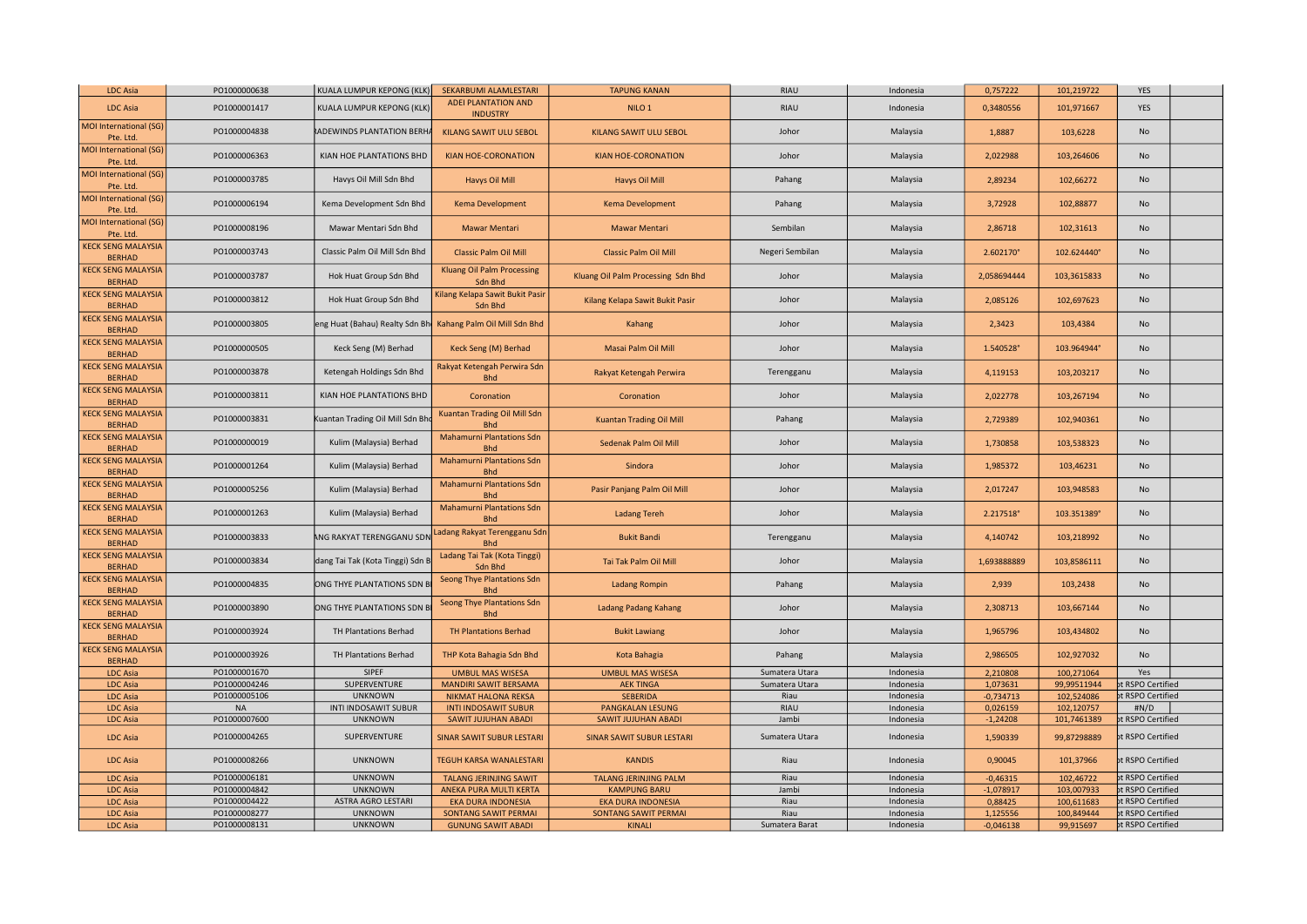| <b>LDC Asia</b><br>PO1000004259<br><b>МАНКОТА</b><br><b>INTAN SEJATI ANDALAN</b><br><b>INTAN SEJATI ANDALAN</b><br>Riau<br>1,432694<br>101,285667<br>Indonesia<br>PO1000007653<br><b>UNKNOWN</b><br><b>JAYA GEMILANG SUKSES</b><br><b>JAYA GEMILANG SUKSES</b><br>Riau<br>Indonesia<br>1,59869<br>100,905222<br><b>LDC Asia</b><br>PO1000008268<br><b>UNKNOWN</b><br>Riau<br><b>LDC Asia</b><br>KAMPARINDO AGRO INDUSTRI<br><b>KAMPARINDO AGRO INDUSTRI</b><br>Indonesia<br>0,864<br>101,286<br>PO1000004075<br><b>UNKNOWN</b><br>KARYA INDO SEJATITAMA<br>KARYA INDO SEJATITAMA<br>Sumatera Selatan<br>$-2,997939$<br>102,787836<br><b>LDC Asia</b><br>Indonesia<br>PO1000008165<br>99,73444<br><b>LDC</b> Asia<br><b>UNKNOWN</b><br>PRIMA JAYA LESTARI UTAMA<br>PRIMA JAYA LESTARI UTAMA<br>Sumatera Utara<br>Indonesia<br>2,323844<br>PO1000004408<br><b>ASTRA AGRO LESTARI</b><br><b>KIMIA TIRTA UTAMA</b><br>KIMIA TIRTA UTAMA<br>Riau<br>Indonesia<br>0,674633<br>101,728917<br><b>LDC Asia</b><br>PO1000004155<br><b>IBRIS PALM</b><br>Aceh<br>Indonesia<br>98,02851<br><b>LDC Asia</b><br><b>DELIMA MAKMUR</b><br><b>DELIMA MAKMUR</b><br>2,24508<br>PO1000004104<br>TIRTA MAS MAJUTAMA<br><b>TIDAR KERINCI AGUNG</b><br><b>TIDAR KERINCI AGUNG</b><br>Sumatera Barat<br>Indonesia<br>$-1,52085$<br>101,553368<br><b>LDC Asia</b><br><b>LDC Asia</b><br>PO1000004470<br>SARIMAS<br><b>MESKOM AGRO SARIMAS</b><br><b>MESKOM AGRO SARIMAS</b><br>Riau<br>1,54875<br>102,08845<br>Indonesia<br>PO1000004389<br><b>UNKNOWN</b><br>Riau<br>102,062467<br>MITRA AGUNG SWADAYA<br><b>KELAYANG</b><br>$-0,4934$<br>LDC Asia<br>Indonesia<br><b>LDC Asia</b><br>PO1000008197<br>SUPERVENTURE<br><b>GEMILANG CAHAYA MENTARI</b><br><b>GEMILANG CAHAYA MENTARI</b><br>$-1,950306$<br>105,789389<br>Bangka Belitung<br>Indonesia<br>PO1000006161<br>SUPERVENTURE<br><b>USAHA SAWIT MANDIRI</b><br>Sumatera Barat<br>0,30609<br>99,4476<br><b>USAHA SAWIT MANDIRI</b><br>Indonesia<br><b>LDC Asia</b><br>PO1000004366<br>SUPERVENTURE<br>Sumatera Barat<br><b>LDC Asia</b><br><b>BERKAT SAWIT SEJAHTERA</b><br>BERKAT SAWIT SEJAHTERA (PASAMAN)<br>Indonesia<br>0,238164<br>99,705263<br><b>NA</b><br>PERAWANG AGRO SEJAHTERA<br>PERAWANG AGRO SEJAHTERA<br>Riau<br>0,597481944<br>101,6213625<br><b>LDC Asia</b><br>PERAWANG AGRO SEJAHTERA<br>Indonesia<br><b>LDC Asia</b><br>PO1000004935<br><b>ASTRA AGRO LESTARI</b><br><b>SARI LEMBAH SUBUR</b><br><b>SARI LEMBAH SUBUR 1</b><br>Riau<br>$-0,051$<br>102,252<br>Indonesia<br>PO1000007596<br>ASTRA AGRO LESTARI<br>Riau<br><b>SARI LEMBAH SUBUR 2</b><br>102,196417<br><b>LDC Asia</b><br><b>SARI LEMBAH SUBUR</b><br>Indonesia<br>$-0,002078$<br><b>SUMBER JAYA INDAHNUSA</b><br>PO1000004251<br><b>UNKNOWN</b><br>Riau<br><b>TAMBUSAI MILL</b><br>1,134644<br>100,64218<br><b>LDC</b> Asia<br>Indonesia<br><b>COY</b><br>PTPN III<br><b>LDC Asia</b><br>PO1000008578<br>PERKEBUNAN NUSANTARA XIII<br><b>LONG PINANG</b><br>Kalimantan Timur<br>Indonesia<br>$-1,92927$<br>116,12431<br>PTPN III<br><b>LDC Asia</b><br>PO1000004066<br>PERKEBUNAN NUSANTARA XIII<br>PELAIHARI<br>Kalimantan Selatan<br>Indonesia<br>$-3,725467$<br>114,786267<br>PO1000004112<br><b>UNKNOWN</b><br>Jambi<br><b>RUDY AGUNG AGRA LAKSANA</b><br><b>RAAL</b><br>Indonesia<br>$-1,276208$<br>103,248727<br><b>LDC Asia</b><br>PO1000004090<br><b>LAMBANG JAYA</b><br><b>LAMBANG SAWIT PERKASA</b><br><b>LAMBANG SAWIT PERKASA</b><br>$-2,223756$<br>102,480456<br><b>LDC Asia</b><br>Jambi<br>Indonesia<br>PO1000004441<br><b>UNKNOWN</b><br>Riau<br>1,151667<br>101,276717<br><b>LDC Asia</b><br>SAWIT ANUGERAH SEJAHTERA<br>SAWIT ANUGERAH SEJAHTERA<br>Indonesia<br>PO1000010074<br><b>UNKNOWN</b><br><b>SINAR UTAMA NABATI</b><br><b>SINAR UTAMA NABATI</b><br>Riau<br>Indonesia<br>101,417014<br><b>LDC Asia</b><br>$-0,391997$<br><b>TUNGGAL PERKASA</b><br>PO1000004372<br><b>ASTRA AGRO LESTARI</b><br>Riau<br>Indonesia<br>102,273183<br><b>LDC Asia</b><br><b>TUNGGAL PERKASA PLANTATIONS</b><br>$-0,305183$<br><b>PLANTATIONS</b><br>PO1000004198<br><b>UNKNOWN</b><br>Riau<br>INTI KARYA PLASMA PERKASA<br>INTI KARYA PLASMA PERKASA<br>0,544302<br>101,253755<br>LDC Asia<br>Indonesia<br>PO1000000122<br><b>IOI CORPORATION</b><br><b>IOI CORPORATION BERHAD</b><br><b>MAYVIN</b><br>Sabah<br>5,5553<br>117,226439<br>LDC Asia<br>Malaysia<br>PO1000001094<br><b>IOI CORPORATION</b><br>Sabah<br><b>LDC</b> Asia<br><b>IOI CORPORATION BERHAD</b><br>LEEPANG<br>Malaysia<br>5,549056<br>118,437595<br>PO1000001098<br><b>IOI CORPORATION</b><br>Sabah<br>Malaysia<br><b>LDC Asia</b><br><b>IOI CORPORATION BERHAD</b><br><b>MORISEM</b><br>5,493525<br>118,370047<br>PO1000000118<br><b>IOI CORPORATION</b><br>Sabah<br>Malaysia<br><b>IOI CORPORATION BERHAD</b><br>4,7553<br>118,0886<br>LDC Asia<br><b>BATURONG</b><br>PAMOL ESTATES (SABAH) SDN<br>PO1000000052<br><b>IOI CORPORATION</b><br>Sabah<br>LDC Asia<br><b>PAMOL SABAH</b><br>Malaysia<br>6,002431<br>117,398389<br><b>BHD</b> | ot RSPO Certified<br>ot RSPO Certified<br>t RSPO Certified<br>ot RSPO Certified<br>t RSPO Certified<br>ot RSPO Certified<br>t RSPO Certified<br>ot RSPO Certified<br>t RSPO Certified<br>t RSPO Certified<br>t RSPO Certified<br>t RSPO Certified<br>ot RSPO Certified<br>#N/D<br>ot RSPO Certified<br>ot RSPO Certified<br>t RSPO Certified<br>ot RSPO Certified<br>ot RSPO Certified |           |  |
|------------------------------------------------------------------------------------------------------------------------------------------------------------------------------------------------------------------------------------------------------------------------------------------------------------------------------------------------------------------------------------------------------------------------------------------------------------------------------------------------------------------------------------------------------------------------------------------------------------------------------------------------------------------------------------------------------------------------------------------------------------------------------------------------------------------------------------------------------------------------------------------------------------------------------------------------------------------------------------------------------------------------------------------------------------------------------------------------------------------------------------------------------------------------------------------------------------------------------------------------------------------------------------------------------------------------------------------------------------------------------------------------------------------------------------------------------------------------------------------------------------------------------------------------------------------------------------------------------------------------------------------------------------------------------------------------------------------------------------------------------------------------------------------------------------------------------------------------------------------------------------------------------------------------------------------------------------------------------------------------------------------------------------------------------------------------------------------------------------------------------------------------------------------------------------------------------------------------------------------------------------------------------------------------------------------------------------------------------------------------------------------------------------------------------------------------------------------------------------------------------------------------------------------------------------------------------------------------------------------------------------------------------------------------------------------------------------------------------------------------------------------------------------------------------------------------------------------------------------------------------------------------------------------------------------------------------------------------------------------------------------------------------------------------------------------------------------------------------------------------------------------------------------------------------------------------------------------------------------------------------------------------------------------------------------------------------------------------------------------------------------------------------------------------------------------------------------------------------------------------------------------------------------------------------------------------------------------------------------------------------------------------------------------------------------------------------------------------------------------------------------------------------------------------------------------------------------------------------------------------------------------------------------------------------------------------------------------------------------------------------------------------------------------------------------------------------------------------------------------------------------------------------------------------------------------------------------------------------------------------------------------------------------------------------------------------------------------------------------------------------------------------------------------------------------------------------------------------------------------------------------------------------------------------------------------------------------------------------------------------------------------------------------------------------------------------------------------------------------------------------------------------------------------------------------------------------------------------------------------------------------------------------------------------------------------------------------------------------------------------------------------------------------------|----------------------------------------------------------------------------------------------------------------------------------------------------------------------------------------------------------------------------------------------------------------------------------------------------------------------------------------------------------------------------------------|-----------|--|
|                                                                                                                                                                                                                                                                                                                                                                                                                                                                                                                                                                                                                                                                                                                                                                                                                                                                                                                                                                                                                                                                                                                                                                                                                                                                                                                                                                                                                                                                                                                                                                                                                                                                                                                                                                                                                                                                                                                                                                                                                                                                                                                                                                                                                                                                                                                                                                                                                                                                                                                                                                                                                                                                                                                                                                                                                                                                                                                                                                                                                                                                                                                                                                                                                                                                                                                                                                                                                                                                                                                                                                                                                                                                                                                                                                                                                                                                                                                                                                                                                                                                                                                                                                                                                                                                                                                                                                                                                                                                                                                                                                                                                                                                                                                                                                                                                                                                                                                                                                                                                                          |                                                                                                                                                                                                                                                                                                                                                                                        |           |  |
|                                                                                                                                                                                                                                                                                                                                                                                                                                                                                                                                                                                                                                                                                                                                                                                                                                                                                                                                                                                                                                                                                                                                                                                                                                                                                                                                                                                                                                                                                                                                                                                                                                                                                                                                                                                                                                                                                                                                                                                                                                                                                                                                                                                                                                                                                                                                                                                                                                                                                                                                                                                                                                                                                                                                                                                                                                                                                                                                                                                                                                                                                                                                                                                                                                                                                                                                                                                                                                                                                                                                                                                                                                                                                                                                                                                                                                                                                                                                                                                                                                                                                                                                                                                                                                                                                                                                                                                                                                                                                                                                                                                                                                                                                                                                                                                                                                                                                                                                                                                                                                          |                                                                                                                                                                                                                                                                                                                                                                                        |           |  |
|                                                                                                                                                                                                                                                                                                                                                                                                                                                                                                                                                                                                                                                                                                                                                                                                                                                                                                                                                                                                                                                                                                                                                                                                                                                                                                                                                                                                                                                                                                                                                                                                                                                                                                                                                                                                                                                                                                                                                                                                                                                                                                                                                                                                                                                                                                                                                                                                                                                                                                                                                                                                                                                                                                                                                                                                                                                                                                                                                                                                                                                                                                                                                                                                                                                                                                                                                                                                                                                                                                                                                                                                                                                                                                                                                                                                                                                                                                                                                                                                                                                                                                                                                                                                                                                                                                                                                                                                                                                                                                                                                                                                                                                                                                                                                                                                                                                                                                                                                                                                                                          |                                                                                                                                                                                                                                                                                                                                                                                        |           |  |
|                                                                                                                                                                                                                                                                                                                                                                                                                                                                                                                                                                                                                                                                                                                                                                                                                                                                                                                                                                                                                                                                                                                                                                                                                                                                                                                                                                                                                                                                                                                                                                                                                                                                                                                                                                                                                                                                                                                                                                                                                                                                                                                                                                                                                                                                                                                                                                                                                                                                                                                                                                                                                                                                                                                                                                                                                                                                                                                                                                                                                                                                                                                                                                                                                                                                                                                                                                                                                                                                                                                                                                                                                                                                                                                                                                                                                                                                                                                                                                                                                                                                                                                                                                                                                                                                                                                                                                                                                                                                                                                                                                                                                                                                                                                                                                                                                                                                                                                                                                                                                                          |                                                                                                                                                                                                                                                                                                                                                                                        |           |  |
|                                                                                                                                                                                                                                                                                                                                                                                                                                                                                                                                                                                                                                                                                                                                                                                                                                                                                                                                                                                                                                                                                                                                                                                                                                                                                                                                                                                                                                                                                                                                                                                                                                                                                                                                                                                                                                                                                                                                                                                                                                                                                                                                                                                                                                                                                                                                                                                                                                                                                                                                                                                                                                                                                                                                                                                                                                                                                                                                                                                                                                                                                                                                                                                                                                                                                                                                                                                                                                                                                                                                                                                                                                                                                                                                                                                                                                                                                                                                                                                                                                                                                                                                                                                                                                                                                                                                                                                                                                                                                                                                                                                                                                                                                                                                                                                                                                                                                                                                                                                                                                          |                                                                                                                                                                                                                                                                                                                                                                                        |           |  |
|                                                                                                                                                                                                                                                                                                                                                                                                                                                                                                                                                                                                                                                                                                                                                                                                                                                                                                                                                                                                                                                                                                                                                                                                                                                                                                                                                                                                                                                                                                                                                                                                                                                                                                                                                                                                                                                                                                                                                                                                                                                                                                                                                                                                                                                                                                                                                                                                                                                                                                                                                                                                                                                                                                                                                                                                                                                                                                                                                                                                                                                                                                                                                                                                                                                                                                                                                                                                                                                                                                                                                                                                                                                                                                                                                                                                                                                                                                                                                                                                                                                                                                                                                                                                                                                                                                                                                                                                                                                                                                                                                                                                                                                                                                                                                                                                                                                                                                                                                                                                                                          |                                                                                                                                                                                                                                                                                                                                                                                        |           |  |
|                                                                                                                                                                                                                                                                                                                                                                                                                                                                                                                                                                                                                                                                                                                                                                                                                                                                                                                                                                                                                                                                                                                                                                                                                                                                                                                                                                                                                                                                                                                                                                                                                                                                                                                                                                                                                                                                                                                                                                                                                                                                                                                                                                                                                                                                                                                                                                                                                                                                                                                                                                                                                                                                                                                                                                                                                                                                                                                                                                                                                                                                                                                                                                                                                                                                                                                                                                                                                                                                                                                                                                                                                                                                                                                                                                                                                                                                                                                                                                                                                                                                                                                                                                                                                                                                                                                                                                                                                                                                                                                                                                                                                                                                                                                                                                                                                                                                                                                                                                                                                                          |                                                                                                                                                                                                                                                                                                                                                                                        |           |  |
|                                                                                                                                                                                                                                                                                                                                                                                                                                                                                                                                                                                                                                                                                                                                                                                                                                                                                                                                                                                                                                                                                                                                                                                                                                                                                                                                                                                                                                                                                                                                                                                                                                                                                                                                                                                                                                                                                                                                                                                                                                                                                                                                                                                                                                                                                                                                                                                                                                                                                                                                                                                                                                                                                                                                                                                                                                                                                                                                                                                                                                                                                                                                                                                                                                                                                                                                                                                                                                                                                                                                                                                                                                                                                                                                                                                                                                                                                                                                                                                                                                                                                                                                                                                                                                                                                                                                                                                                                                                                                                                                                                                                                                                                                                                                                                                                                                                                                                                                                                                                                                          |                                                                                                                                                                                                                                                                                                                                                                                        |           |  |
|                                                                                                                                                                                                                                                                                                                                                                                                                                                                                                                                                                                                                                                                                                                                                                                                                                                                                                                                                                                                                                                                                                                                                                                                                                                                                                                                                                                                                                                                                                                                                                                                                                                                                                                                                                                                                                                                                                                                                                                                                                                                                                                                                                                                                                                                                                                                                                                                                                                                                                                                                                                                                                                                                                                                                                                                                                                                                                                                                                                                                                                                                                                                                                                                                                                                                                                                                                                                                                                                                                                                                                                                                                                                                                                                                                                                                                                                                                                                                                                                                                                                                                                                                                                                                                                                                                                                                                                                                                                                                                                                                                                                                                                                                                                                                                                                                                                                                                                                                                                                                                          |                                                                                                                                                                                                                                                                                                                                                                                        |           |  |
|                                                                                                                                                                                                                                                                                                                                                                                                                                                                                                                                                                                                                                                                                                                                                                                                                                                                                                                                                                                                                                                                                                                                                                                                                                                                                                                                                                                                                                                                                                                                                                                                                                                                                                                                                                                                                                                                                                                                                                                                                                                                                                                                                                                                                                                                                                                                                                                                                                                                                                                                                                                                                                                                                                                                                                                                                                                                                                                                                                                                                                                                                                                                                                                                                                                                                                                                                                                                                                                                                                                                                                                                                                                                                                                                                                                                                                                                                                                                                                                                                                                                                                                                                                                                                                                                                                                                                                                                                                                                                                                                                                                                                                                                                                                                                                                                                                                                                                                                                                                                                                          |                                                                                                                                                                                                                                                                                                                                                                                        |           |  |
|                                                                                                                                                                                                                                                                                                                                                                                                                                                                                                                                                                                                                                                                                                                                                                                                                                                                                                                                                                                                                                                                                                                                                                                                                                                                                                                                                                                                                                                                                                                                                                                                                                                                                                                                                                                                                                                                                                                                                                                                                                                                                                                                                                                                                                                                                                                                                                                                                                                                                                                                                                                                                                                                                                                                                                                                                                                                                                                                                                                                                                                                                                                                                                                                                                                                                                                                                                                                                                                                                                                                                                                                                                                                                                                                                                                                                                                                                                                                                                                                                                                                                                                                                                                                                                                                                                                                                                                                                                                                                                                                                                                                                                                                                                                                                                                                                                                                                                                                                                                                                                          |                                                                                                                                                                                                                                                                                                                                                                                        |           |  |
|                                                                                                                                                                                                                                                                                                                                                                                                                                                                                                                                                                                                                                                                                                                                                                                                                                                                                                                                                                                                                                                                                                                                                                                                                                                                                                                                                                                                                                                                                                                                                                                                                                                                                                                                                                                                                                                                                                                                                                                                                                                                                                                                                                                                                                                                                                                                                                                                                                                                                                                                                                                                                                                                                                                                                                                                                                                                                                                                                                                                                                                                                                                                                                                                                                                                                                                                                                                                                                                                                                                                                                                                                                                                                                                                                                                                                                                                                                                                                                                                                                                                                                                                                                                                                                                                                                                                                                                                                                                                                                                                                                                                                                                                                                                                                                                                                                                                                                                                                                                                                                          |                                                                                                                                                                                                                                                                                                                                                                                        |           |  |
|                                                                                                                                                                                                                                                                                                                                                                                                                                                                                                                                                                                                                                                                                                                                                                                                                                                                                                                                                                                                                                                                                                                                                                                                                                                                                                                                                                                                                                                                                                                                                                                                                                                                                                                                                                                                                                                                                                                                                                                                                                                                                                                                                                                                                                                                                                                                                                                                                                                                                                                                                                                                                                                                                                                                                                                                                                                                                                                                                                                                                                                                                                                                                                                                                                                                                                                                                                                                                                                                                                                                                                                                                                                                                                                                                                                                                                                                                                                                                                                                                                                                                                                                                                                                                                                                                                                                                                                                                                                                                                                                                                                                                                                                                                                                                                                                                                                                                                                                                                                                                                          |                                                                                                                                                                                                                                                                                                                                                                                        |           |  |
|                                                                                                                                                                                                                                                                                                                                                                                                                                                                                                                                                                                                                                                                                                                                                                                                                                                                                                                                                                                                                                                                                                                                                                                                                                                                                                                                                                                                                                                                                                                                                                                                                                                                                                                                                                                                                                                                                                                                                                                                                                                                                                                                                                                                                                                                                                                                                                                                                                                                                                                                                                                                                                                                                                                                                                                                                                                                                                                                                                                                                                                                                                                                                                                                                                                                                                                                                                                                                                                                                                                                                                                                                                                                                                                                                                                                                                                                                                                                                                                                                                                                                                                                                                                                                                                                                                                                                                                                                                                                                                                                                                                                                                                                                                                                                                                                                                                                                                                                                                                                                                          |                                                                                                                                                                                                                                                                                                                                                                                        |           |  |
|                                                                                                                                                                                                                                                                                                                                                                                                                                                                                                                                                                                                                                                                                                                                                                                                                                                                                                                                                                                                                                                                                                                                                                                                                                                                                                                                                                                                                                                                                                                                                                                                                                                                                                                                                                                                                                                                                                                                                                                                                                                                                                                                                                                                                                                                                                                                                                                                                                                                                                                                                                                                                                                                                                                                                                                                                                                                                                                                                                                                                                                                                                                                                                                                                                                                                                                                                                                                                                                                                                                                                                                                                                                                                                                                                                                                                                                                                                                                                                                                                                                                                                                                                                                                                                                                                                                                                                                                                                                                                                                                                                                                                                                                                                                                                                                                                                                                                                                                                                                                                                          |                                                                                                                                                                                                                                                                                                                                                                                        |           |  |
|                                                                                                                                                                                                                                                                                                                                                                                                                                                                                                                                                                                                                                                                                                                                                                                                                                                                                                                                                                                                                                                                                                                                                                                                                                                                                                                                                                                                                                                                                                                                                                                                                                                                                                                                                                                                                                                                                                                                                                                                                                                                                                                                                                                                                                                                                                                                                                                                                                                                                                                                                                                                                                                                                                                                                                                                                                                                                                                                                                                                                                                                                                                                                                                                                                                                                                                                                                                                                                                                                                                                                                                                                                                                                                                                                                                                                                                                                                                                                                                                                                                                                                                                                                                                                                                                                                                                                                                                                                                                                                                                                                                                                                                                                                                                                                                                                                                                                                                                                                                                                                          |                                                                                                                                                                                                                                                                                                                                                                                        |           |  |
|                                                                                                                                                                                                                                                                                                                                                                                                                                                                                                                                                                                                                                                                                                                                                                                                                                                                                                                                                                                                                                                                                                                                                                                                                                                                                                                                                                                                                                                                                                                                                                                                                                                                                                                                                                                                                                                                                                                                                                                                                                                                                                                                                                                                                                                                                                                                                                                                                                                                                                                                                                                                                                                                                                                                                                                                                                                                                                                                                                                                                                                                                                                                                                                                                                                                                                                                                                                                                                                                                                                                                                                                                                                                                                                                                                                                                                                                                                                                                                                                                                                                                                                                                                                                                                                                                                                                                                                                                                                                                                                                                                                                                                                                                                                                                                                                                                                                                                                                                                                                                                          |                                                                                                                                                                                                                                                                                                                                                                                        |           |  |
|                                                                                                                                                                                                                                                                                                                                                                                                                                                                                                                                                                                                                                                                                                                                                                                                                                                                                                                                                                                                                                                                                                                                                                                                                                                                                                                                                                                                                                                                                                                                                                                                                                                                                                                                                                                                                                                                                                                                                                                                                                                                                                                                                                                                                                                                                                                                                                                                                                                                                                                                                                                                                                                                                                                                                                                                                                                                                                                                                                                                                                                                                                                                                                                                                                                                                                                                                                                                                                                                                                                                                                                                                                                                                                                                                                                                                                                                                                                                                                                                                                                                                                                                                                                                                                                                                                                                                                                                                                                                                                                                                                                                                                                                                                                                                                                                                                                                                                                                                                                                                                          |                                                                                                                                                                                                                                                                                                                                                                                        |           |  |
|                                                                                                                                                                                                                                                                                                                                                                                                                                                                                                                                                                                                                                                                                                                                                                                                                                                                                                                                                                                                                                                                                                                                                                                                                                                                                                                                                                                                                                                                                                                                                                                                                                                                                                                                                                                                                                                                                                                                                                                                                                                                                                                                                                                                                                                                                                                                                                                                                                                                                                                                                                                                                                                                                                                                                                                                                                                                                                                                                                                                                                                                                                                                                                                                                                                                                                                                                                                                                                                                                                                                                                                                                                                                                                                                                                                                                                                                                                                                                                                                                                                                                                                                                                                                                                                                                                                                                                                                                                                                                                                                                                                                                                                                                                                                                                                                                                                                                                                                                                                                                                          |                                                                                                                                                                                                                                                                                                                                                                                        |           |  |
|                                                                                                                                                                                                                                                                                                                                                                                                                                                                                                                                                                                                                                                                                                                                                                                                                                                                                                                                                                                                                                                                                                                                                                                                                                                                                                                                                                                                                                                                                                                                                                                                                                                                                                                                                                                                                                                                                                                                                                                                                                                                                                                                                                                                                                                                                                                                                                                                                                                                                                                                                                                                                                                                                                                                                                                                                                                                                                                                                                                                                                                                                                                                                                                                                                                                                                                                                                                                                                                                                                                                                                                                                                                                                                                                                                                                                                                                                                                                                                                                                                                                                                                                                                                                                                                                                                                                                                                                                                                                                                                                                                                                                                                                                                                                                                                                                                                                                                                                                                                                                                          |                                                                                                                                                                                                                                                                                                                                                                                        |           |  |
|                                                                                                                                                                                                                                                                                                                                                                                                                                                                                                                                                                                                                                                                                                                                                                                                                                                                                                                                                                                                                                                                                                                                                                                                                                                                                                                                                                                                                                                                                                                                                                                                                                                                                                                                                                                                                                                                                                                                                                                                                                                                                                                                                                                                                                                                                                                                                                                                                                                                                                                                                                                                                                                                                                                                                                                                                                                                                                                                                                                                                                                                                                                                                                                                                                                                                                                                                                                                                                                                                                                                                                                                                                                                                                                                                                                                                                                                                                                                                                                                                                                                                                                                                                                                                                                                                                                                                                                                                                                                                                                                                                                                                                                                                                                                                                                                                                                                                                                                                                                                                                          | t RSPO Certified                                                                                                                                                                                                                                                                                                                                                                       |           |  |
|                                                                                                                                                                                                                                                                                                                                                                                                                                                                                                                                                                                                                                                                                                                                                                                                                                                                                                                                                                                                                                                                                                                                                                                                                                                                                                                                                                                                                                                                                                                                                                                                                                                                                                                                                                                                                                                                                                                                                                                                                                                                                                                                                                                                                                                                                                                                                                                                                                                                                                                                                                                                                                                                                                                                                                                                                                                                                                                                                                                                                                                                                                                                                                                                                                                                                                                                                                                                                                                                                                                                                                                                                                                                                                                                                                                                                                                                                                                                                                                                                                                                                                                                                                                                                                                                                                                                                                                                                                                                                                                                                                                                                                                                                                                                                                                                                                                                                                                                                                                                                                          | ot RSPO Certified                                                                                                                                                                                                                                                                                                                                                                      |           |  |
|                                                                                                                                                                                                                                                                                                                                                                                                                                                                                                                                                                                                                                                                                                                                                                                                                                                                                                                                                                                                                                                                                                                                                                                                                                                                                                                                                                                                                                                                                                                                                                                                                                                                                                                                                                                                                                                                                                                                                                                                                                                                                                                                                                                                                                                                                                                                                                                                                                                                                                                                                                                                                                                                                                                                                                                                                                                                                                                                                                                                                                                                                                                                                                                                                                                                                                                                                                                                                                                                                                                                                                                                                                                                                                                                                                                                                                                                                                                                                                                                                                                                                                                                                                                                                                                                                                                                                                                                                                                                                                                                                                                                                                                                                                                                                                                                                                                                                                                                                                                                                                          | t RSPO Certified                                                                                                                                                                                                                                                                                                                                                                       |           |  |
|                                                                                                                                                                                                                                                                                                                                                                                                                                                                                                                                                                                                                                                                                                                                                                                                                                                                                                                                                                                                                                                                                                                                                                                                                                                                                                                                                                                                                                                                                                                                                                                                                                                                                                                                                                                                                                                                                                                                                                                                                                                                                                                                                                                                                                                                                                                                                                                                                                                                                                                                                                                                                                                                                                                                                                                                                                                                                                                                                                                                                                                                                                                                                                                                                                                                                                                                                                                                                                                                                                                                                                                                                                                                                                                                                                                                                                                                                                                                                                                                                                                                                                                                                                                                                                                                                                                                                                                                                                                                                                                                                                                                                                                                                                                                                                                                                                                                                                                                                                                                                                          | pt RSPO Certified                                                                                                                                                                                                                                                                                                                                                                      |           |  |
|                                                                                                                                                                                                                                                                                                                                                                                                                                                                                                                                                                                                                                                                                                                                                                                                                                                                                                                                                                                                                                                                                                                                                                                                                                                                                                                                                                                                                                                                                                                                                                                                                                                                                                                                                                                                                                                                                                                                                                                                                                                                                                                                                                                                                                                                                                                                                                                                                                                                                                                                                                                                                                                                                                                                                                                                                                                                                                                                                                                                                                                                                                                                                                                                                                                                                                                                                                                                                                                                                                                                                                                                                                                                                                                                                                                                                                                                                                                                                                                                                                                                                                                                                                                                                                                                                                                                                                                                                                                                                                                                                                                                                                                                                                                                                                                                                                                                                                                                                                                                                                          | ot RSPO Certified                                                                                                                                                                                                                                                                                                                                                                      |           |  |
|                                                                                                                                                                                                                                                                                                                                                                                                                                                                                                                                                                                                                                                                                                                                                                                                                                                                                                                                                                                                                                                                                                                                                                                                                                                                                                                                                                                                                                                                                                                                                                                                                                                                                                                                                                                                                                                                                                                                                                                                                                                                                                                                                                                                                                                                                                                                                                                                                                                                                                                                                                                                                                                                                                                                                                                                                                                                                                                                                                                                                                                                                                                                                                                                                                                                                                                                                                                                                                                                                                                                                                                                                                                                                                                                                                                                                                                                                                                                                                                                                                                                                                                                                                                                                                                                                                                                                                                                                                                                                                                                                                                                                                                                                                                                                                                                                                                                                                                                                                                                                                          | ot RSPO Certified                                                                                                                                                                                                                                                                                                                                                                      |           |  |
|                                                                                                                                                                                                                                                                                                                                                                                                                                                                                                                                                                                                                                                                                                                                                                                                                                                                                                                                                                                                                                                                                                                                                                                                                                                                                                                                                                                                                                                                                                                                                                                                                                                                                                                                                                                                                                                                                                                                                                                                                                                                                                                                                                                                                                                                                                                                                                                                                                                                                                                                                                                                                                                                                                                                                                                                                                                                                                                                                                                                                                                                                                                                                                                                                                                                                                                                                                                                                                                                                                                                                                                                                                                                                                                                                                                                                                                                                                                                                                                                                                                                                                                                                                                                                                                                                                                                                                                                                                                                                                                                                                                                                                                                                                                                                                                                                                                                                                                                                                                                                                          | Yes                                                                                                                                                                                                                                                                                                                                                                                    |           |  |
|                                                                                                                                                                                                                                                                                                                                                                                                                                                                                                                                                                                                                                                                                                                                                                                                                                                                                                                                                                                                                                                                                                                                                                                                                                                                                                                                                                                                                                                                                                                                                                                                                                                                                                                                                                                                                                                                                                                                                                                                                                                                                                                                                                                                                                                                                                                                                                                                                                                                                                                                                                                                                                                                                                                                                                                                                                                                                                                                                                                                                                                                                                                                                                                                                                                                                                                                                                                                                                                                                                                                                                                                                                                                                                                                                                                                                                                                                                                                                                                                                                                                                                                                                                                                                                                                                                                                                                                                                                                                                                                                                                                                                                                                                                                                                                                                                                                                                                                                                                                                                                          | Yes                                                                                                                                                                                                                                                                                                                                                                                    |           |  |
|                                                                                                                                                                                                                                                                                                                                                                                                                                                                                                                                                                                                                                                                                                                                                                                                                                                                                                                                                                                                                                                                                                                                                                                                                                                                                                                                                                                                                                                                                                                                                                                                                                                                                                                                                                                                                                                                                                                                                                                                                                                                                                                                                                                                                                                                                                                                                                                                                                                                                                                                                                                                                                                                                                                                                                                                                                                                                                                                                                                                                                                                                                                                                                                                                                                                                                                                                                                                                                                                                                                                                                                                                                                                                                                                                                                                                                                                                                                                                                                                                                                                                                                                                                                                                                                                                                                                                                                                                                                                                                                                                                                                                                                                                                                                                                                                                                                                                                                                                                                                                                          | Yes                                                                                                                                                                                                                                                                                                                                                                                    |           |  |
|                                                                                                                                                                                                                                                                                                                                                                                                                                                                                                                                                                                                                                                                                                                                                                                                                                                                                                                                                                                                                                                                                                                                                                                                                                                                                                                                                                                                                                                                                                                                                                                                                                                                                                                                                                                                                                                                                                                                                                                                                                                                                                                                                                                                                                                                                                                                                                                                                                                                                                                                                                                                                                                                                                                                                                                                                                                                                                                                                                                                                                                                                                                                                                                                                                                                                                                                                                                                                                                                                                                                                                                                                                                                                                                                                                                                                                                                                                                                                                                                                                                                                                                                                                                                                                                                                                                                                                                                                                                                                                                                                                                                                                                                                                                                                                                                                                                                                                                                                                                                                                          | Yes                                                                                                                                                                                                                                                                                                                                                                                    |           |  |
|                                                                                                                                                                                                                                                                                                                                                                                                                                                                                                                                                                                                                                                                                                                                                                                                                                                                                                                                                                                                                                                                                                                                                                                                                                                                                                                                                                                                                                                                                                                                                                                                                                                                                                                                                                                                                                                                                                                                                                                                                                                                                                                                                                                                                                                                                                                                                                                                                                                                                                                                                                                                                                                                                                                                                                                                                                                                                                                                                                                                                                                                                                                                                                                                                                                                                                                                                                                                                                                                                                                                                                                                                                                                                                                                                                                                                                                                                                                                                                                                                                                                                                                                                                                                                                                                                                                                                                                                                                                                                                                                                                                                                                                                                                                                                                                                                                                                                                                                                                                                                                          | Yes                                                                                                                                                                                                                                                                                                                                                                                    |           |  |
| <b>LDC Asia</b><br>PO1000000540<br><b>IOI CORPORATION</b><br><b>SYARIMO SDN BHD</b><br>SYARIMO<br>Sabah<br>Malaysia<br>5,334037<br>117,781334                                                                                                                                                                                                                                                                                                                                                                                                                                                                                                                                                                                                                                                                                                                                                                                                                                                                                                                                                                                                                                                                                                                                                                                                                                                                                                                                                                                                                                                                                                                                                                                                                                                                                                                                                                                                                                                                                                                                                                                                                                                                                                                                                                                                                                                                                                                                                                                                                                                                                                                                                                                                                                                                                                                                                                                                                                                                                                                                                                                                                                                                                                                                                                                                                                                                                                                                                                                                                                                                                                                                                                                                                                                                                                                                                                                                                                                                                                                                                                                                                                                                                                                                                                                                                                                                                                                                                                                                                                                                                                                                                                                                                                                                                                                                                                                                                                                                                            | Yes                                                                                                                                                                                                                                                                                                                                                                                    |           |  |
| PO1000003796<br><b>IOI CORPORATION</b><br><b>IOI CORPORATION BERHAD</b><br><b>UNICO</b><br>Sabah<br>Malaysia<br>118.222056<br><b>LDC Asia</b><br>5.150056                                                                                                                                                                                                                                                                                                                                                                                                                                                                                                                                                                                                                                                                                                                                                                                                                                                                                                                                                                                                                                                                                                                                                                                                                                                                                                                                                                                                                                                                                                                                                                                                                                                                                                                                                                                                                                                                                                                                                                                                                                                                                                                                                                                                                                                                                                                                                                                                                                                                                                                                                                                                                                                                                                                                                                                                                                                                                                                                                                                                                                                                                                                                                                                                                                                                                                                                                                                                                                                                                                                                                                                                                                                                                                                                                                                                                                                                                                                                                                                                                                                                                                                                                                                                                                                                                                                                                                                                                                                                                                                                                                                                                                                                                                                                                                                                                                                                                | Yes                                                                                                                                                                                                                                                                                                                                                                                    |           |  |
| PO1000003797<br>IOI CORPORATION<br>Sabah<br>Malaysia<br><b>IOI CORPORATION BERHAD</b><br>5,4130889<br>118,529333<br><b>LDC Asia</b><br><b>UNICO DESA</b>                                                                                                                                                                                                                                                                                                                                                                                                                                                                                                                                                                                                                                                                                                                                                                                                                                                                                                                                                                                                                                                                                                                                                                                                                                                                                                                                                                                                                                                                                                                                                                                                                                                                                                                                                                                                                                                                                                                                                                                                                                                                                                                                                                                                                                                                                                                                                                                                                                                                                                                                                                                                                                                                                                                                                                                                                                                                                                                                                                                                                                                                                                                                                                                                                                                                                                                                                                                                                                                                                                                                                                                                                                                                                                                                                                                                                                                                                                                                                                                                                                                                                                                                                                                                                                                                                                                                                                                                                                                                                                                                                                                                                                                                                                                                                                                                                                                                                 | Yes                                                                                                                                                                                                                                                                                                                                                                                    |           |  |
| <b>NA</b><br>Jin lee<br>Jin lee oil mills sdn bhd<br>Johor<br>Malaysia<br>1,445<br>103,91138<br><b>LDC</b> Asia<br>Jin lee oil mills sdn bhd                                                                                                                                                                                                                                                                                                                                                                                                                                                                                                                                                                                                                                                                                                                                                                                                                                                                                                                                                                                                                                                                                                                                                                                                                                                                                                                                                                                                                                                                                                                                                                                                                                                                                                                                                                                                                                                                                                                                                                                                                                                                                                                                                                                                                                                                                                                                                                                                                                                                                                                                                                                                                                                                                                                                                                                                                                                                                                                                                                                                                                                                                                                                                                                                                                                                                                                                                                                                                                                                                                                                                                                                                                                                                                                                                                                                                                                                                                                                                                                                                                                                                                                                                                                                                                                                                                                                                                                                                                                                                                                                                                                                                                                                                                                                                                                                                                                                                             | yes (MB)                                                                                                                                                                                                                                                                                                                                                                               |           |  |
| <b>FGV IFFCO TRADING</b><br><b>SCR MAYA &amp; CIE</b><br><b>SCR MAYA &amp; CIE</b><br><b>SCR MAYA &amp; CIE</b><br>Cameroon<br>4,167222222<br>10,0530556<br>SDN. BHD                                                                                                                                                                                                                                                                                                                                                                                                                                                                                                                                                                                                                                                                                                                                                                                                                                                                                                                                                                                                                                                                                                                                                                                                                                                                                                                                                                                                                                                                                                                                                                                                                                                                                                                                                                                                                                                                                                                                                                                                                                                                                                                                                                                                                                                                                                                                                                                                                                                                                                                                                                                                                                                                                                                                                                                                                                                                                                                                                                                                                                                                                                                                                                                                                                                                                                                                                                                                                                                                                                                                                                                                                                                                                                                                                                                                                                                                                                                                                                                                                                                                                                                                                                                                                                                                                                                                                                                                                                                                                                                                                                                                                                                                                                                                                                                                                                                                     | <b>NO</b>                                                                                                                                                                                                                                                                                                                                                                              |           |  |
| INTERCONTINENTAL<br>PO1000006223<br><b>SPECIALTY FATS SDN</b><br>Eng Hong Palm Oil Mill Sdn Bhd<br>Selangor<br>Malaysia<br>2,85984<br>101,4744<br>Eng Hong Palm Oil Mill<br>Eng Hong Palm Oil Mill<br><b>BHD</b>                                                                                                                                                                                                                                                                                                                                                                                                                                                                                                                                                                                                                                                                                                                                                                                                                                                                                                                                                                                                                                                                                                                                                                                                                                                                                                                                                                                                                                                                                                                                                                                                                                                                                                                                                                                                                                                                                                                                                                                                                                                                                                                                                                                                                                                                                                                                                                                                                                                                                                                                                                                                                                                                                                                                                                                                                                                                                                                                                                                                                                                                                                                                                                                                                                                                                                                                                                                                                                                                                                                                                                                                                                                                                                                                                                                                                                                                                                                                                                                                                                                                                                                                                                                                                                                                                                                                                                                                                                                                                                                                                                                                                                                                                                                                                                                                                         | No                                                                                                                                                                                                                                                                                                                                                                                     | No        |  |
| INTERCONTINENTAL<br><b>SPECIALTY FATS SDN</b><br>PO1000006241<br>Gan Teng Siew Realty Sdn Bhd<br>Malaysia<br>Ulu Kanchong Palm Oil Mill<br>Ulu Kanchong Palm Oil Mill<br>Negeri Sembilan<br>2,58264<br>101,99794<br><b>BHD</b>                                                                                                                                                                                                                                                                                                                                                                                                                                                                                                                                                                                                                                                                                                                                                                                                                                                                                                                                                                                                                                                                                                                                                                                                                                                                                                                                                                                                                                                                                                                                                                                                                                                                                                                                                                                                                                                                                                                                                                                                                                                                                                                                                                                                                                                                                                                                                                                                                                                                                                                                                                                                                                                                                                                                                                                                                                                                                                                                                                                                                                                                                                                                                                                                                                                                                                                                                                                                                                                                                                                                                                                                                                                                                                                                                                                                                                                                                                                                                                                                                                                                                                                                                                                                                                                                                                                                                                                                                                                                                                                                                                                                                                                                                                                                                                                                           | <b>No</b>                                                                                                                                                                                                                                                                                                                                                                              | No        |  |
| INTERCONTINENTAL<br>PO1000007526<br>Seri Bandar Oil Mill Sdn Bhd<br><b>SPECIALTY FATS SDN</b><br>Selangor<br>Seri Bandar<br>Seri Bandar<br>Malaysia<br>2,84587<br>101,46721<br><b>BHD</b><br><b>INTERCONTINENTAL</b>                                                                                                                                                                                                                                                                                                                                                                                                                                                                                                                                                                                                                                                                                                                                                                                                                                                                                                                                                                                                                                                                                                                                                                                                                                                                                                                                                                                                                                                                                                                                                                                                                                                                                                                                                                                                                                                                                                                                                                                                                                                                                                                                                                                                                                                                                                                                                                                                                                                                                                                                                                                                                                                                                                                                                                                                                                                                                                                                                                                                                                                                                                                                                                                                                                                                                                                                                                                                                                                                                                                                                                                                                                                                                                                                                                                                                                                                                                                                                                                                                                                                                                                                                                                                                                                                                                                                                                                                                                                                                                                                                                                                                                                                                                                                                                                                                     | No                                                                                                                                                                                                                                                                                                                                                                                     | No        |  |
| PO1000007577<br>Raub Oil Mill<br>Pahang<br>Malaysia<br><b>SPECIALTY FATS SDN</b><br>ining & Development Company<br>Raub<br>3,84332<br>101,85549                                                                                                                                                                                                                                                                                                                                                                                                                                                                                                                                                                                                                                                                                                                                                                                                                                                                                                                                                                                                                                                                                                                                                                                                                                                                                                                                                                                                                                                                                                                                                                                                                                                                                                                                                                                                                                                                                                                                                                                                                                                                                                                                                                                                                                                                                                                                                                                                                                                                                                                                                                                                                                                                                                                                                                                                                                                                                                                                                                                                                                                                                                                                                                                                                                                                                                                                                                                                                                                                                                                                                                                                                                                                                                                                                                                                                                                                                                                                                                                                                                                                                                                                                                                                                                                                                                                                                                                                                                                                                                                                                                                                                                                                                                                                                                                                                                                                                          | <b>No</b>                                                                                                                                                                                                                                                                                                                                                                              | <b>No</b> |  |
| <u> πντεκς ΟΝ Πινεινται</u><br>PO1000007612<br>Seri Langat Palm Oil Mill Sdn Bh<br>Selangor<br>Malaysia<br>2,863885<br>101,512318<br><b>SPECIALTY FATS SDN</b><br>Seri Langat<br>Seri Langat                                                                                                                                                                                                                                                                                                                                                                                                                                                                                                                                                                                                                                                                                                                                                                                                                                                                                                                                                                                                                                                                                                                                                                                                                                                                                                                                                                                                                                                                                                                                                                                                                                                                                                                                                                                                                                                                                                                                                                                                                                                                                                                                                                                                                                                                                                                                                                                                                                                                                                                                                                                                                                                                                                                                                                                                                                                                                                                                                                                                                                                                                                                                                                                                                                                                                                                                                                                                                                                                                                                                                                                                                                                                                                                                                                                                                                                                                                                                                                                                                                                                                                                                                                                                                                                                                                                                                                                                                                                                                                                                                                                                                                                                                                                                                                                                                                             | No                                                                                                                                                                                                                                                                                                                                                                                     | No        |  |
| <del>interconthental</del><br>PO1000008195<br><b>SPECIALTY FATS SDN</b><br>ri Ulu Langat Palm Oil Mill Sdn B<br>Selangor<br>Malaysia<br>2,850591<br>101,650202<br>Seri Ulu Langat<br>Seri Ulu Langat                                                                                                                                                                                                                                                                                                                                                                                                                                                                                                                                                                                                                                                                                                                                                                                                                                                                                                                                                                                                                                                                                                                                                                                                                                                                                                                                                                                                                                                                                                                                                                                                                                                                                                                                                                                                                                                                                                                                                                                                                                                                                                                                                                                                                                                                                                                                                                                                                                                                                                                                                                                                                                                                                                                                                                                                                                                                                                                                                                                                                                                                                                                                                                                                                                                                                                                                                                                                                                                                                                                                                                                                                                                                                                                                                                                                                                                                                                                                                                                                                                                                                                                                                                                                                                                                                                                                                                                                                                                                                                                                                                                                                                                                                                                                                                                                                                     | No                                                                                                                                                                                                                                                                                                                                                                                     | No        |  |